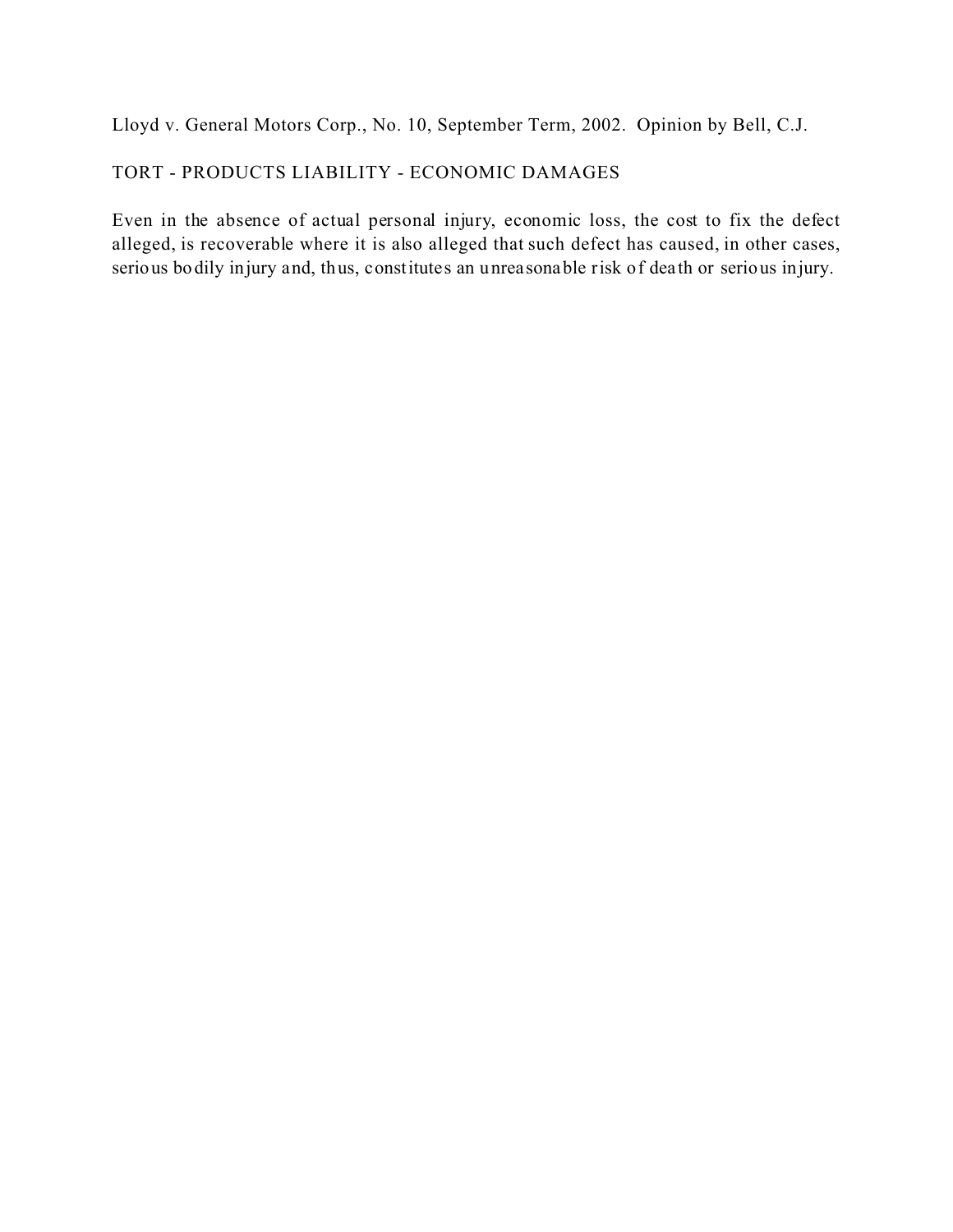# IN THE COURT OF APPEALS OF MARYLAND

No. 10

September Term, 2002 \_\_\_\_\_\_\_\_\_\_\_\_\_\_\_\_\_\_\_\_\_\_\_\_\_\_\_\_\_\_\_\_\_\_\_\_\_\_

## TIMOTHY AND BERNADETTE LLOYD, ET AL

v.

# GENERAL MOTORS CORPORATION, ET AL

\_\_\_\_\_\_\_\_\_\_\_\_\_\_\_\_\_\_\_\_\_\_\_\_\_\_\_\_\_\_\_\_\_\_\_\_\_\_

Bell, C.J. \*Eldridge Raker \*Wilner Cathell Harrell Battaglia,

JJ.

Opinion by Bell, C.J. Eldridge, J., Concurs

Filed: February 8, 2007

\*Eldridge and Wilner, JJ., now retired, participated in the hearing and conference of this case while active members of this Court; after being recalled pursuant to the Constitution, Article IV, Section 3A, they also participated in the decision and adoption of this opinion.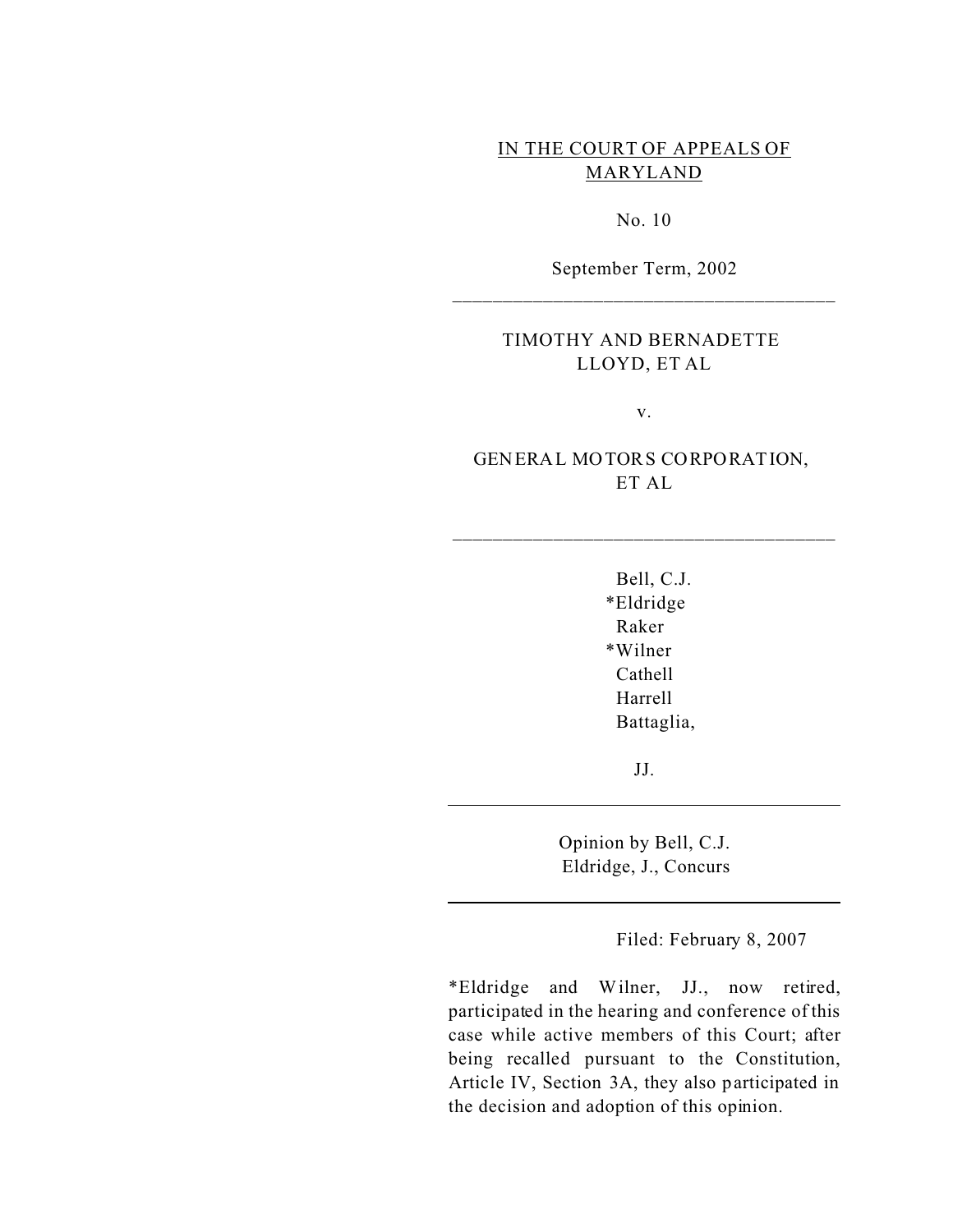The major issue in this case is whether the cost to repair defective seatbacks, which allegedly have a tendency to collapse in rear-impact collisions, causing, in some cases, serious bodily injury or death to drivers and/or passengers in the class vehicles, constitutes a cognizable injury, in the form of economic loss for claims sounding in tort, contract, and consumer protection.

Inconsistent with the conclusion reached by the Circuit Court for Montgomery County and the Court of Special Appeals, we shall hold that the petitioners, Timothy and Be rnadette Lloyd, have sufficiently alleged an injury that is cognizable under each of the petitioners' claims. Accordingly, we shall reverse the judgment of the Court of Special Appeals dismissing the petitioners' claims.

#### I.

The petitioners are Timothy and Bernadette Lloyd and seven other Maryland residents, who own "class vehicles," automobiles manufactured between 1990 and 1999 by the respondents, General Motors Corporation, Ford Motor Company, Daimler Chrysler Corporation and Saturn Corporation. The petitioners brought this class action to recover from the respondents the cost of repairing and/or replacing the front seats in each class vehicle. They allege that the seats are unsafe because they collapse rearward in moderate and severe rear-impact collisions. None of the petitioners or any putative class members allege that he or she has experienced personal injury as a result of the mechanical failure that caused the alleged def ect. Indeed, pe rsons with such experiences were expressly excluded from this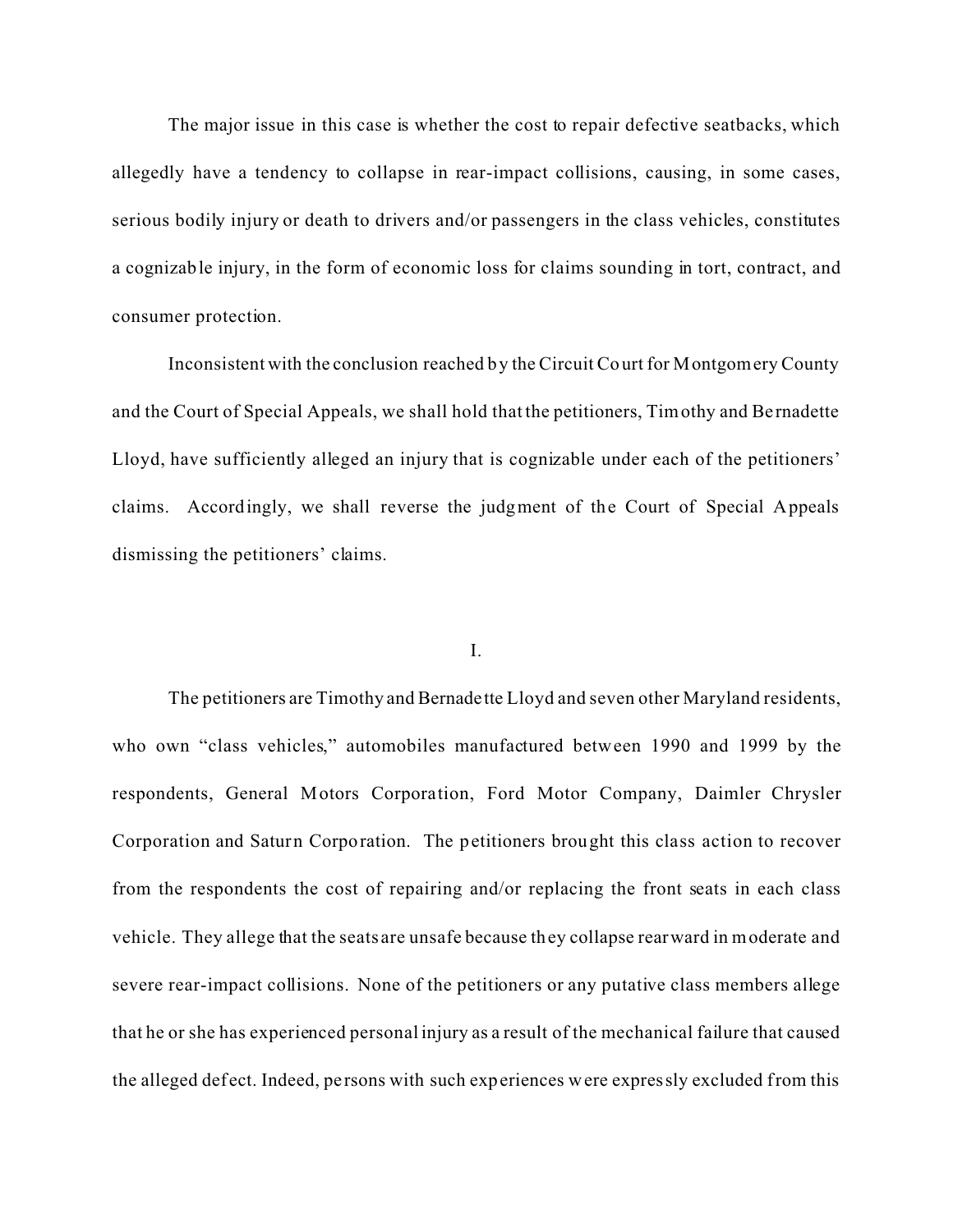$class.<sup>1</sup>$ 

The Third Amended Complaint ("TAC") contains seven counts. Count one alleges negligence in the design and manufacture of the seats. Count two, sounding in strict liability, alleges that the seats were in a defective condition, rendering them "inherently dangerous and creating an unreasonable risk of serious injury or death to users" when they left the control of the defendants. Count three alleges breach of the implied warranty of merchantability. Count four alleges negligent failure to disclose, failure to warn, concealment and misrepresentation. Count five alleges fraudulent concealment and intentional failure to warn. Count six alleges unfair or deceptive trade practices under the Maryland Consumer Protection Act (CPA). Count seven alleges civil conspiracy.

Significant to the case sub judice, the TAC sets forth the following allegations of fact:

- "27. Each year more than a thousand people die and many thousands more are injured in rear-impact motor vehicle collisions in the U.S. Some of these people are Maryland residents.
- "29. The Defect has resulted in significant numbers of serious injuries including paraplegia, quadriplegia and death to occupants of Class Vehicles struck in rear-impact collisions.

<sup>&</sup>lt;sup>1</sup>The Third Amended Complaint defines "The Class" as: "all Maryland residents who own a Class vehicle, excluding i) all persons or entities who have already commenced an individual civil action based on the product defects alleged in this suit, ii) all persons who have suffered personal injury as a result of the rearward collapse of a Seat, iii) the officers, directors agents, controlled persons, servants or employees of Defendants; and iv) members of the immediate families of all persons covered in iii) above."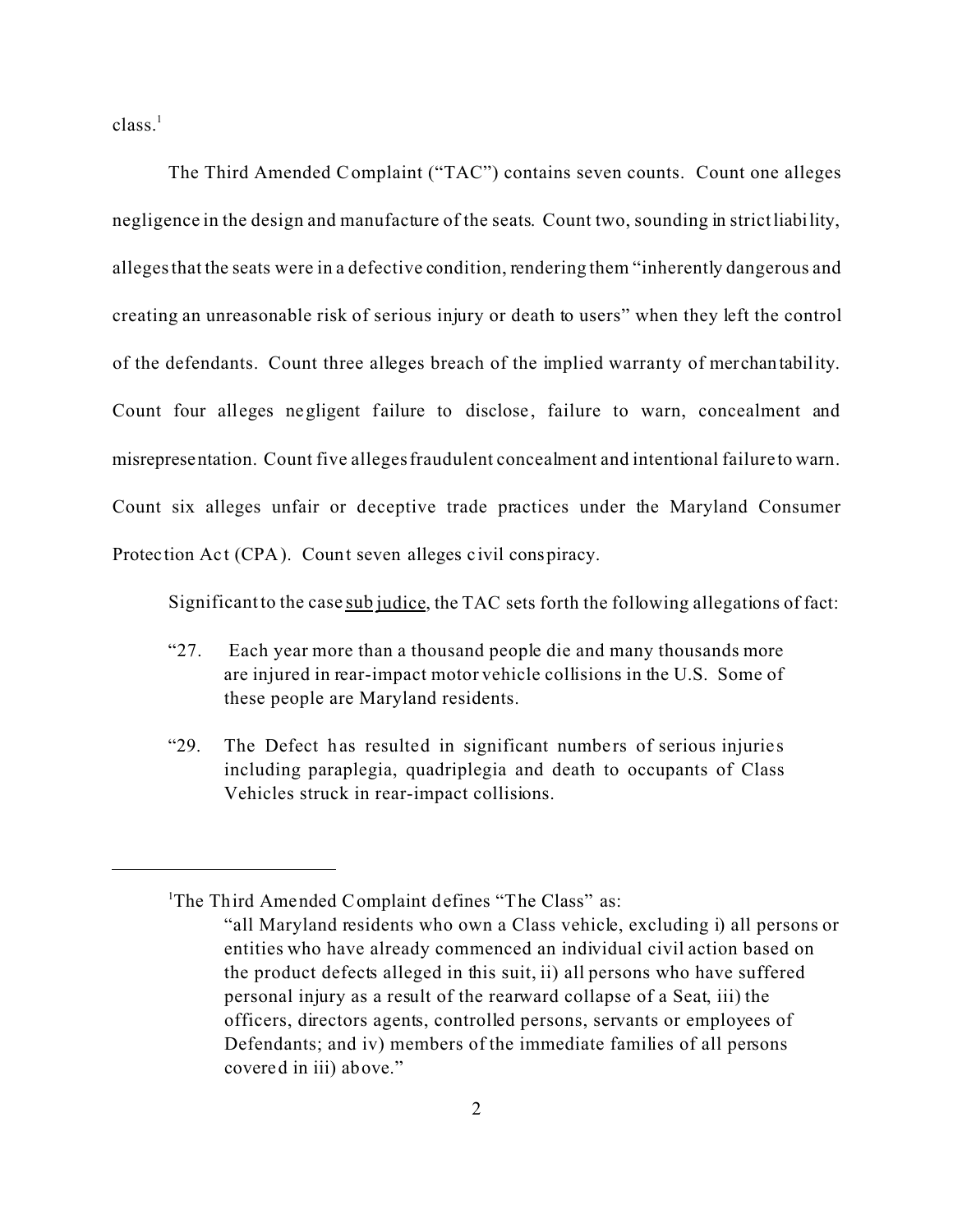- "31. All Seats have the Defect.
- "32. It is highly predictable that a certain percentage of occupants of Class Vehicles will be killed or seriously injured in rear-impa ct motor vehicle collisions each year in the U.S., and that some of those killed or injured will be Class Members.
- "33. The automobile seat is the single most important life-saving device in an automobile in the event of a crash.
- "36. The inclusion of properly designed dual recliner mechanisms greatly increases the resistance to rearward collapse of the backrest, and minimizes injury to the occupants. []
- "40. The Sea ts are unreasonably unsafe in moderate and severe rear-impact collisions because they are so weak they deform and/or collapse rearward, allowing the occupant to slide or ramp up the seatback and suffer hyper extension of the spine over the top of the Seat, or to be hurled into the rear seat area. The latter event can result in injuries not only to the occupant who is hurled back, but also to those already seated in the rear of the vehicle, including children in safety seats positioned as recommended by the manufacturer. Additional hazards caused by Seat collapses include: 1) the loss of vehicle control when the driver is unable to reach pedals or hand controls, and 2) delayed escape from the vehicle in the event of fire."

The petitioners filed this suit in the Circuit Court for Montgomery County. Before the

petitioners filed pleadings seeking certification of a class, the respondents moved, pursuant

to Maryland Rule 2-322 (b),<sup>2</sup> to dismiss the complaint for failure to state a claim upon which

<sup>&</sup>lt;sup>2</sup>Maryland Rule 2-322 (b), governing Preliminary Motions, provides:

<sup>&</sup>quot;(b) Permissive. The following defenses may be made by motion to dismiss filed before the answer, if an answer is required: (1) lack of jurisdiction over the subject matter, (2) failure to state a claim upon which relief can be granted, (3) failure to join a party under Rule 2-211, (4) discharge in bankruptcy, and (5) governmental immunity. If not so made, these defenses and objections may be made in the answer, or in any other appropriate manner after answer is filed.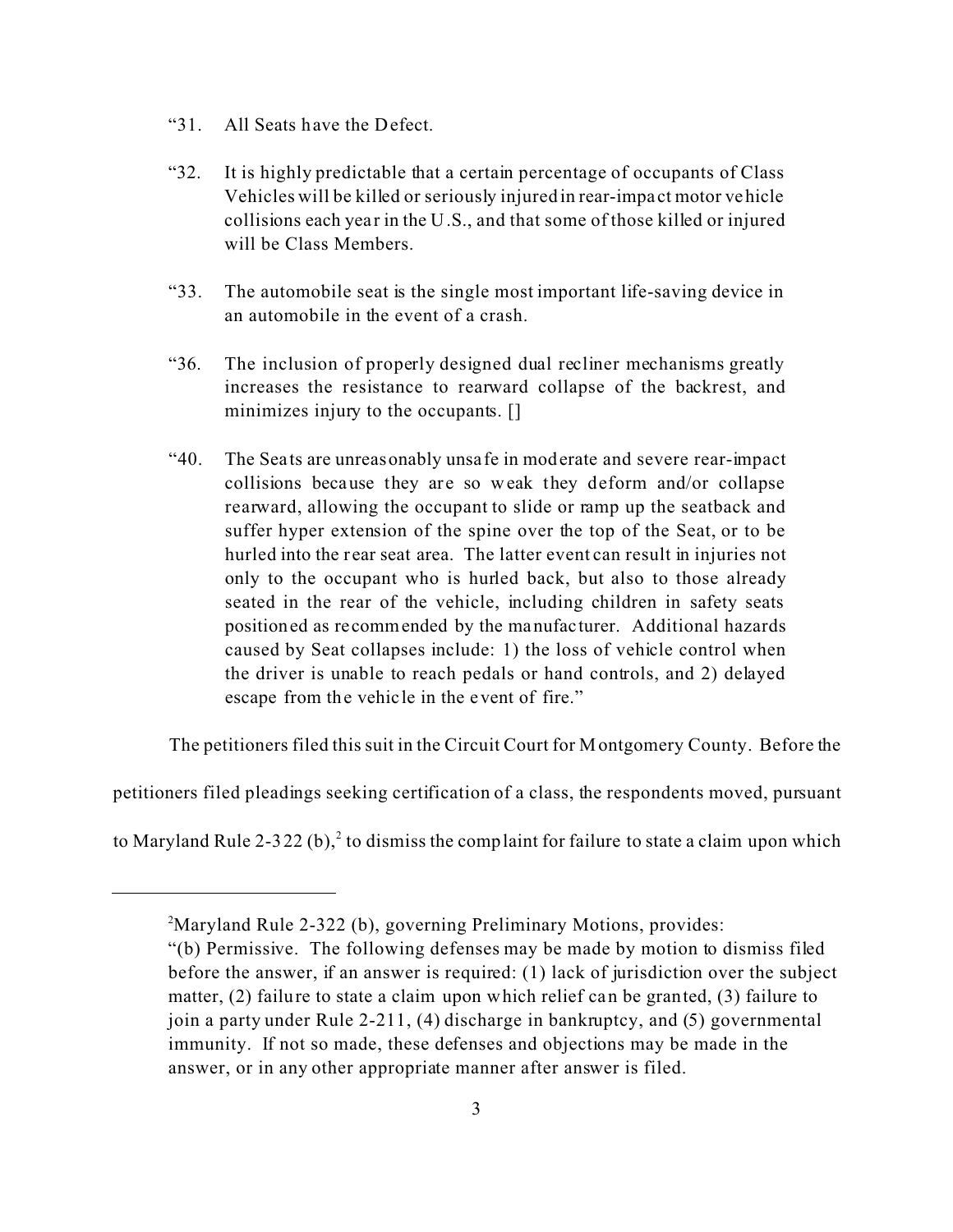relief could be granted. The trial court granted the motion, holding that "the economic loss doctrine would not support the cause of action being sought by the plaintiffs in this case, and there is insufficient basis to allow a fraud claim to continue against these defendants."

The petitioners noted an appeal to the Court of Special Appeals. In an unreported opinion, that court affirmed the dismissal of the action. It reasoned that, for each claim, the petitioners failed to plead sufficiently the required allegation of injury or actual harm to withstand a motion to dismiss. The intermediate appellate court also held that the petitioners failed to plead the fraud and conspiracy claims sufficiently, characterizing the allegations as "vague, confused, and extremely ambiguous" and, as well, as supported by insufficient facts.

The petitioners filed a petition for Writ of Certiorari, which we granted. Lloyd v. GM, 369 Md. 179, 798 A.2d 551 (2002). The petitioners urge this Court to reverse the judgment of the Court of Special Appeals, which, they argue, is erroneous for failing to conclude that the cost to class members to fix the defective seatbacks, a proven cause of serious bodily injury or death in rear-collision accidents, constituted a cognizable injury. More particularly, the petitioners aver that such required remedial expenditures constitute economic loss, which this Court has permitted to be recovered when the product defect factor creates an unreasonable risk of death or serious injury. That economic loss, the petitioners submit, is recoverable under each of the substantive legal counts alleged in the Third Amended Complaint, including those alleging violation of the Consumer Protection Act, breach of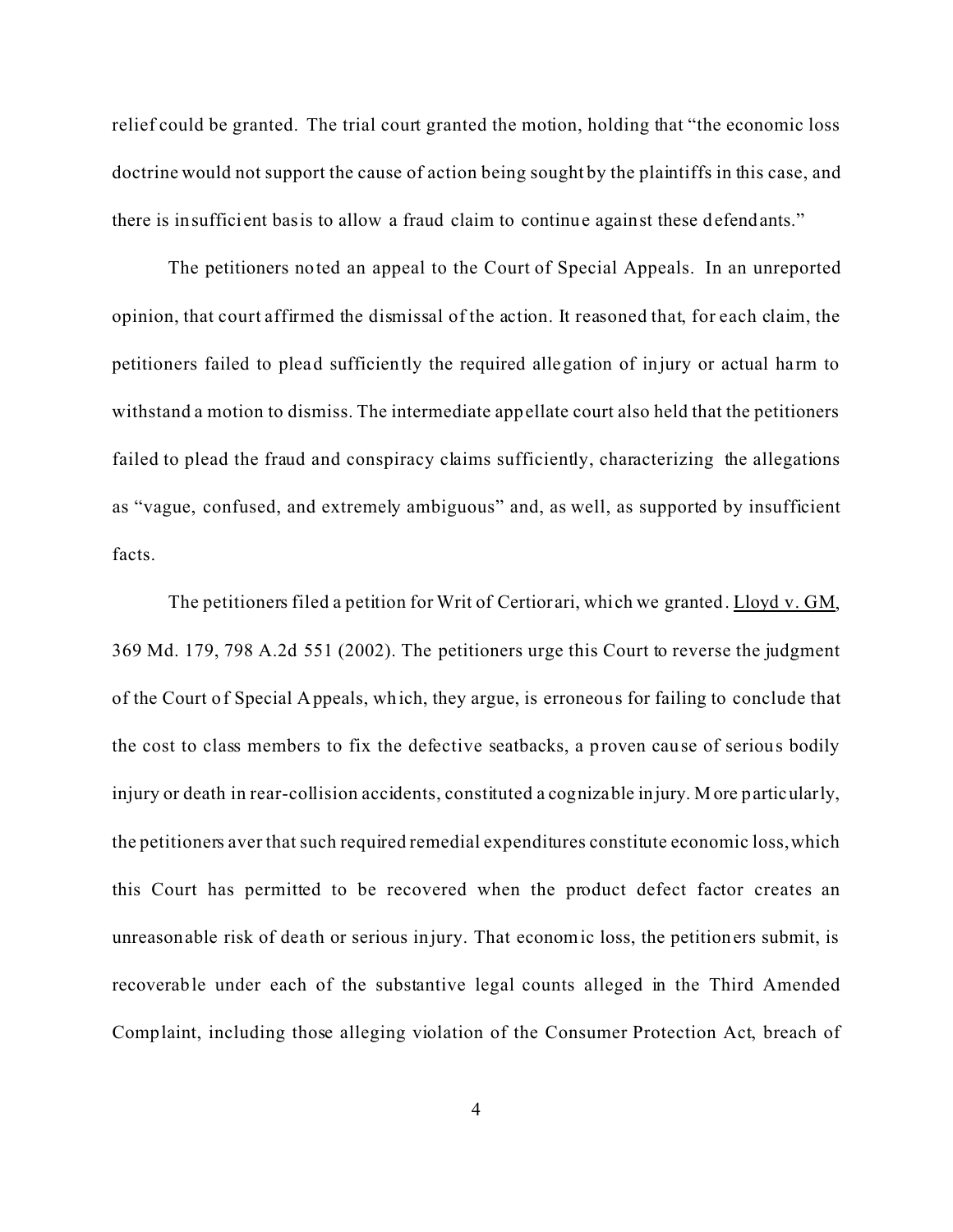warranty, fraud, and conspiracy.

The respondents do not agree. They argue that the Circuit Court and the intermediate appellate court ruled correctly. They submit that the pe titioners have not stated a cognizable injury, which they must do in order to recover under the claims asserted in the Third Amended Complaint. Specifically, the respondents deny that the petitioners have suffered actual harm to person or property or experienced product malfunction as a result of the product defect, and thus, they contend, the damages sought by the petitioners are simply speculative. The respondents also argue that the petitioners failed to argue in their Petition for Certiorari that the Court of Special Appeals erred in dismissing the fraud and civil conspiracy claims and, therefore, have waived the right to raise the issue before this Court. In any event, the respondents assert, in accordance with the holding of the Court of Special Appeals, that the petitioners did not plead the fraud and conspiracy claims with sufficient particularity to state a cognizable claim.

#### II.

Upon review of a motion to dismiss a complaint for failure to state a claim upon which relief can be granted, a court must "assume the truth of all well-pleaded facts and allegations in the complaint, as we ll as all inferences that can reasonably be drawn from them," Morris v. Osmose Wood Preserving, 340 Md. 519, 531, 667 A.2d 624, 630 (1995), and order dismissal only if the allegations and permissible inferences, if true, would not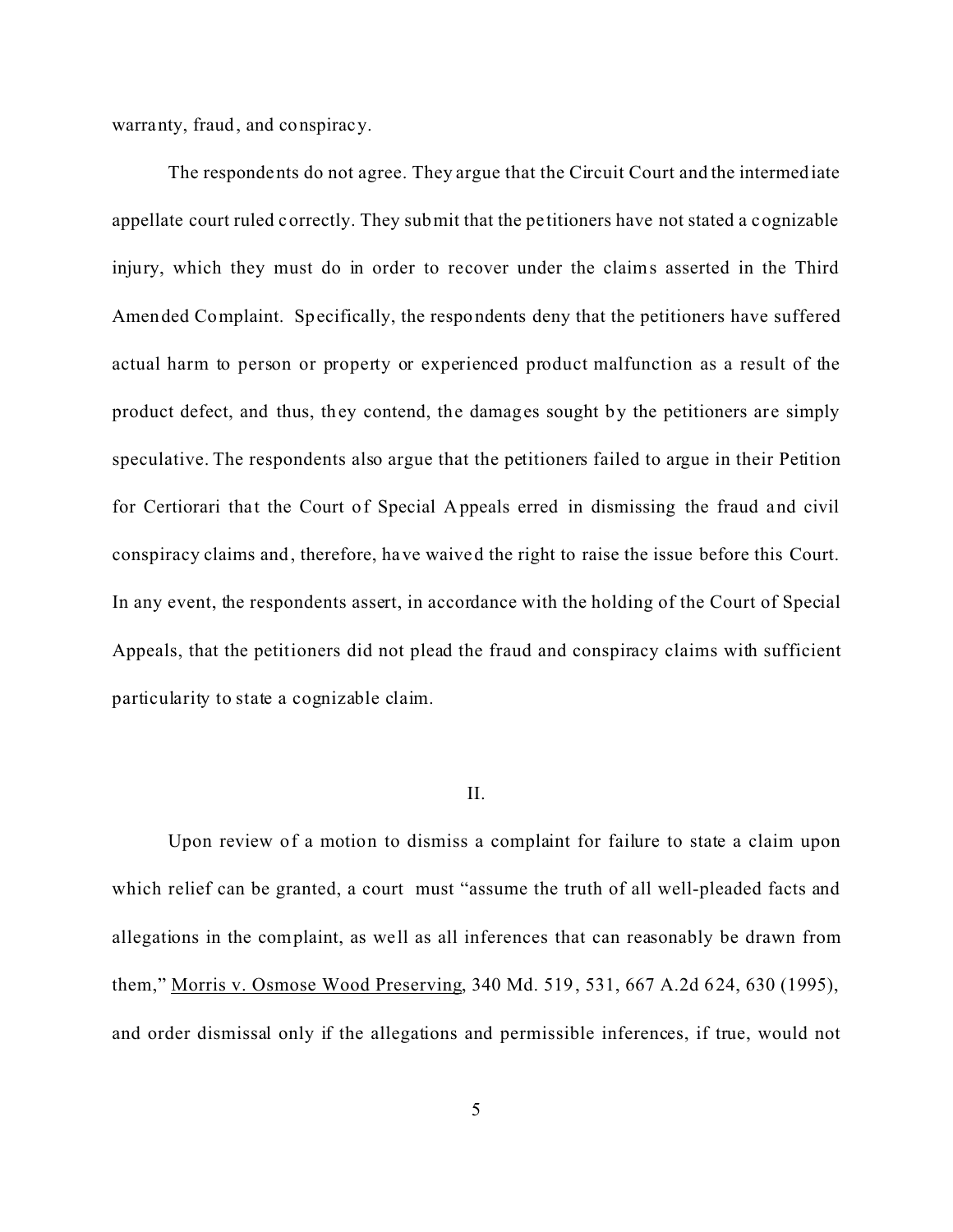afford relief to the plaintiff, *i.e.*, the allegations do not state a cause of action. A.J. Decoster Co. v. Westinghouse, 333 Md. 245, 249, 634 A.2d 1330, 1332 (1994). See also Sharrow v. State Farm Mutual Ins. Co., 306 Md. 754, 768, 511 A.2d 482, 499-500 (1986), in which we stated the rule as follows: "[I]n considering the legal sufficiency of [a] complaint to allege a cause of action for tortious interference, we must assume the truth of all relevant and material facts that are well pleaded and all inferences which can be reasonably drawn from those pleadings." Mere conclusory charges that are not factual allegations may not be considered. Morris, supra, 340 Md. at 531, 667 A.2d at 631, Faya v. Almaraz, 329 Md. 435, 443, 620 A.2d 327, 331 (1997). Moreover, in determining whether a petitioner has alleged claims upon which relief can be granted, "[t]here is. . . a big difference between that which is necessary to prove the [commission of a tort]] and that which is necessary merely to allege [its commission]," Sharrow supra, 306 Md. at 770, 511 A.2d at 500, and, when that is the issue, the court's decision does not pass on the merits of the claims; it merely determines the plaintiff's right to bring the action. Figueiredo-Torres v. Nickel, 321 Md. 642, 647, 584 A.2d 69, 72 (1991). Furthermore, the court must view all well-pleaded facts and the inferences from those facts in a light most favorable to the plaintiff. Board of Education v. Browning, 333 Md. 281, 286, 635 A.2d 373, 376 (1994).

## III.

Traditiona lly, damages in products liability cases have been categorized as "(1)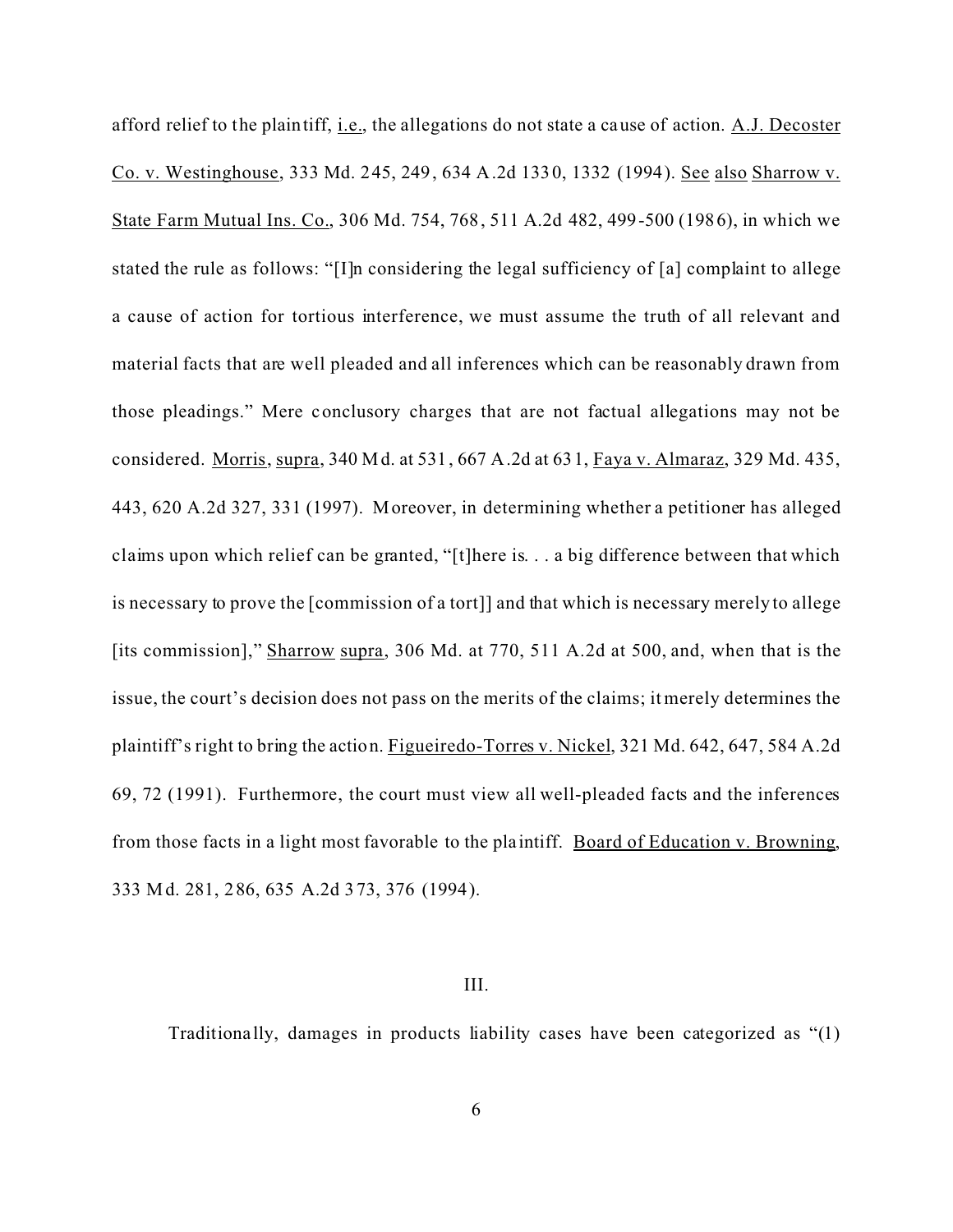personal injuries, (2) physical harm to tangible things, and (3) intangible economic loss resulting from the inferior quality or unfitness of the product to serve adequately the purpose for which it was purchased." A.J. Decoster Co. v. Westinghouse, 333 Md. 245, 249-50, 634 A.2d 1330, 1332 (1994) (citing W. Page Keeton et al., PROSSER AND KEETON ON THE LAW OF TORTS § 101 at 707-08 (5th ed. 1984)). The latter of these damages, and the one with which we are concerned in the instant matter, is economic loss. U.S. Gypsum Co. v. Mayor and City Council of Baltimore, 336 Md. 145, 156, 647 A.2d 405, 410 (1994). Such loss occurs when a purchaser suffers loss of value or use of the product, and has absorbed, or will absorb, the cost to repair or replace the product, or has lost or will lose profits resulting from the loss of use of the product. Id., citing WILLIAM L. PROSSER, THE LAW OF TORTS §§ 101, at 665 (4th ed. 1971); Comment, Manufacturer's Liability to Remote Purchasers for "Economic Loss" Damages--Tort or Contract?*,* 114 U. Pa. L. Rev. 539 (1966). Ordinarily, such damages are not allowed in tort actions. Id.

The petitioners in the matter sub judice aver that they were damaged because they incurred a loss in the form of the cost of replacing the faulty seatbacks. We shall examine the propriety of the intermediate appe llate court's affirmance of the trial court's dismissal of the petitioner's claims.

#### A. Tort Claims

Ordinarily, as noted, supra, damages for economic loss are not ava ilable in a tort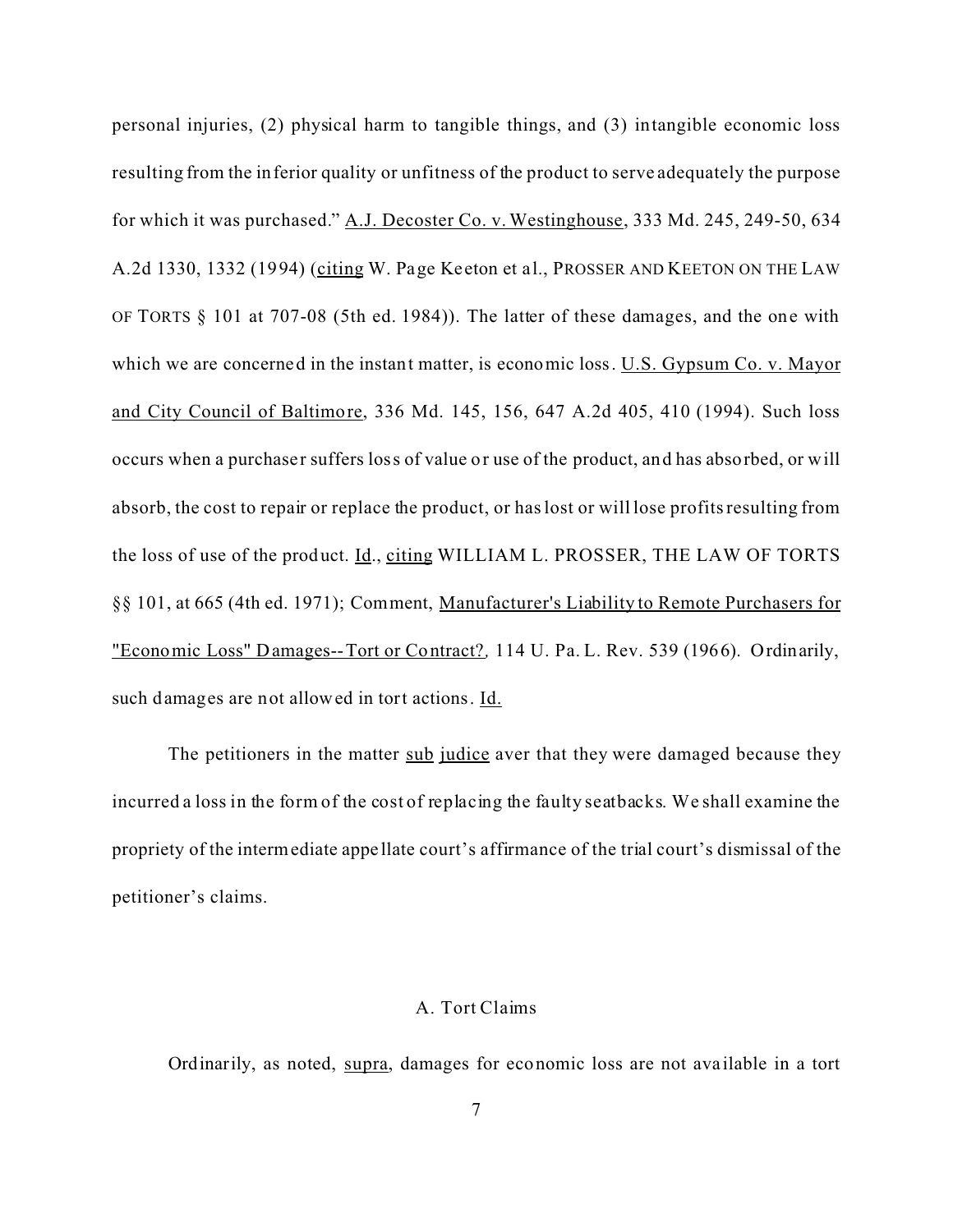action and are recoverable, if at all, in contract causes of ac tion and, in the case of fraud, in actions for deceit. Gypsum, 336 Md. at 156, 647 A.2d at 410. We have explained the rationale for this general rule:

"The distinction between tort recovery for physical injury and warranty recovery for economic loss derives from policy conside rations which allocate the risks related to a defective product between seller and the purchaser. A manufacturer may be held liable for physical injuries, including harm to property, caused by defects in its products because it is charged with the responsibility to ensure that its products meet a standard of safety creating no unreasonable risk of harm. However, where the loss is purely economic, the manufacturer cannot be charged with the responsibility of ensuring that the product meet [sic] the particular expectations of the consumer unless it is aware of those expectations and has agreed that the product will meet them. Thus, generally, the only recovery for a purely economic loss would be under a contra ct theory."

Decoster, supra, 333 Md. at 250-51, 634 A.2d at 1333 (citing Keeton et al., supra § 101 at 708 (5<sup>th</sup> ed. 1984) and Note, Economic Loss in Products Liability Jurisprudence, 66 Colum.L.Rev. 917 (1966)). There is an exception to the general rule, however: "Even when a recovery, based on a defective product, is considered to be for purely economic loss, a plaintiff may still recover in tort if this defect creates a substantial and unreasonable risk of death or personal injury." Gypsum, 336 Md. at 156-57, 647 A.2d at 410.

This Court adopted this exception, an increasingly popular view, in Council of Coowners v. Whiting-Turner, 308 Md. 18, 25, 517 A.2d 336, 345. (1986). There, we recognized that, in limited circumstances, those in which a product defect presents a substantial, clear and unreasonable risk of death or personal injury, it is inappropriate to draw a distinction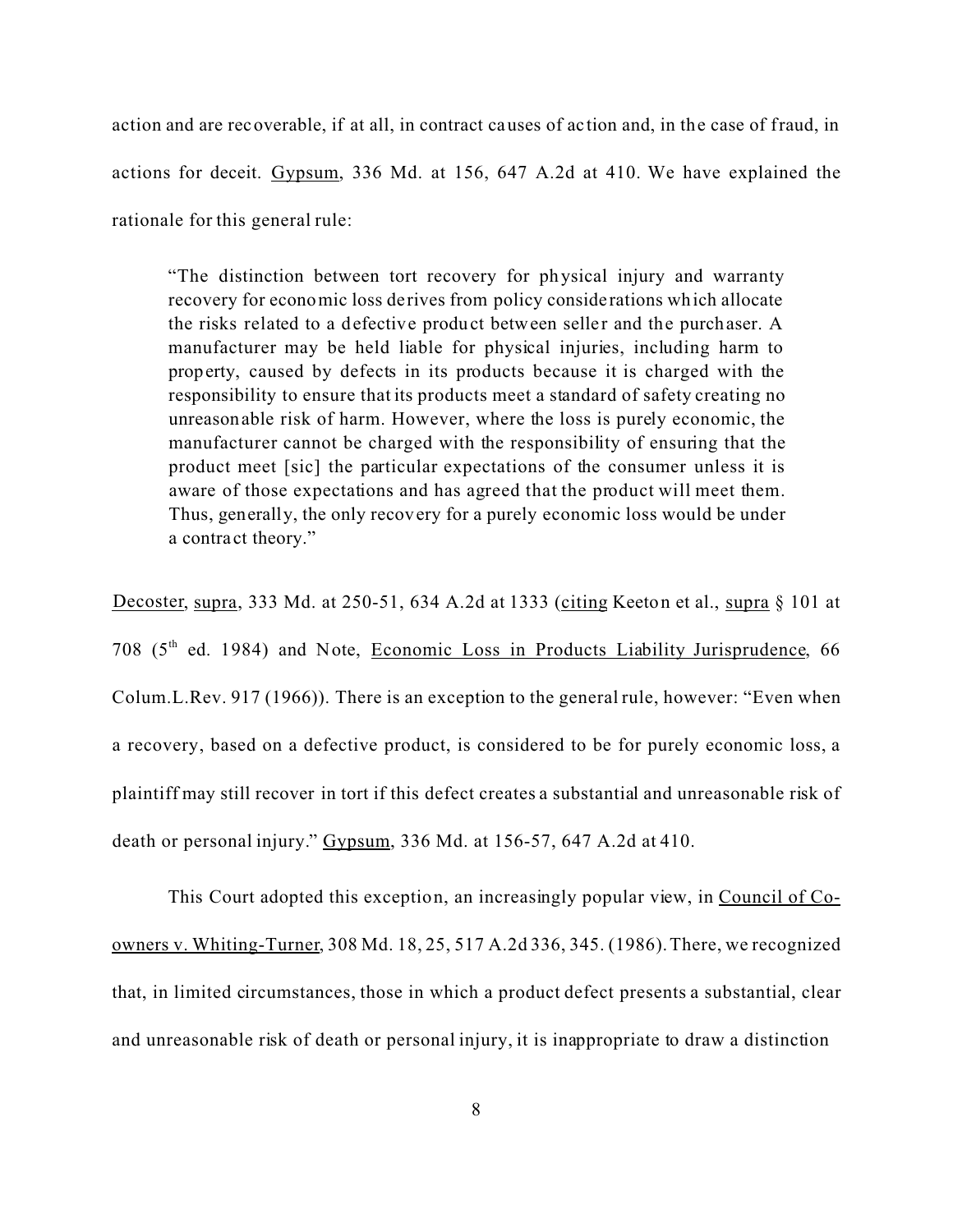"between mere 'economic loss' and personal injury. ... When one is personally injured from a defect, he recovers mainly for his e conomic loss. Similarly, if a wife loses a husband because of injury from a defect in construction, the measure of damages is totally economic loss. We fail to see any rational reason for such a distinction."

Id., at 25, 517 A.2d at 345. (1986) (quoting Barnes v. Mac Brown and Company, 264 Ind. 227, 342 N.E.2d, 619, 621 (1976)). See also, Drexel Properties, Inc. v. Bay Colony club Condominium, Inc., 406 So.2d 505 (Fla.Dist.Ct. App. 1981) rev. denied 417 So.2d 328 (Fla. 1982), Barnes v. Mac Brown and Co., 264 Ind. 227, 342 N.E.2d 619 (1976); Kristek v. Catron, 7 Kan.App.2d 495, 644 P.2d 480 (1982); Juliano v. Gaston, 187 N.J.Super. 491, 455 A.2d 523 (1982) cert. denied, 93 N.J.Super 491, 455 A.2d (1983); Quail Hollow East Condominium Assoc. v. Donald I. Scholz Co., 47 N.C.App. 518, 268 S.E.2d 12 review denied, 301 N.C. 527, 273 S.E.2d 254 (1980); Terlinde v. Neely, 275 S.C. 395, 271 S.E.2d 768 (1980); A.E. Investment Corp. v. Link Builders, Inc., 62 Wis.2d 479, 214 N.W.2d 764 (1974).

Thus, in order to assert a cogniz able products liability theory of recovery, an action sounding in tort, but one premised on economic loss alone, the plaintiff must allege facts that demonstrate that the product at issue creates a dangerous condition, one that gives rise to a clear danger of dea th or personal injury. Whiting-Turner 308 at 27, 517 A.2d at 345.

 In Whiting-Turner, the appellants, residents and the Council of Unit Owners of the Atlantis Condominium, a twenty-one story condominium building, brought an action, in tort, alleging that the appellees, the general contractor, developer and architects involved in the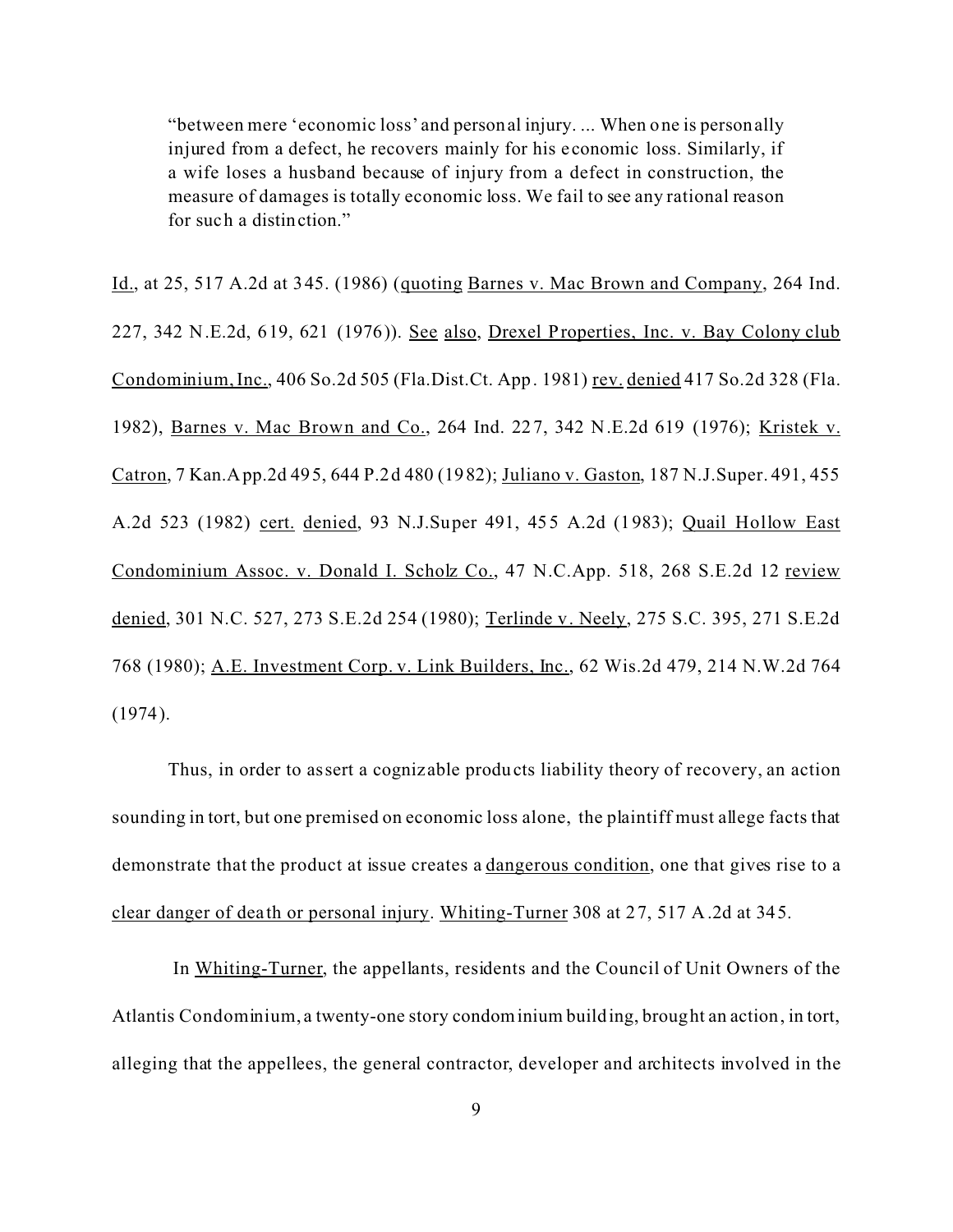planning, inspection and construction of the building, failed to construct "ten ve rtical utility shafts with materials having a fire resistance rating of two hours," as the applicable building code required. Id. at 22, 517 A.2d at 338. As a result of the defect, the appellants claimed that there was "a threat to the safety and welfare of the owners and occupants of the [condominium] and to the personal and real property of the owners and occupants." Id. The appellees demurred, arguing, inter alia, that, because the appellants failed to allege actual personal injury or property damage, they could not "'be liable in tort to [appellants] for purely economic loss." Id. at 24, 517 A.2d at 339.

The Circuit Court for Worcester County sustained the appellees' demurrer and granted the appellees' subsequently filed motion for summary judgment. The court reasoned that the appellants had no cause of action in tort against the appellees due to lack of privity between the parties<sup>3</sup> and because the appellees owed no duty to the appellants when the latter claimed only economic loss. Id. at 24, 517 A.2d at 339

 This Court reversed. We concluded that the issue of whether a duty will be imposed in tort depends upon the "risk generated by the negligent conduct." Id. at 35, 517 A.2d at

<sup>&</sup>lt;sup>3</sup>In addition, to their economic loss argument, the appellees contended that they owed no duty to the appellants, there being no privity between them and, thus, the allegations of negligence were insufficient to withstand a motion to dismiss. Although the Circuit Court for Worcester County accepted the argument, grounding its ruling in the appellees' favor partially on that basis, this court rejected it, holding that privity was not an absolute requirement to a finding of duty when the appellees' exercise of care in inspecting and constructing the condominium shafts "foreseeably subjected to the risk of personal injury ... a latent and unreasonably dangerous condition re sulting from their negligence." Whiting-Turner, 308 Md. at 21-22, 517 A.2d at 343-44.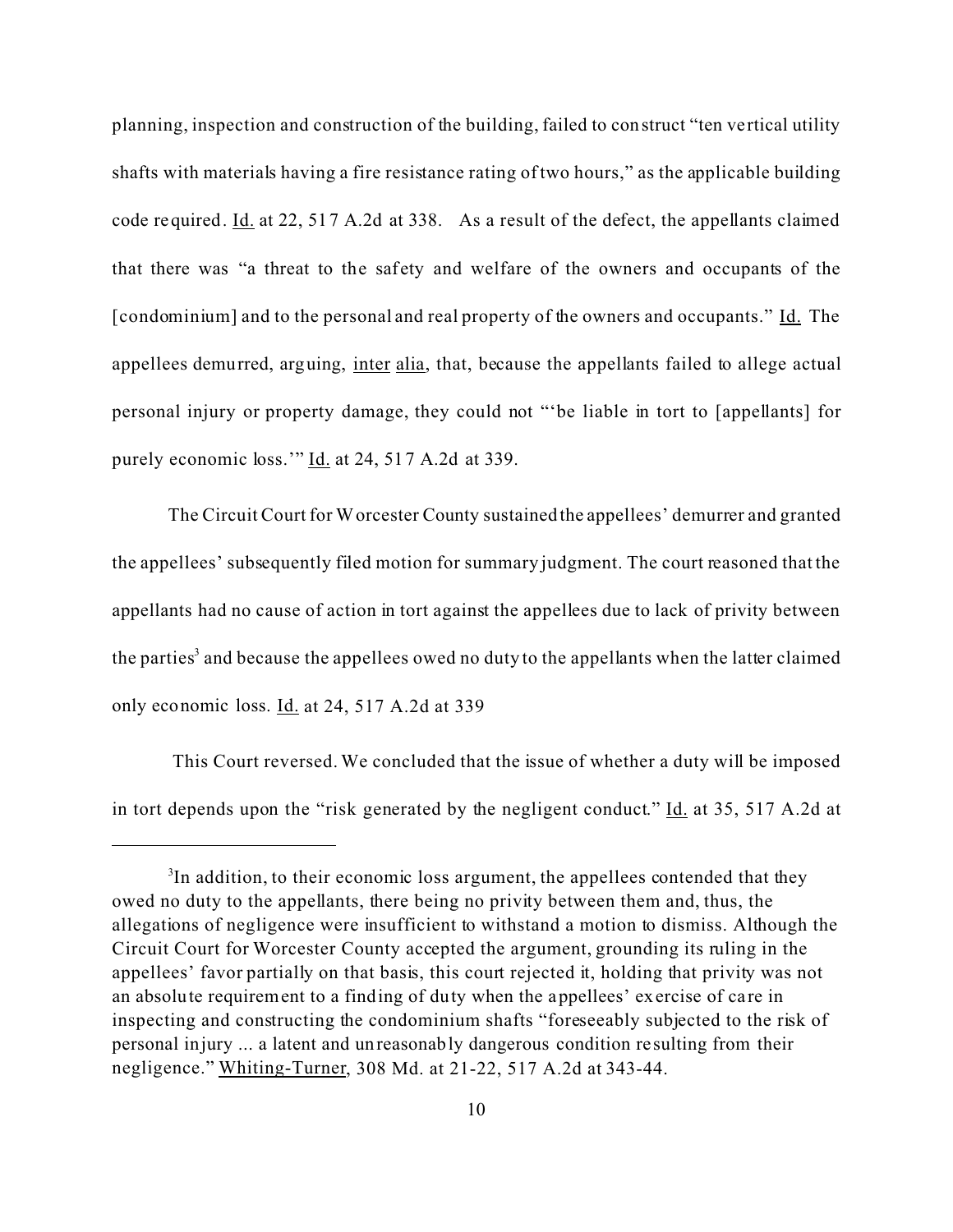345. The Court explained that a plaintiff should not "have to wait for a personal tragedy to occur in order to recover damages to remedy or repair defects[.] In the final analysis, the cost to the developer for a resulting tragedy could be far greater than the cost of remedying the condition." Id. at 35, 517 A.2d at 345. If, therefore, the conduct complained of creates a risk of death or personal injury, this Court continued, "the action will lie for recovery of the reasonable cost of correcting the dangerous condition in a tort action seeking purely economic loss." Id. at 35, 517 A.2d at 345. The Court explained:

"it is the serious nature of the risk that persuades us to recognize the cause of action in the absence of actual injury. Accordingly, conditions that present a risk to general health, wealth, or comfort but fall short of presenting a clear danger of death or personal injury will not suffice. A claim that defective design or construction has produced a drafty condition that may lead to a cold or pneumonia would not be sufficient."

Id. at 35 n.5, 517 A.2d at 345 n.5. Accordingly, given the serious risk of death or serious bodily injury that resulted from the appellee's failure to construct sufficiently fire-worthy utility shafts, this Court held that the appellants had asserted a cognizable negligence claim against the appellees. Id. at 40-41, 517 A.2d at 348.

U.S. Gypsum Co. v. Mayor and City Council of Ba ltimore, 336 Md. 145, 157-58, 647 A.2d 405, 411 (1994), is to like effect. There, the City of Baltimore filed a claim, seeking, inter alia, recovery in tort for the cost of "discovering, managing, rectifying the effects of, and removing . . . asbestos-containing building material." Id. at 156, 647 A.2d at 410. Relying on the exception to the general bar to recovery for economic loss in tort "'where the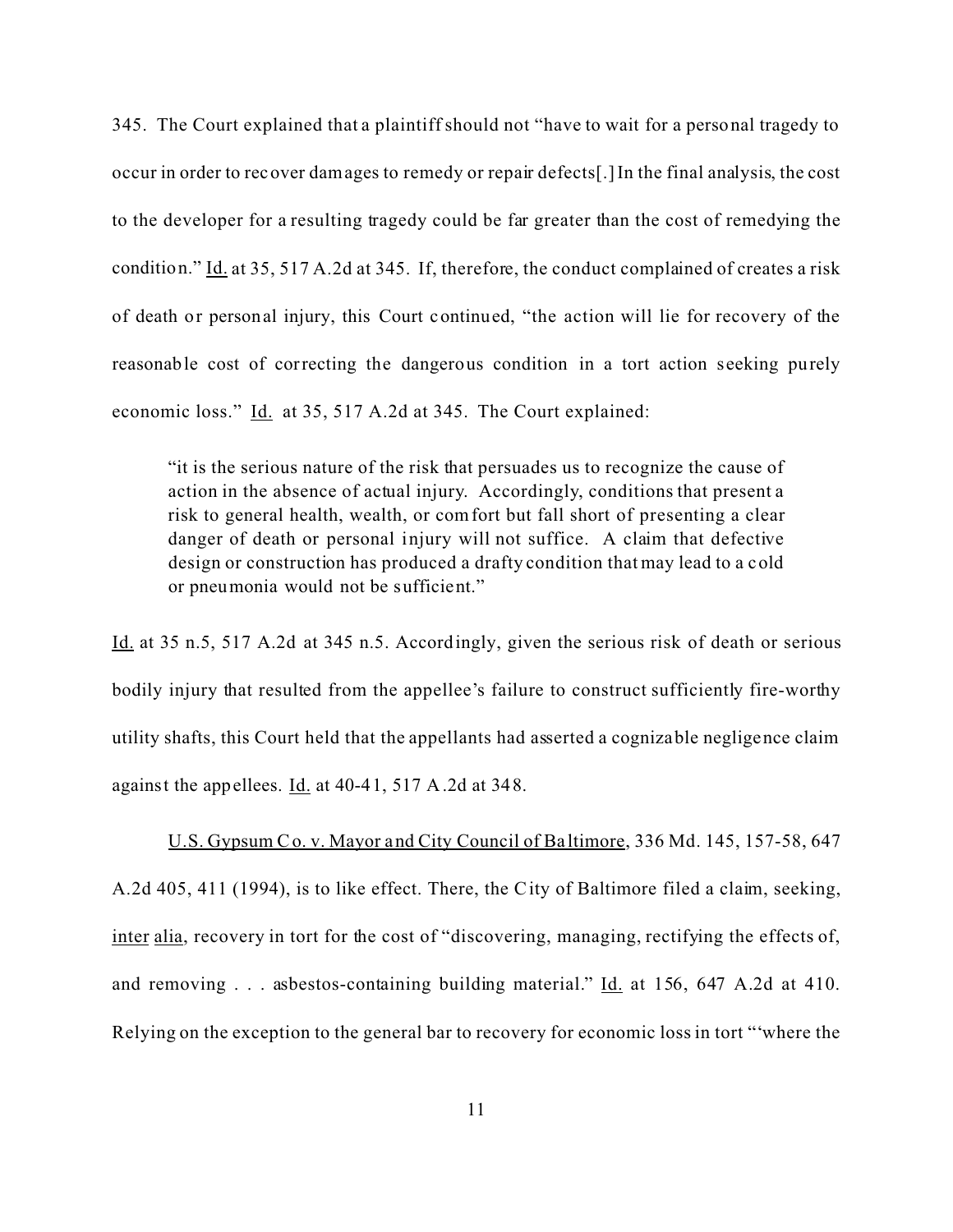risk is of death or personal injury," id. (quoting Whiting-Turner, 308 Md. at 35, 517 A.2d at 345), this Court agreed that the City's allegations met the threshold set forth in Whiting-Turner. It held, therefore, that Gypsum should be responsible for the cost to the City of removing the hazard. Id. at 157-158, 647 A.2d at 411. In so holding, we noted the great likelihood that those exposed to the asbestos-containing material in the City building would suffer serious injury in the event that it was not abated.

This Court further explicated the application of the exception to the economic loss rule in Morris v. Osmose, 340 Md. 519, 667 A.2d 624 (1996). In Morris, the appellants sought to recover purely economic loss associated with the alleged deterioration of flame retardant treated (FRT) plywood used in the construction of the roofs of their townhouses. Id. at 526-27, 667 A.2d at 628-29. The appellants argued, in particular, that a chemical reaction, which occurred when FRT plywood was exposed to moderately high temperatures, weakened the wood and the bonding be tween the planks. Id. As a result, the appellants asserted that "'the roofs are unsafe and dangerous' and 'at risk of premature failure'" Id. at 527, 667 A.2d at 629. They further [asserted] that "'there is an immediate threat of injury from walking on the roofs, and also the threat of the roofs collapsing and injuring the occupants within,' and that the roofs cannot support 'any weight, even a heavy snowfall.'" Id. The appellants did not allege, it is to be noted, that any person had ever been injured as a result of the allegedly defective FRT firewood. Id. at 536, 667 A.2d at 633. Inter alia, the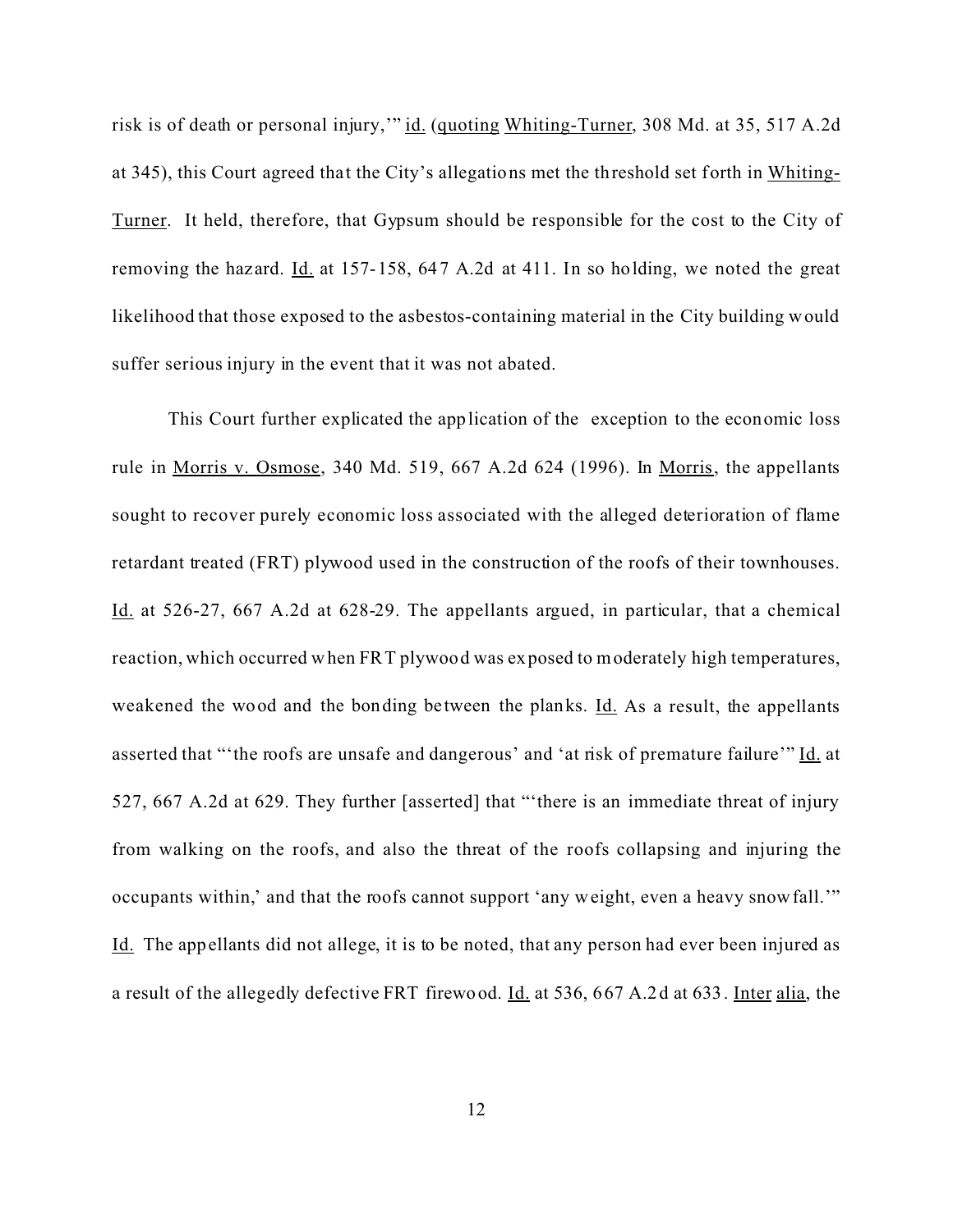appellants asserted claims sounding in negligence and strict liability,<sup>4</sup> believing that the threat of serious injury or death presented by the faulty roofs was serious enough, under Whiting-Turner, to warrant recovery for the economic loss associated with replacing the roofing. Id. 340 Md. at 528, 667 A.2d at 629.

The trial court dismissed the complaint. With regard to the allegations in the tort claims, it reasoned that the appellants had not alleged "a clear danger of physical injury or death" as is required to make cognizable a claim for recovery of purely economic damages in tort. The trial court explained that "at the time of the sale by defendants to the developers, the FRT plywood was not so defective as to present a clear and imminent danger of death or personal injury to the ultimate purchaser of the home." Id. 340 Md. at 529, 667 A.2d at 630.

The Court of Special Appeals reversed the trial court's dismissal with regard to the implied warranty claim, but affirmed the dismissal of all the other counts, including the tort claims. Regarding those latter claims, the intermediate appellate court held that the risk of serious injury or death, as alleged by the appellants, amounted to "[m]ere possibilities ... [that did not] meet the threshold of establishing a clear danger of death or personal injury." Id. 340 Md. at 831, 667 A.2d at 630.

On certiorari to this Court, the appellants reiterated their argument that, under the

<sup>&</sup>lt;sup>4</sup>The appellants also asserted a right to recovery under claims of breach of implied warranty, negligent misrepresentation, and violation of the Maryland Consumer Protection Act.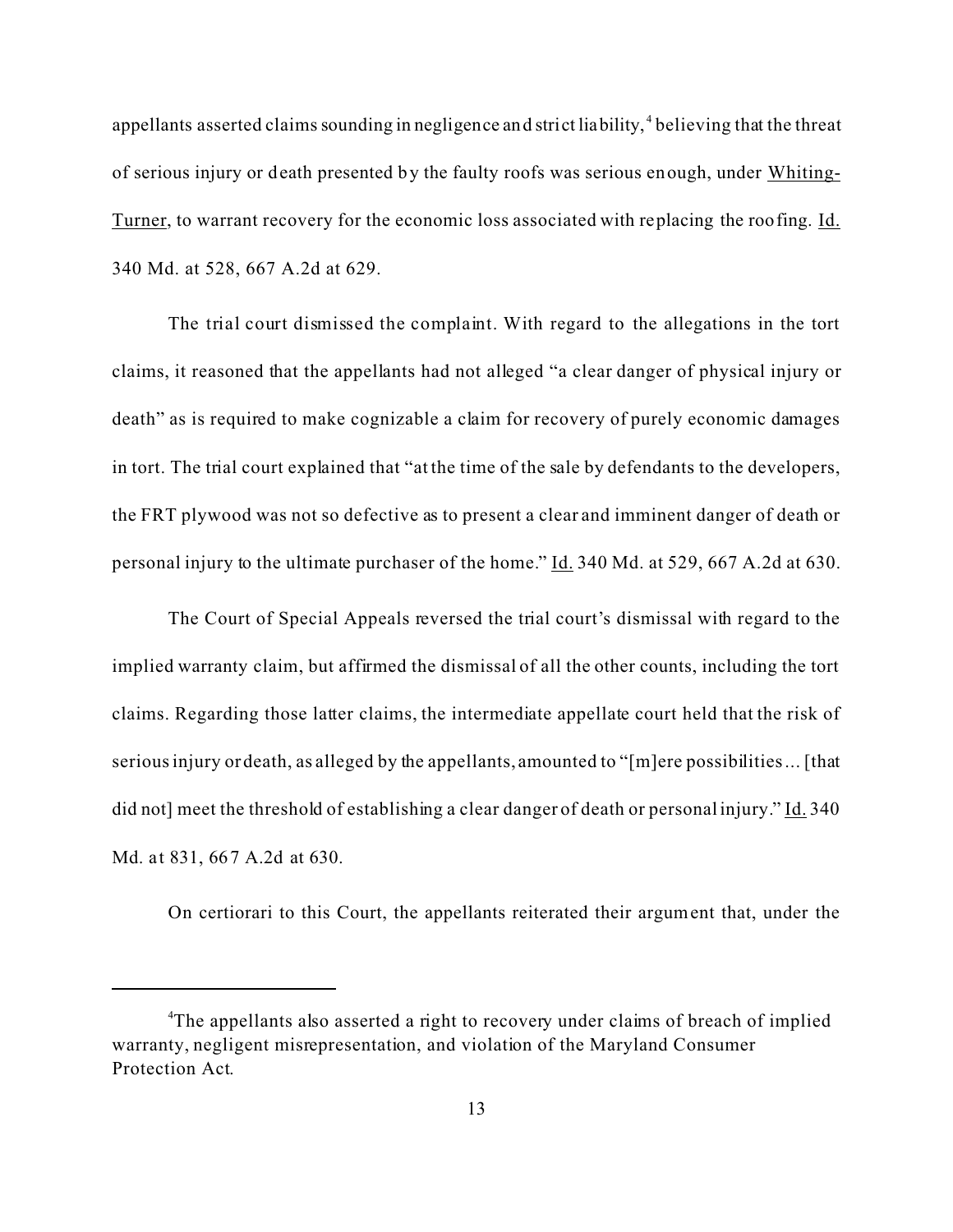exception to the economic loss rule in tort enunciated in Whiting-Turner, the risk of serious injury or death from FRT treated plywood was sufficient to assert a claim for the recovery of monies spent to repair the roofs. Id. 340 Md. at 533, 667 A.2d at 631. The appellees argued that the risk of serious injury or death was not sufficiently clear as to invoke the exception. Id.

We agreed with the appellees and the Court of Special Appeals. *Id.* at 37. Affirming the dismissal of the appellant's tort claim,<sup>5</sup> we explained that, in order to determine whether a valid tort claim exists under the exception to the economic loss rule, the court must "examine both the nature of the damage threatened and the probability of damage occurring to determine whether the two, viewed together, exhibit a clear, serious, and unreasonable risk of death or personal injury." Id. 340 Md. at 533, 667 A.2d at 631-32. Furthermore, we expounded on the logic of this two-part approach, vis-a-vis the general rule barring recovery in tort for economic losses:

"This two part approach recognizes the negative effects that could occur if the economic loss rule was abandoned. See East River S.S. Corp v. Transamerica Delaval, 476 U.S. 858, 870-71, 106 S. Ct. 2295[, 2301,] 90 L. Ed. 2d 865[, 876] (1986), (stating that an approach rejecting the economic loss rule 'fails to account for the need to keep products liability and contract law in separate spheres and to maintain a realistic limitation on damages'). It balances these considerations, however, against the public policy of encouraging people to correct dangerous conditions before tragedy results. Accordingly, we do not

 $<sup>5</sup>$ Although we agreed with the Court of Special Appeals, in dismissing the</sup> appellants' tort and Consumer Protection Act claims, we reversed that court's holding that the appellants' stated a sufficient claim for breach of implied warranty against the plywood manufacturers. Morris at 546, 667 A.2d at 638.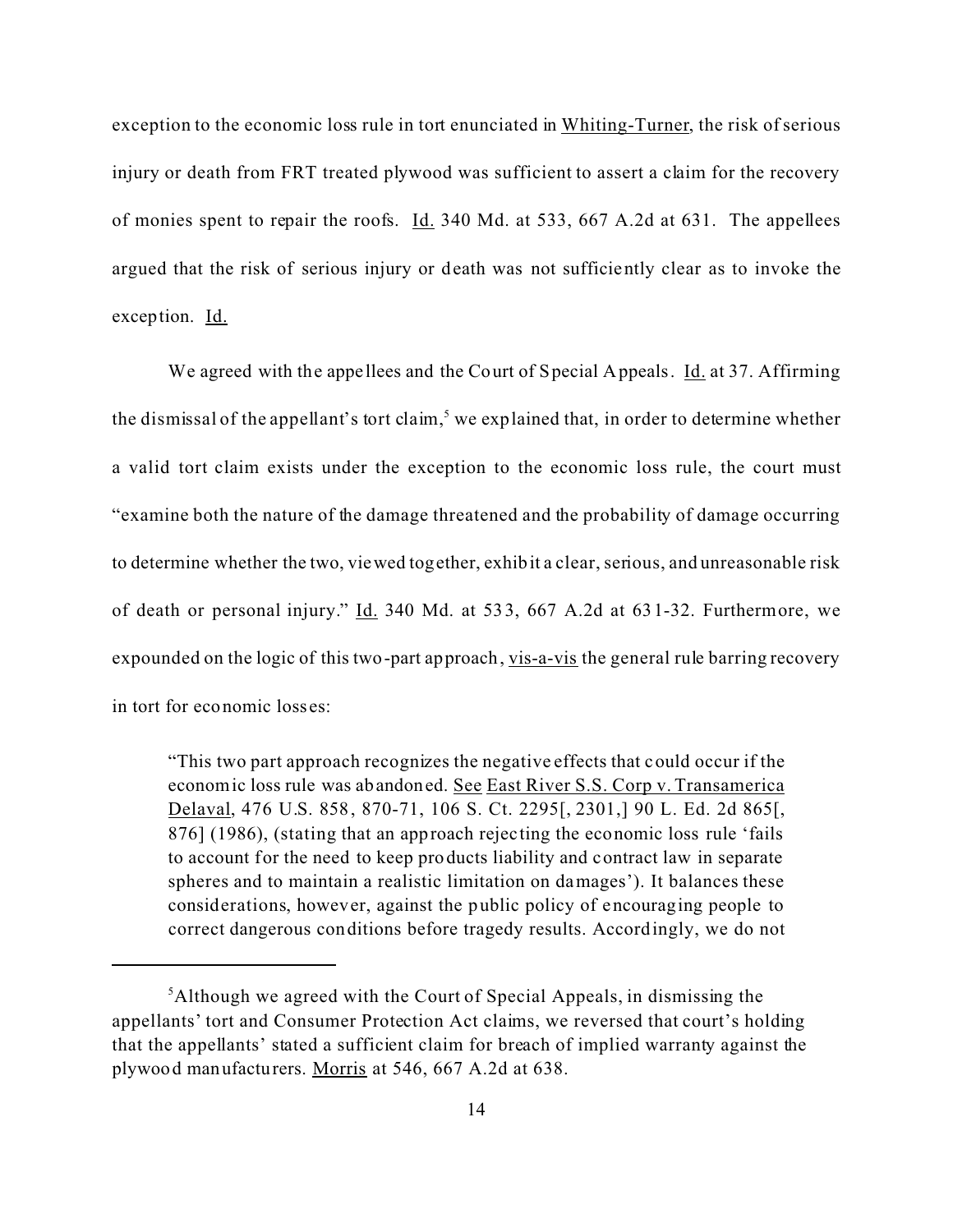ordinarily allow tort claims for purely economic loss. But when those losses are coupled with serious risk of death or personal injury resulting from a dangerous condition, we allow recovery in tort to encourage correction of the dange rous condition."

Morris, 340 Md. at 534-35, 667 A.2d 624, 632.

We also explained that, when analyzing the two elements, the critical test is not whether the plaintiff has alleged facts that meet an articulable threshold for <u>both</u> elements, but, rather, whether that plaintiff has met the threshold to satisfy either of the elements so

long as, under the facts alleged, both elements are, at a minimum, present. Id. at 533-34, 667

A.2d at 631-32.

"Thus, if the possible injury is extraordinarily severe, i.e., multiple deaths, we do not require the probability of the injury occurring to be as high as we would require if the injury threatened were less severe, i.e. a broken leg or damage to property. Likewise, if the probability of the injury occurring is extraordina rily high, we do not require the injury to be as severe as we would if the probability of the injury were lower."

Id. 340 Md. at 533, 667 A.2d at 632. To illustrate, we referred to Whiting-Turner, which primarily concerned the potential severity of the injuries that would be incurred as a result of the appellee s' failure to construct the condominium with the requisite fire-worthy support shafts. Id. at 533-34, 667 A.2d at 632. This Court pointed out that, even though, in Whiting-Turner, "no fire had actually occurred and the probability that the defect would cause the fire was not extraordinarily high, we allowed the plaintiffs to maintain a tort action because the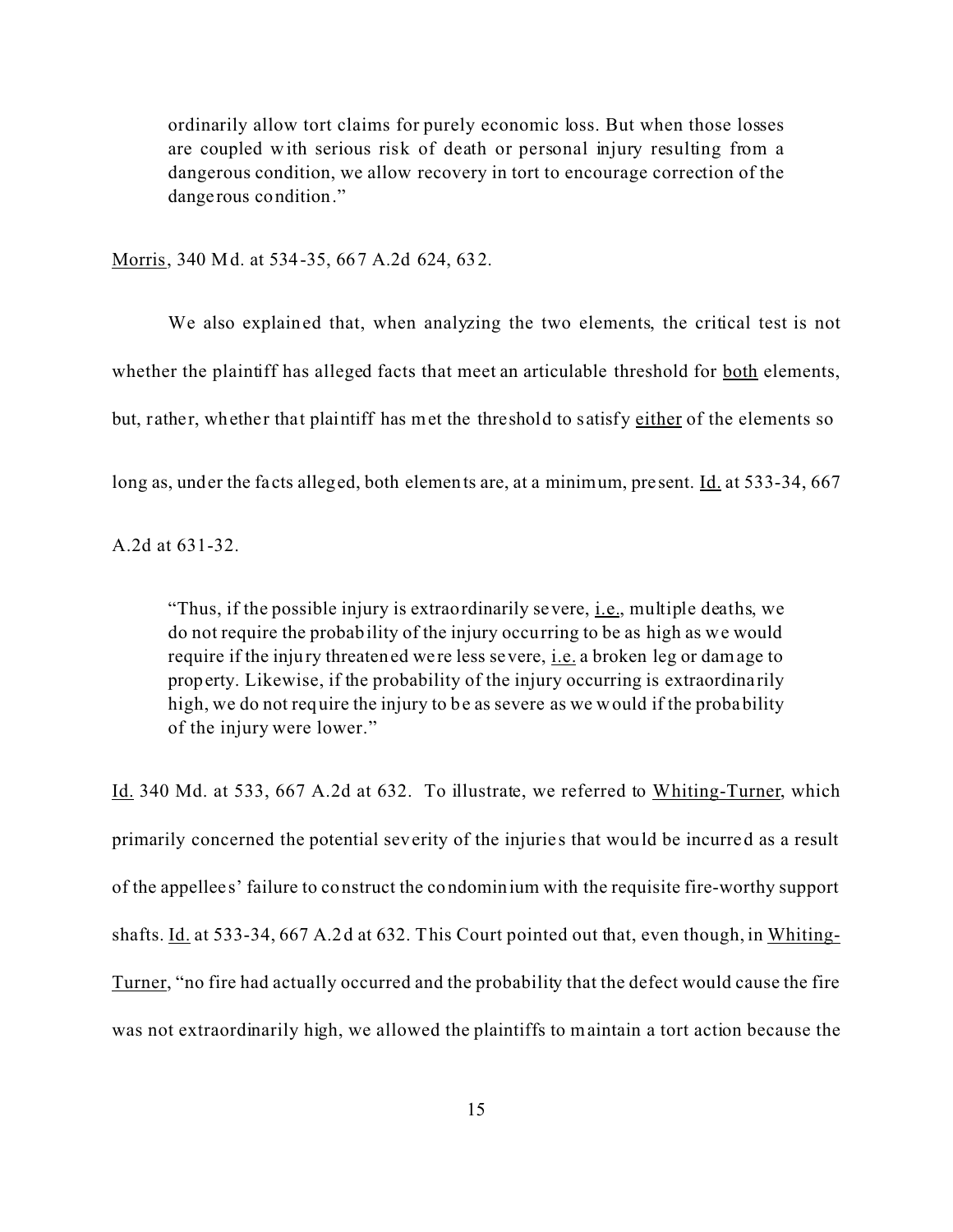nature of the possible damage was very serious - - multiple deaths and personal injuries." Id. See also U.S. Gypsum v. Baltimore, 336 Md. 145, 156-57, 647 A.2d 405, 410-11 (1994), in which the Court recognized a tort claim against companies involved in the manufacture, distribution and installation of asbestos in Baltimore City buildings because the "possible injury – inhalation of asbestos fibers causing serious diseases – was coupled with a high probability that personal injuries thereby would result because everyone who used the building could have been exposed to asbestos fibers in the air."

Turning to the facts of the case before it, this Court held that the factors that persons who walk on the roofs may potentially suffer injury in the event that the roofs collapsed, or that the roofs might collapse under any significant pressure, such as a heavy snowfall, failed to meet the threshold for either element of the exception to the economic loss analysis enunciated in Whiting-Turner and its progeny. Id., 340 Md. at 536, 667 A.2d at 633 (1995). We reasoned that the appellants made "no allegation that any injury has ever occurred since the roofs were installed on the plaintiff's townhouses . . . or that any of the roofs have collapsed because of weather conditions or because of the alleged degradation associated with their construction. As noted by the Court of Special Appeals, mere possibilities are legally insufficient to allege the existence of a clear danger of death or serious personal injury." Id.

Applying the thresholds established in Whiting-Turner, Gypsum, and Morris, we disagree with the intermediate appellate court, that the appellants in the case sub judice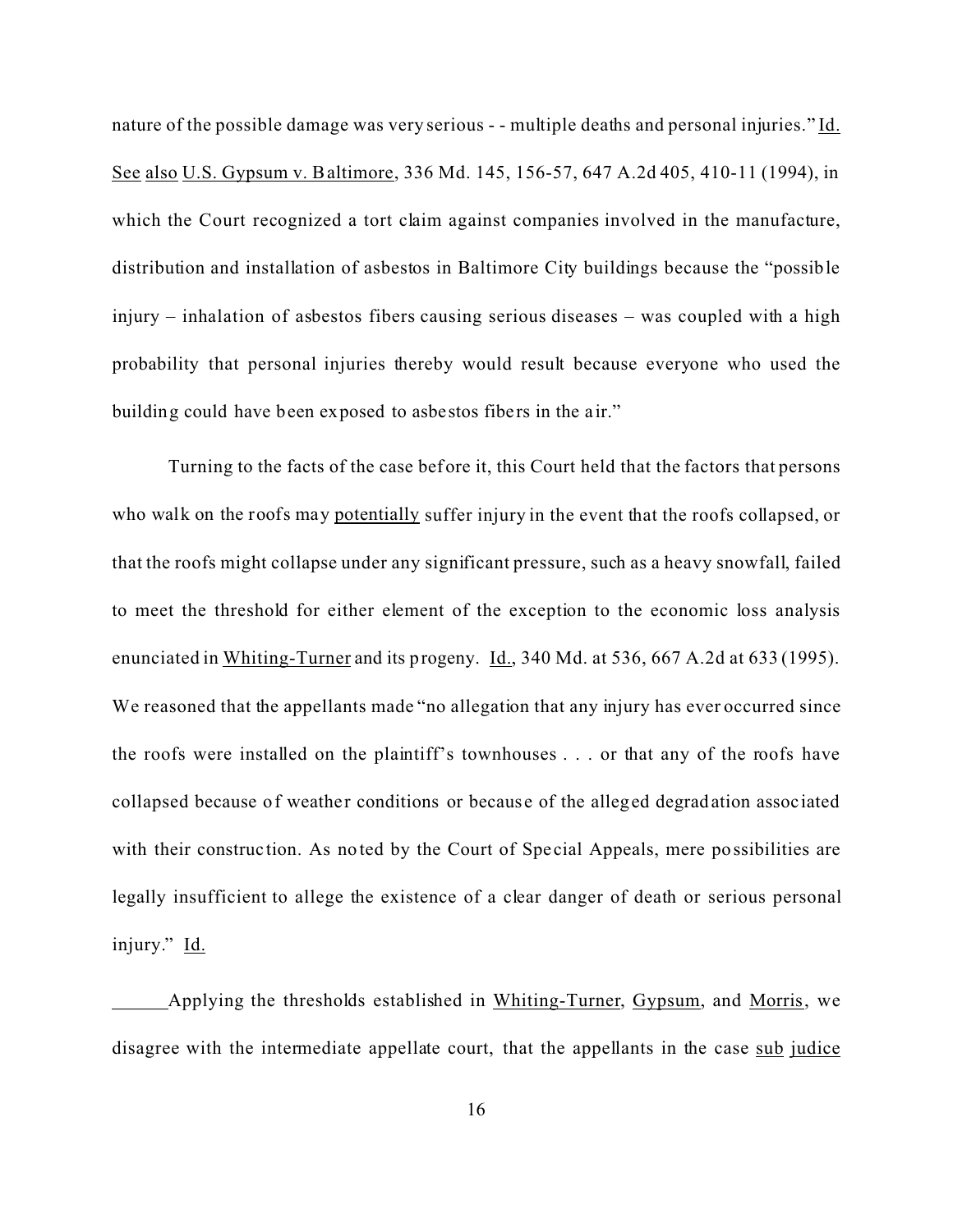asserted insufficient facts to meet the pleading threshold with regard to the risk of serious bodily injury. On the contrary, we believe that the appellants have alleged facts adequate to satisfy both elements of the analysis, the nature of the damage and the probability of damage prongs, for determining when an exception will lie to the general economic loss bar to recove ry.

With regard to the first prong, the nature of the damage, the appellants aver that individuals have suffered extremely serious injuries, including paraplegia, quadriplegia and/or death as a re sult of rear impact collisions in the class vehicles containing the allegedly defective seatbacks. Certainly, as in Gypsum, such injuries rise to the level of "serious injury" within the meaning enunciated in Whiting-Turner and Morris. Under this Court's instruction in Morris, that a plaintiff need only allege facts that satisfy one of the prongs of the analysis to an acceptable degree, the fact that the severity of the potential injury is so grave, in this case, is sufficient to meet the threshold for the petitioners' recovery of economic losses, even if the probability that the injuries would occur is not as high.

This Court, however, also concludes that the petitioners have alleged sufficient facts to satisfy the second prong of the Morris economic loss analysis, as well, the probability that a serious injury, or death, would occur as a result of the allegedly defective seatbacks. In its TAC, the petitioners alleged that thousands of individuals have been injured or killed as a result of the collapse of the class vehicle seatbacks in rear-end collisions. Indeed, the petitioners' exhibit D includes spe cific records of complaints made to the National Highway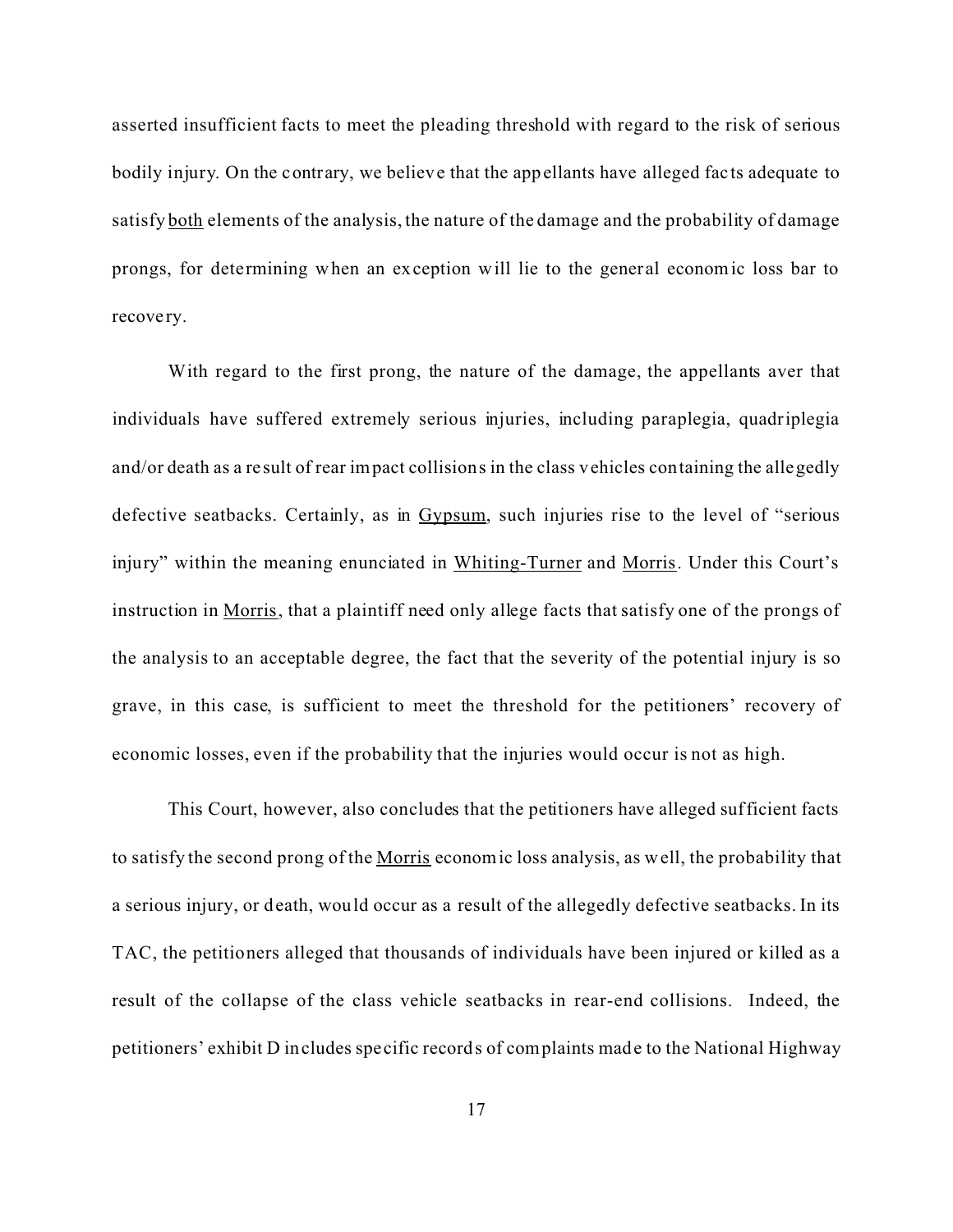Traffic Safety Administration (NHTSA), in which the drivers of class cars experienced the collapse of seatbacks in rear-end collisions resulting in no less than 38 reported injuries and 3 fatalities. The number of these incidents, as alleged, is certainly greater than those alleged in Morris, where the appellants alleged no actual record of past injury, a fact to which this Court accorded great weight when holding that the appellants, in that case, did not meet the threshold for economic loss under the Whiting-Turner exception. Although we acknowledge the important goal of the general bar to recovery for purely economic losses, to "keep products liability and contract law in separate spheres and to maintain a realistic limitation on damages," East River S.S. Corp v. Transamerica Delaval, 476 U.S. 858, 870-71, 106 S. Ct. 2295, 2302, 90 L. Ed. 2d 865, 876-77 (1986), it is exactly the risk of serious bodily injury involved in this case that the exception to the economic loss rule was intended to remedy, to "encourag[e] people to correct dangerous conditions before tragedy results." Morris, 340 Md. at 534-35, 667 A.2d 624, 632.

#### i. Negligence

A complaint alleging negligence must contain the following elements: "(1) that the defendant was under a duty to protect the plaintiff from injury, (2) that the defendant breached that duty, (3) that the plaintiff suffered actual injury or loss, and (4) that the loss or injury proximately resulted from the defendant's breach of the duty." Valentine v. On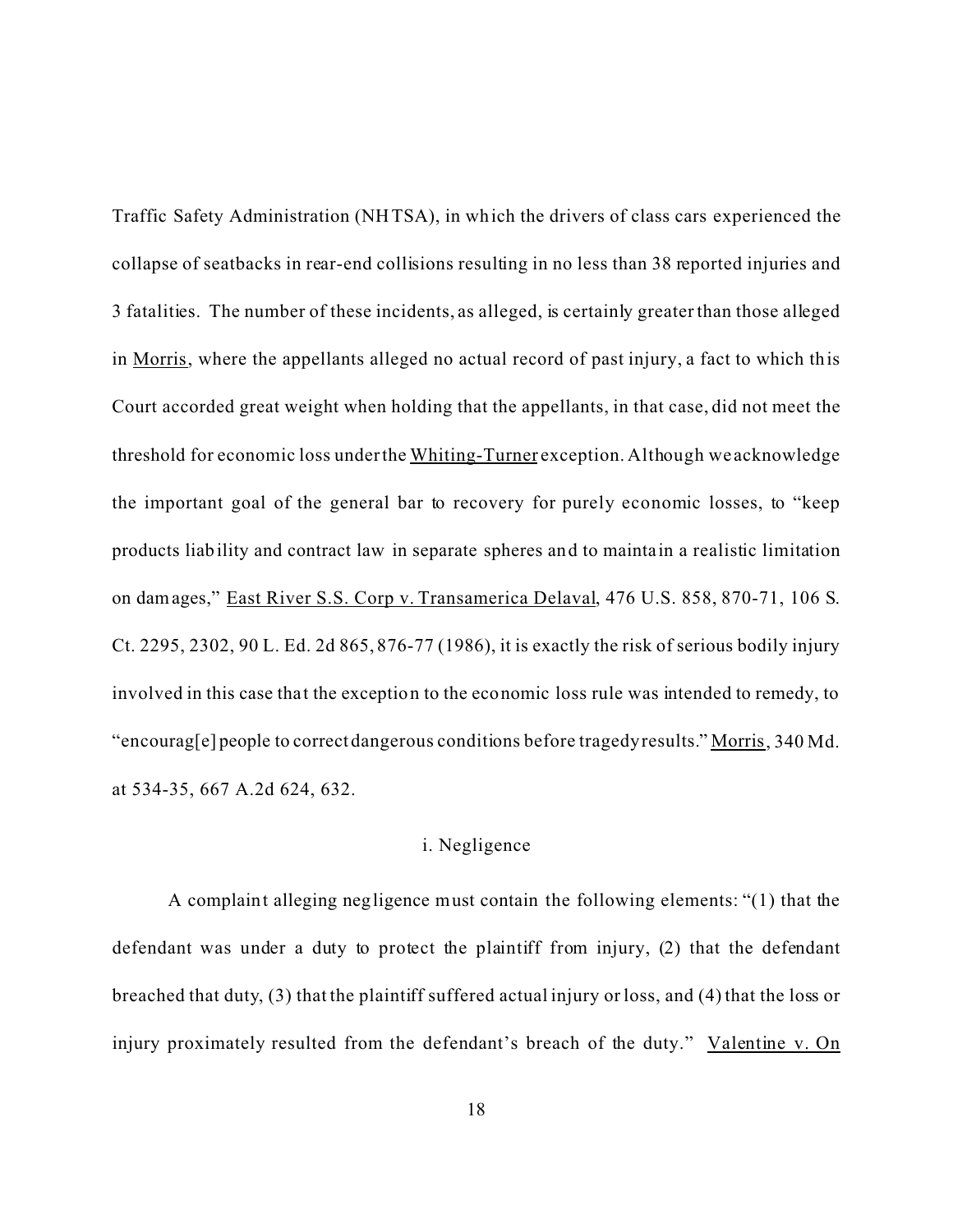Target, 353 Md. 544, 549, 727 A.2d 947, 949 (1999); BG & E v. Lane, 338 Md. 34, 43, 656 A.2d 307, 311 (1995), citing Rosenblatt v. Exxon, 335 Md. 58, 76, 642 A.2d 180, 188 (1994).

The Court of Special Appeals affirmed the dismissal of the negligence claim solely on the basis that, quoting Morris, supra, 340 Md at 536, 667 A.2d at 633, the petitioners failed to articulate an injury in the form of economic losses sufficient to "'meet the required legal threshold of pleading the existence of a clear and extreme danger of death or serious personal injury, as required by Whiting-Turner and its progeny.'" We reiterate that the standard for whether an allegation states a claim upon which relief can be granted does not require the petitioner to assert facts sufficient to prove the claim, but rather those necessary to allege a claim. As we have seen, the petitioners have met that burden, and thus, viewing all facts and inferences in a light most favorable to the petitioners, we reverse the dismissal of the negligence count.<sup>6</sup>

<sup>&</sup>lt;sup>6</sup> The respondents also contend that "[b]y excluding from the putative class 'all persons who have suffered personal injury as a result of the rearward collapse of a Seat,'" (internal citation omitted), "and by failing to allege any injury to any property belonging to Plaintiffs, the TAC concedes that Plaintiffs suffered no 'actual injury or loss' under the common law of torts." (Respondents' brief, at 10). We do not agree.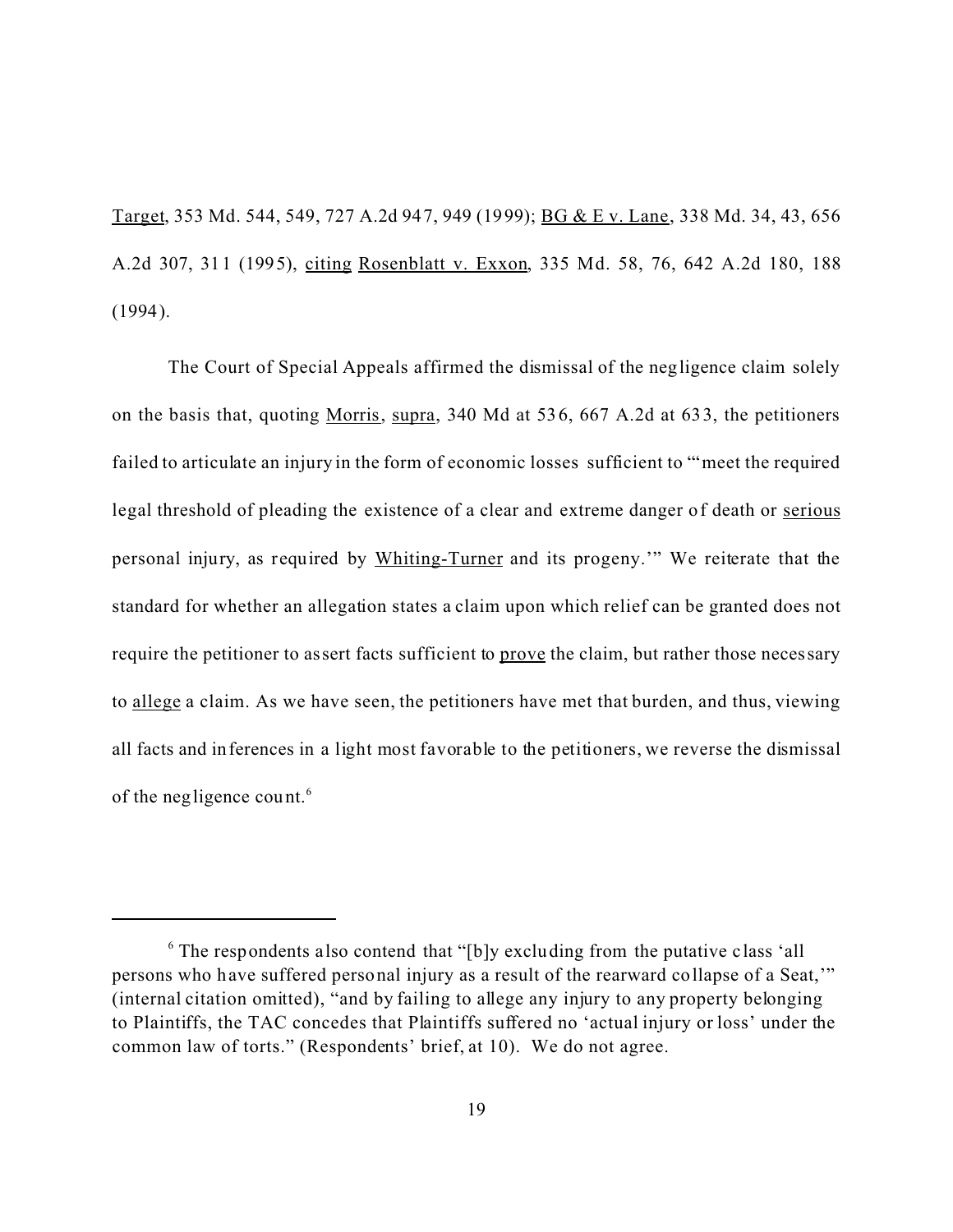## ii. Strict Liability

The theory of strict liability is set out in the RESTATEMENT (SECOND) OF TORTS  $\S$ 

402A (1965):

"Special Liability of Seller or Product for Physical Harm to User or Consumer

"(1) One who sells any product in a defective condition unreasonably dangerous to the user or consumer or to his property is subject to liability for physical harm thereby caused to the ultima te user or consumer, or to his property, if

"(a) the seller is engaged in the business of selling such a product, and

"(b) it is expected to and does reach the user or consumer without substantial change in the condition in which it is sold.

"(2) The rule stated in Subsection (1) applies although

"(a) the seller has exercised all possible care in the preparation and sale of his product, and

"(b) the user or consumer has not bought the product from or entered into any contrac tual relation with either."

See Phipps v. General Motors Corp., 278 Md. 337, 341, 363 A.2d 955, 957 (1975). Strict

liability "advances the policy of requiring those who make and sell defe ctive products to bear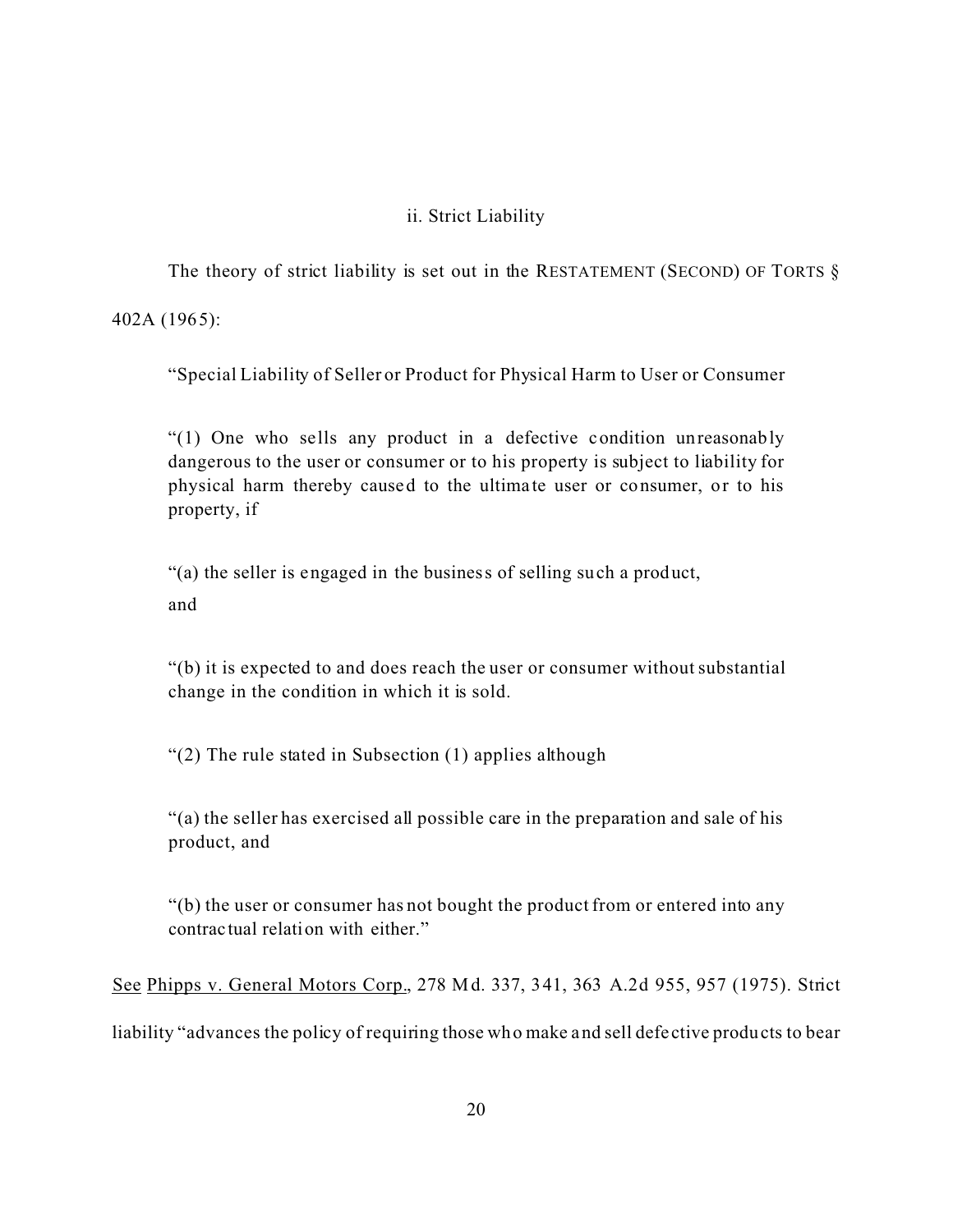the costs of the injuries that result therefrom."  $\underline{Id}$ , at 342-43, 363 A.2d at 958. See also Greenman v. Yuba Power Products, Inc., 377 P.2d 897, 901 (Cal. 1962) (holding that the cost of injuries caused by defective products should be "borne by the manufacturers that put such products on the market rather than by the injured persons who are powerless to protect themselves."). Official Comment c to  $\S$  402A states that a

"seller, by marketing his product for use and consumption, has undertaken and assumed a special responsibility toward any member of the consuming public who may be injured by it; that the public has the right to and does expect ... [and] public policy demands that the burden of accidental injuries caused by products intended for consumption to be placed upon those who market them and be treated as a cost of production against which liability insurance can be obtained; and that the consumer of such products is entitled to the maximum protection at the hands of someone, and the proper persons to afford it are those who market the products."

Official Comment i to § 402 A also instructs that a product placed on the market reaches the threshold of being unreasonably dangerous to trigger strict liability when " [t]he article sold [is] dangerous to an extent beyond that which would be contemplated by the ordinary consumer who purchases it, with the ordinary knowledge common to the community as to its characteristics."

To recover for injury under strict liability, a plaintiff must establish that: (1) the product was in a defective condition at the time that it left the possession or control of the seller;  $(2)$  that it was unreasonably dangerous to the user or consumer;  $(3)$  that the defect was a cause of the injuries, and (4) that the product was expected to and did reach the consumer without substantial change in its condition. Phipps, 278 Md. at 344, 363 A.2d at 958.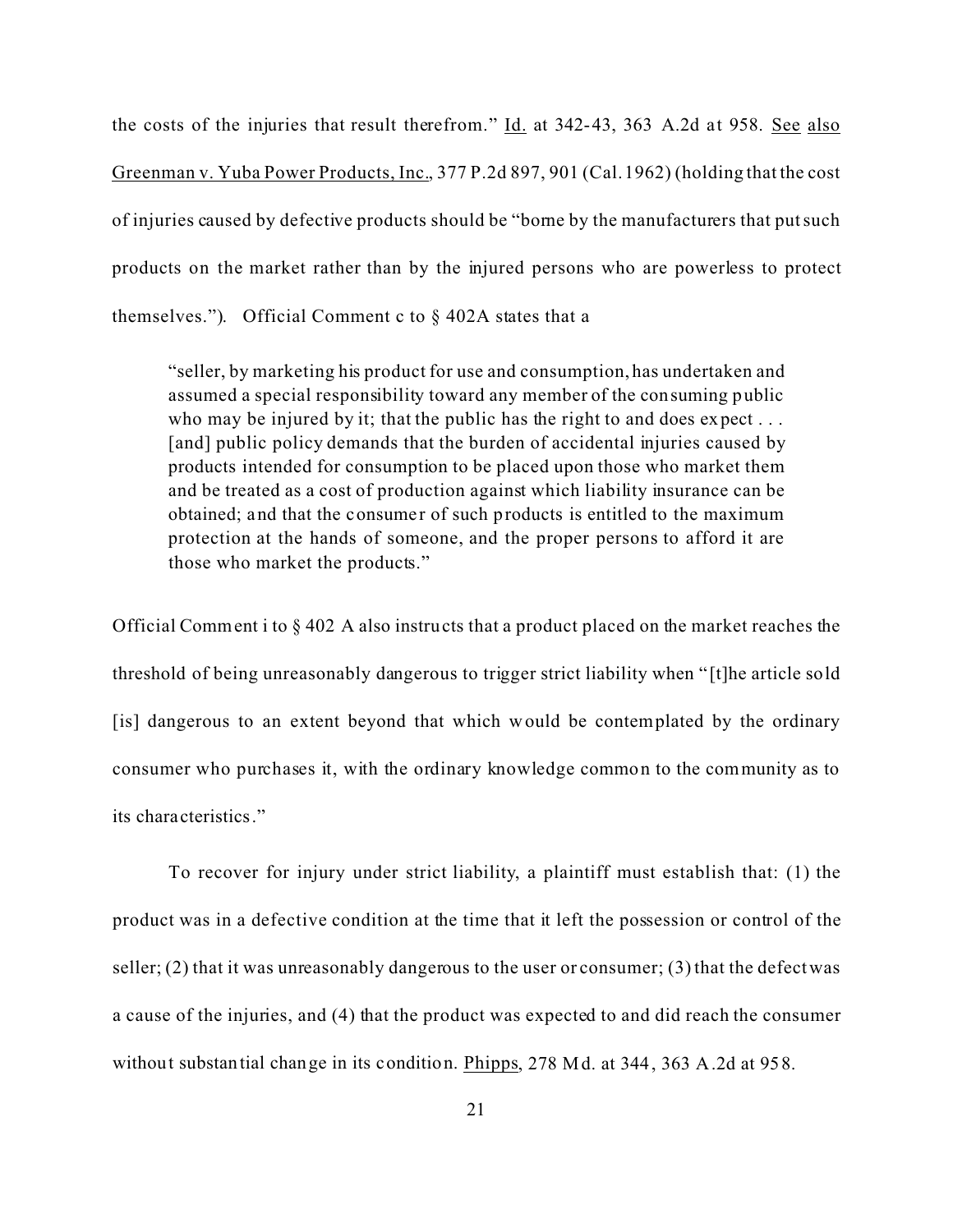In its analysis and holding, the Court of Special Appeals made no specific mention of the petitioner's strict liability claim, but rather relied upon the same reasoning it used to resolve the negligence claim; namely that the petitioners failed adequately to "[plead] the existence of a clear and extreme danger of serious personal injury, as required by Whiting-Turner and its progeny." Neither the Circuit Court nor the intermediate appellate court found any other element of a strict liability claim lacking in the petitioner's TAC.

As we have discussed, pursuant to Whiting-Turner and its progeny, a plaintiff may overcome the ordinary rule that bars recovery for economic loss in tort claims so long as he or she asserts that there is a strong likelihood that the threatened damage is of a serious nature and that it is reasonably probable that the damage will occur. In other words, when the risk of serious injury or death and the likelihood of the damage are great enough to reach the threshold enumerated in Whiting-Turner and Morris, the cost to remedy the product defect stands in the place of actual physical injury. We have already determined that the risk of serious injury is so great, and the potential injury in this case so severe that it reaches the threshold enumerated in Whiting-Turner.

The respondent in this case has not presented a persuasive argument as to why a petitioner should be barred from recovery of economic losses under a strict liability theory when the product at issue creates a significant risk of death or serious injury. To be sure, the caveat enunciated in Whiting-Turner, that a consumer should not have to wait until injury or death has occurred to assert a claim when the likelihood of injury or death is great, is equally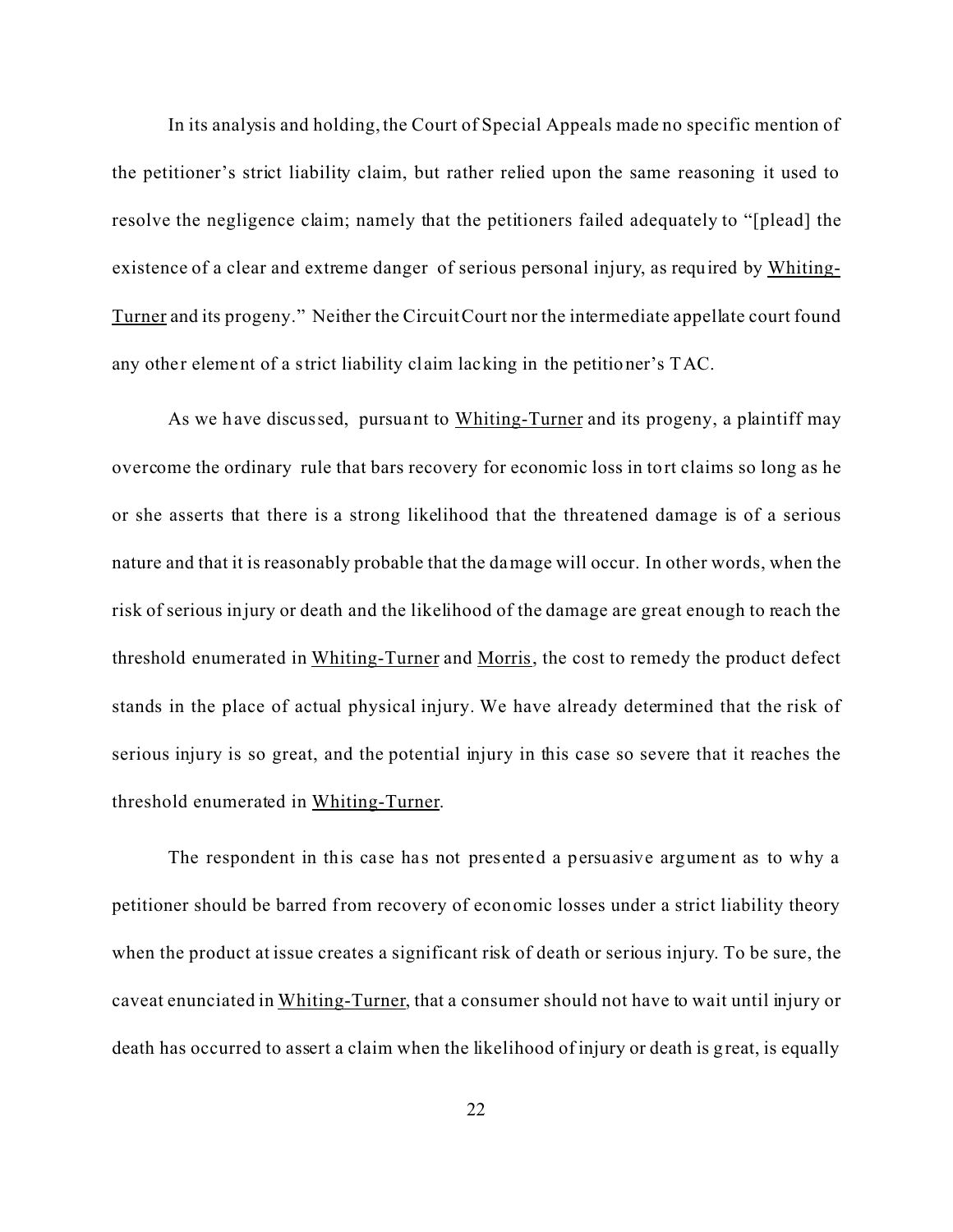applicable in the case of a strict liability claim, where a party has marketed an item that is unreasonably dangerous.

The Official Comment to § 402 A notes, and we stated in Phipps and the Supreme Court of California stated in Greenman, that it is the manufacturer that is in the best position to absorb the cost of injuries that result from a product defect. Under the reasoning of Whiting-Turner and Morris, it is also the manufacturer who should absorb the cost when a product defect creates a serious risk of severe bodily injury or death, even though actual injury has not yet occurred. The alternative would be to require plaintiffs aware of the risk to run the risk and perhaps suffer serious bodily injury, debilitation, or even death, thus incurring damages far in excess, in both human and economic terms, of the costs of remedying the defect. This is needless risk, and even counterintuitive, considering the frequency of serious injuries and death that have been alleged to occur when the class of cars in the case sub judice are involved in rear collisions.

# iii. Negligent Failure to Disclose, Failure to Warn, Concealment and Misrepresentation<sup>7</sup>

 The petitioners aver that, in addition to the respondents' negligent conduct in manufacturing automobiles with defective seatbacks, the respondents also negligently

 $T$ For purposes of this opinion, we shall refer to this claim as Negligent Misrepresentation.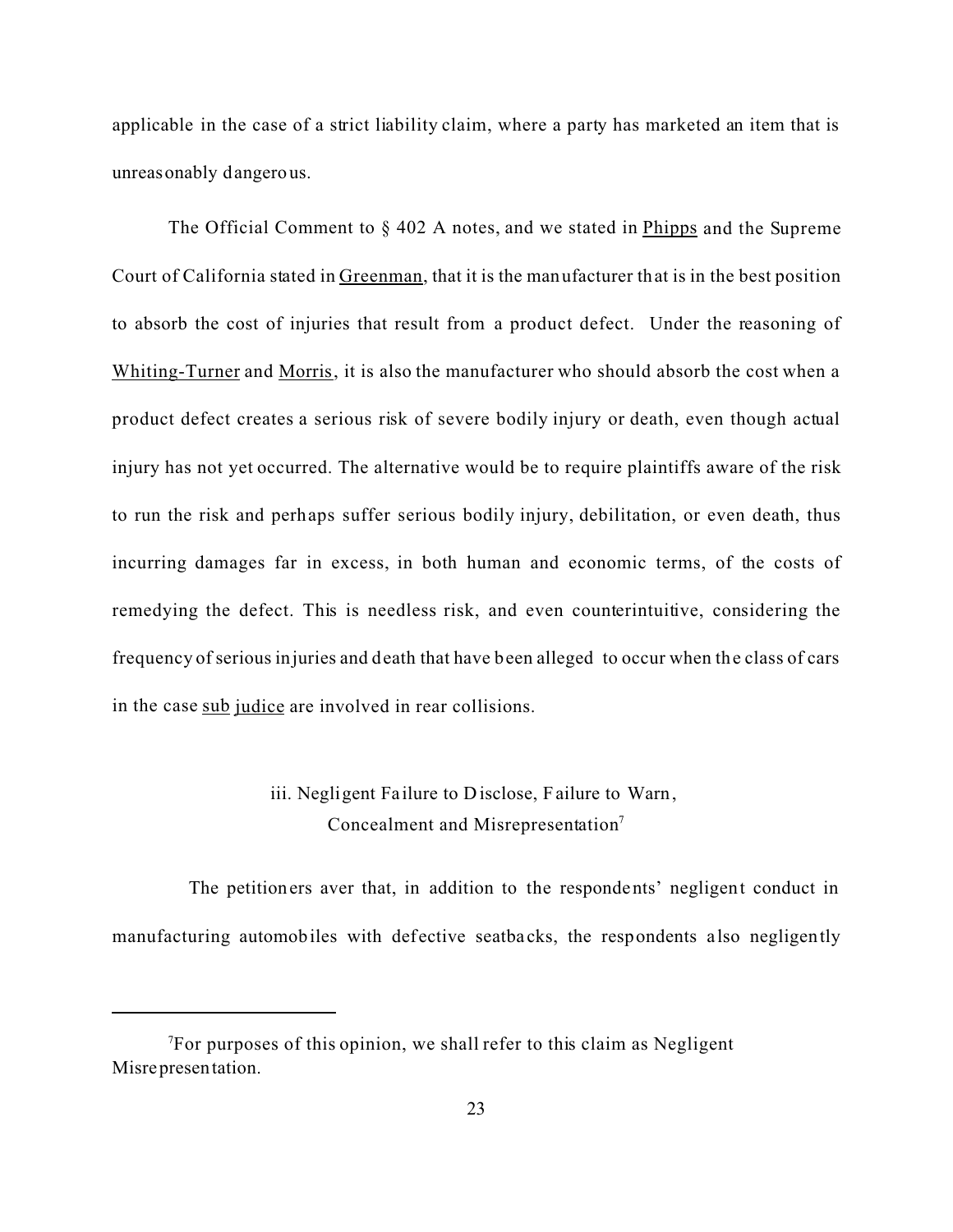misrepresented the existence of the defect in the class automobile seatbacks to the general

public.

The following elements are required to assert a claim for negligent misrepresentation:

 $"(1)$  the defendant, owing a duty of care to the plaintiff, negligently asserts a false statement;

 $\degree$ (2) the defendant intends that his statement will be acted upon by the plaintiff;

"(3) the defendant has knowledge that the plaintiff will probably rely on the statement, which, if erroneous, will cause loss or injury;

"(4) the plaintiff, justifiably, takes action in reliance on the statement; and

"(5) the plaintiff suffers damage proximately caused by the de fendant's negligence."

Virginia Dare Stores v. Schuman, 175 Md. 287, 291-92, 1 A.2d 897, 899 (1938); Martens

Chevrolet, Inc. v. Seney, 292 Md. 328, 336-37, 439 A.2d 534, 539 (1982); Gross v. Sussex,

Inc., 332 Md. 247, 256, 630 A.2d 1156, 1161(1992). See generally RESTATEMENT (SECOND)

OF TORTS §522 (1977). <sup>8</sup>

"(2) Except as stated in Subsection  $(3)$ , the liability stated in Subsection  $(1)$  is limited to loss suffered

<sup>8</sup>Restatement (Second) of Torts §522 reads:

 $"(1)$  One who, in the course of his business, profession or employment, or in any other transaction in which he has a pecuniary interest, supplies false information for the guidance of others in their business transactions, is subject to liability for pecuniary loss caused to them by their justifiable reliance upon the information, if he fails to exercise reasonable care or competence in obtaining or communicating the information.

<sup>&</sup>quot;(a) by the person or one of a limited group of persons for whose benefit and guidance he intends to supply the information or knows that the recipient intends to supply it; and

<sup>&</sup>quot;(b) through reliance upon it in a transaction that he intends the information to influence or knows that the recipient so intends or in a substantially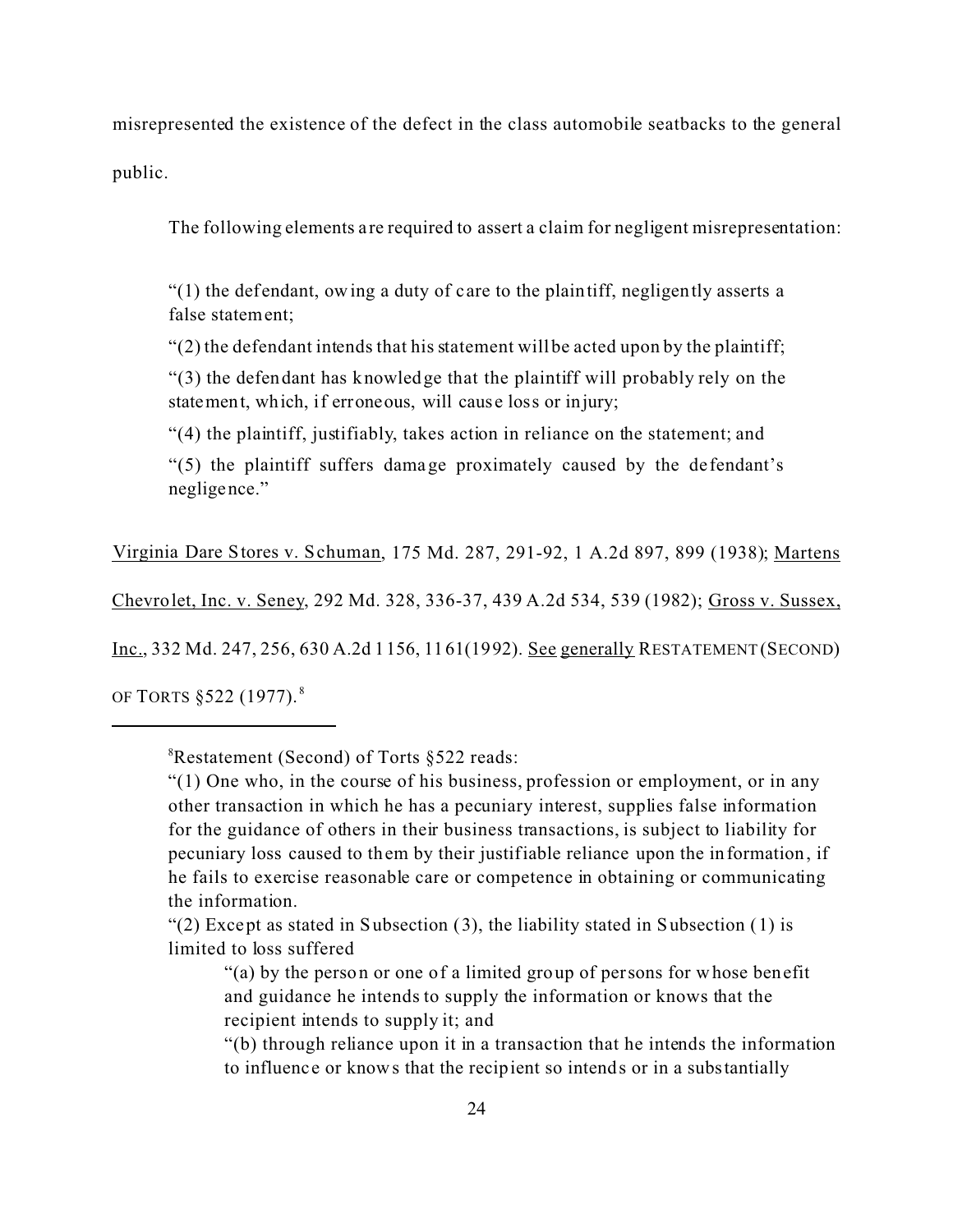The Court of Special Appeals affirmed the dismissal of the negligent misrepresentation count on the same grounds that it dismissed the negligence and strict liability counts,<sup>9</sup> because there had been no actual injury and no allegation of such injury.

Our cases make it clear that a plaintiff is not required to suffer personal physical injury to recover under a theory of negligent misrepresentation. Marten, supra, 292 Md. at 335-36, 439 A.2d at 538-39 (1982) (holding that "pecuniary loss is compensable under an action for negligent misrepresentation," citing Brack v. Evans, 230 Md. 548, 187 A.2d 880 (1963)). To that end, the Court in Village of Cross Ke ys v. Gypsum, 315 Md. at 754, 556 A.2d at 1132 stated:

"Although Whiting-Turner concerned negligent conduct, similar principles apply when negligentmisrepresentation is involved. See Restatement (Second) of Torts § 311 comment a (1965), noting that the rule pertaining to negligent misrepresentation involving the risk of physical harm represents a somewhat broader liability than the rule relating to liability for pecuniary loss resulting from negligent misrepresentation."

<sup>9</sup>The Court of Special Appeals never specifically addressed the negligent misrepresentation claim as a separate and independent count. The Court did, however, address the availability of injury, in the form of economic loss under tort, when it stated, in its analysis, "Appellants contend that the circuit court erred in granting appellees motions to dismiss because appellees were liable in tort for the cost of correcting the condition in Class Vehicles. We disagree." Apparently, the court deemed its determination that the Whiting-Turner exception to the general bar to recovery for economic losses under a tort theory to apply to all of the pe titioner's claims sounding in tort.

similar transaction.

<sup>&</sup>quot;(3) The liability of one who is under a public duty to give the information extends to loss suffered by any of the class of persons for whose benefit the duty is created, in any of the trans actions in which it is intended to protect them."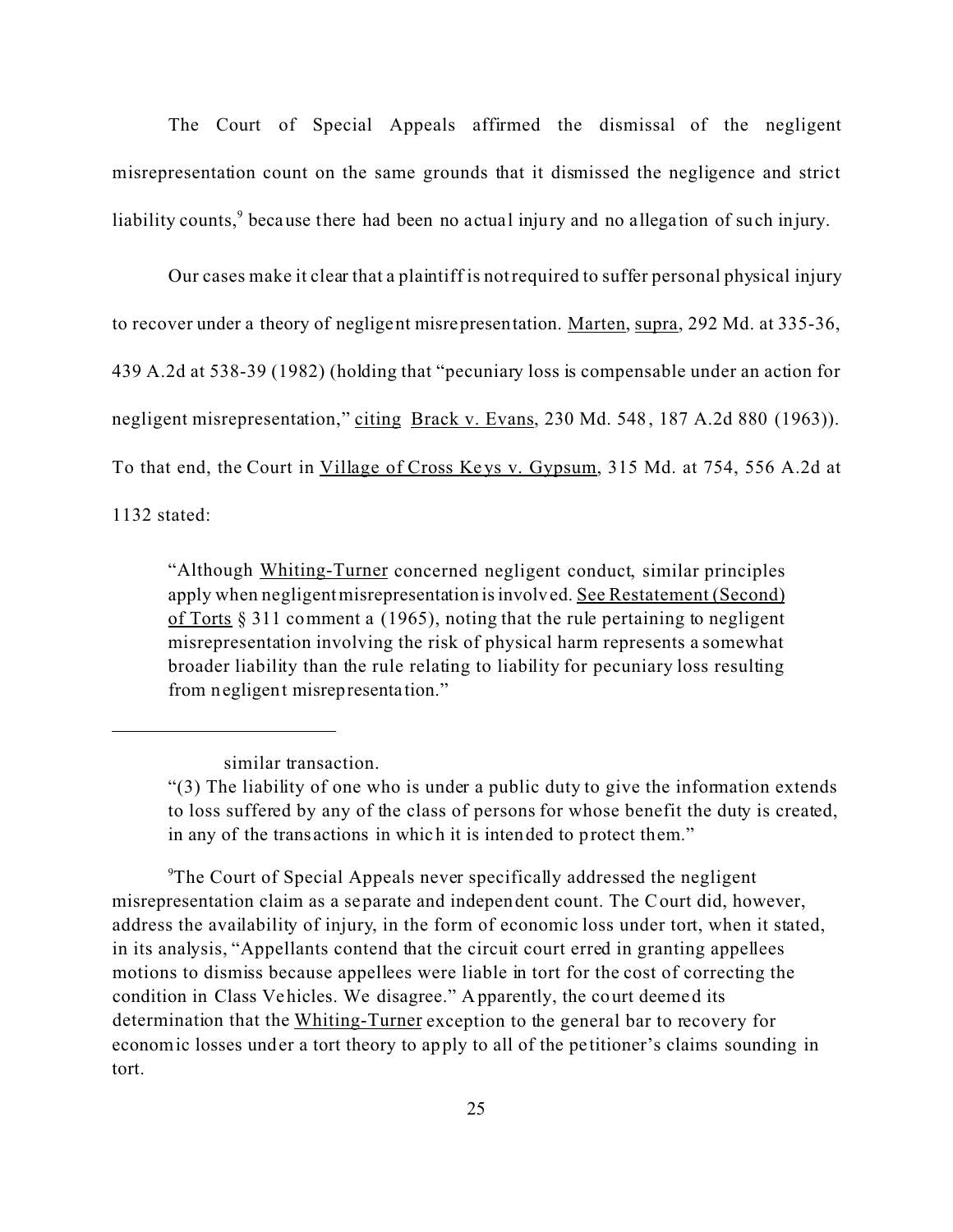Under this reasoning, therefore, economic losses qualify as a cognizable injury under negligent misrepresentation.<sup>10</sup>

iv. Fraudulent Concealment and Intentional Failure to Warn

The essential elements for a claim of fraudulent concealment include:

"1) the defendant owed a duty to the plaintiff to disclose a material fact; 2) the defendant failed to disclose that fact; (3) the defendant intended to defraud or deceive the plaintiff; (4) the plaintiff took action in justifiable reliance on the concealment; and (5) the plaintiff suffered damages as a result of the defendant's concealment."

Green v. H & R Block, 355 Md. 488, 525, 725 A.2d 1039, 1059 (1999). Fraudulent Concealment "is any statement or other conduct which prevents another from acquiring knowledge of a fact, such as diverting the attention of a prospective buyer from a defect

 $10$ Although the tort of negligent misrepresentation is generally rooted in negligence, in that, like negligence, it requires a duty, breach of duty, injury and causation, the major difference is that negligent misrepresentation focuses on affirmative statements made by the defendant that were intended to, and indeed, had the effect of, inducing the plaintiff to carry out some action in reliance on the false statements. As the Court in Village of Cross Keys stated, "[t]o say...that a claim arises out of 'negligence ,' rather than 'misrepresentation,' when the loss suffered by the injured party is caused by the breach of a ...duty to use due care in obtaining and communicating information upon which the party may reasonably be expected to rely in the conduct of his economic affairs, is only to state the traditional...tort of 'negligent misrepresentation,'...." 315 Md. at 755, 556 A.2d at 1132, quoting United States v. Neustadt, 366 U.S. 696, 706, 81 S. Ct. 1294, 1300, 6 L. Ed. 2d 614, 621 (1961). A claim of negligent misrepresentation, does not merge into a negligence claim because, if " the plaintiff would have a cause of action based on the underlying negligence independent of the misrepresentation, that cause of action survives and is not merged into the later misrepresentation." Village of Cross Keys, Inc. v. Gypsum, 315 Md. at 755, 556 A.2d at 1132, citing Block v. Neal, 460 U.S. 289, 296-98, 103 S. Ct. 1089, 1093-1094, 75 L. Ed. 2d 67, 74-75 (1983).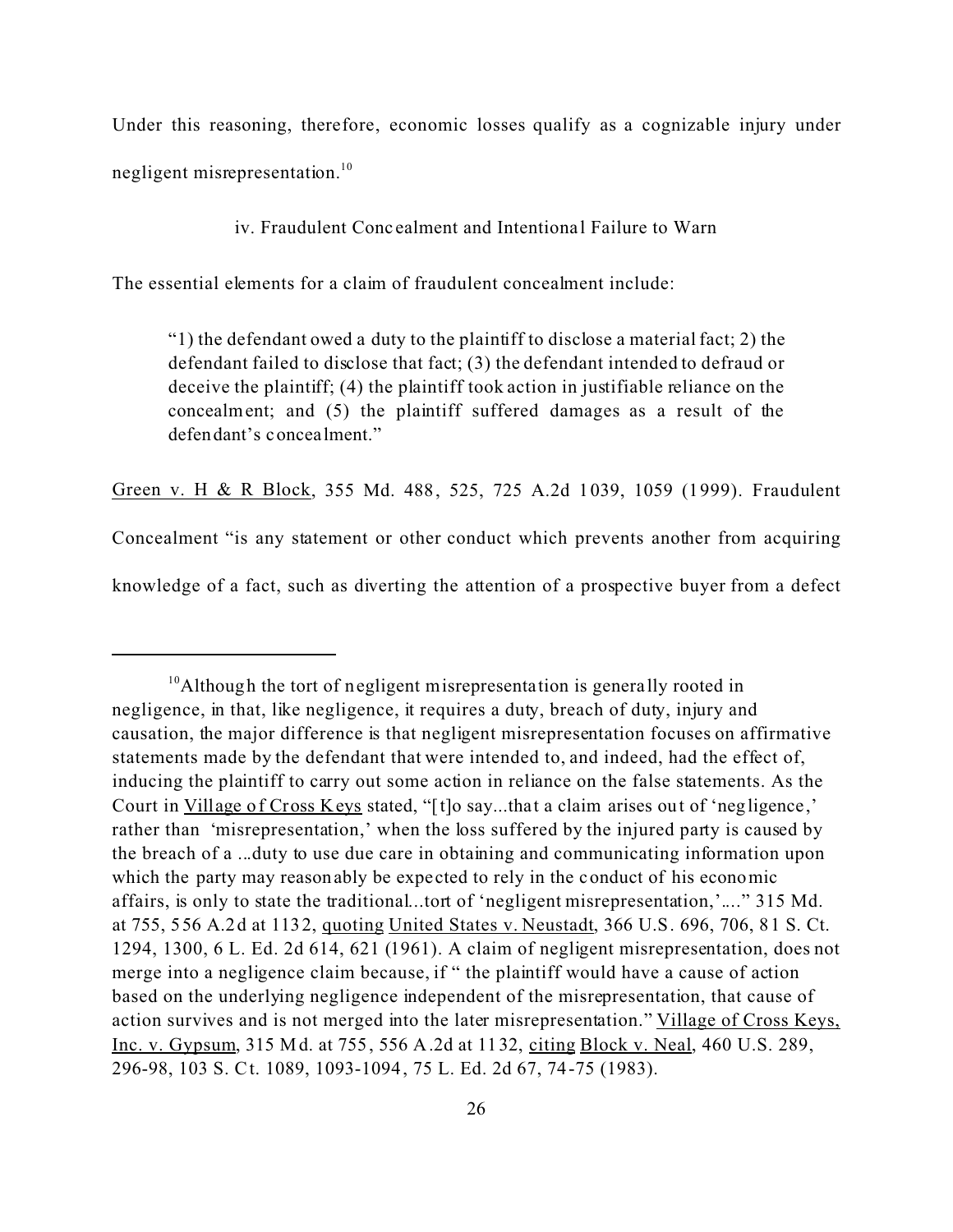which otherwise, he would have observed." $11$ 

A fraudulent concealment claim is caused, in part, by the intentional failure to warn. As this Court explained in Frederick Road Limited Partnership v. Brown & Sturm, 360 Md. 76, n.14, 756 A.2d 963, 976, n.14, citing Impala Platinum, Ltd. v. Impala Sales (U.S.A.), Inc., 283 Md. 296, 323-24, 389 A.2d 887, 904 (1978):

 "Absent a fiduciary relationship, this Court has held that a plaintiff seeking to establish fraudulent concealment must prove that the defendant took affirmative action to conceal the cause of action and that the plaintiff could not have discovered the cause of action despite the exercise of reasonable diligence, see, Walsh v. Edwards, 233 Md. 552, 557, 197 A.2d 424, 426-27 (1964); Fegeas v. Sherrill, 218 Md. 472, 476, 147 A.2d 223, 25-26 (1958), and that, in such cas es, the affirmative act on the part of the defendant must be more than mere silence; there must be some act intended to exclude suspicion and prevent injury, or there must be a duty on the part of the defendant to disclose such facts, if known. Impala, supra, 283 Md. at 323-24, 389 A.2d at

 $11$ The petitioners in this case also pled that the respondents engaged in a failure to disclose. As this court stated in Fegeas v. Sherrill, 218 Md. at 476, 147 A.2d at 225:

<sup>&</sup>quot;Concealment and non-disclosure are closely related and in any given situation overlap. . . . Concealment is any statement or other conduct which prevents another from acquiring knowledge of a fact, such as diverting the attention of a prospective buyer from a defect which otherwise he would have observed. When done without intent to mislead and without misrepresentation, it has no effect except where there is a duty to disclose.

<sup>&</sup>quot;Non-disclosure is a failure to reveal facts. It may exist where there is neither representation nor concealment. Except in a few special types of transact ions such as insurance contracts and transactions between a fiduciary and his beneficiary, there is no general duty upon a party to a transaction to disclose facts to the other party."

Id. (Citations omitted). For all intents and purposes, therefore, fraudulent concealment includes the situation where the defendant actively undertakes conduct or utters statements designed to, or that would, divert attention away from the defect. A claim of failure to disc lose, on the other hand, requires only that the defendant remain silent about, or omit, f acts that the defendant had a duty to disclose.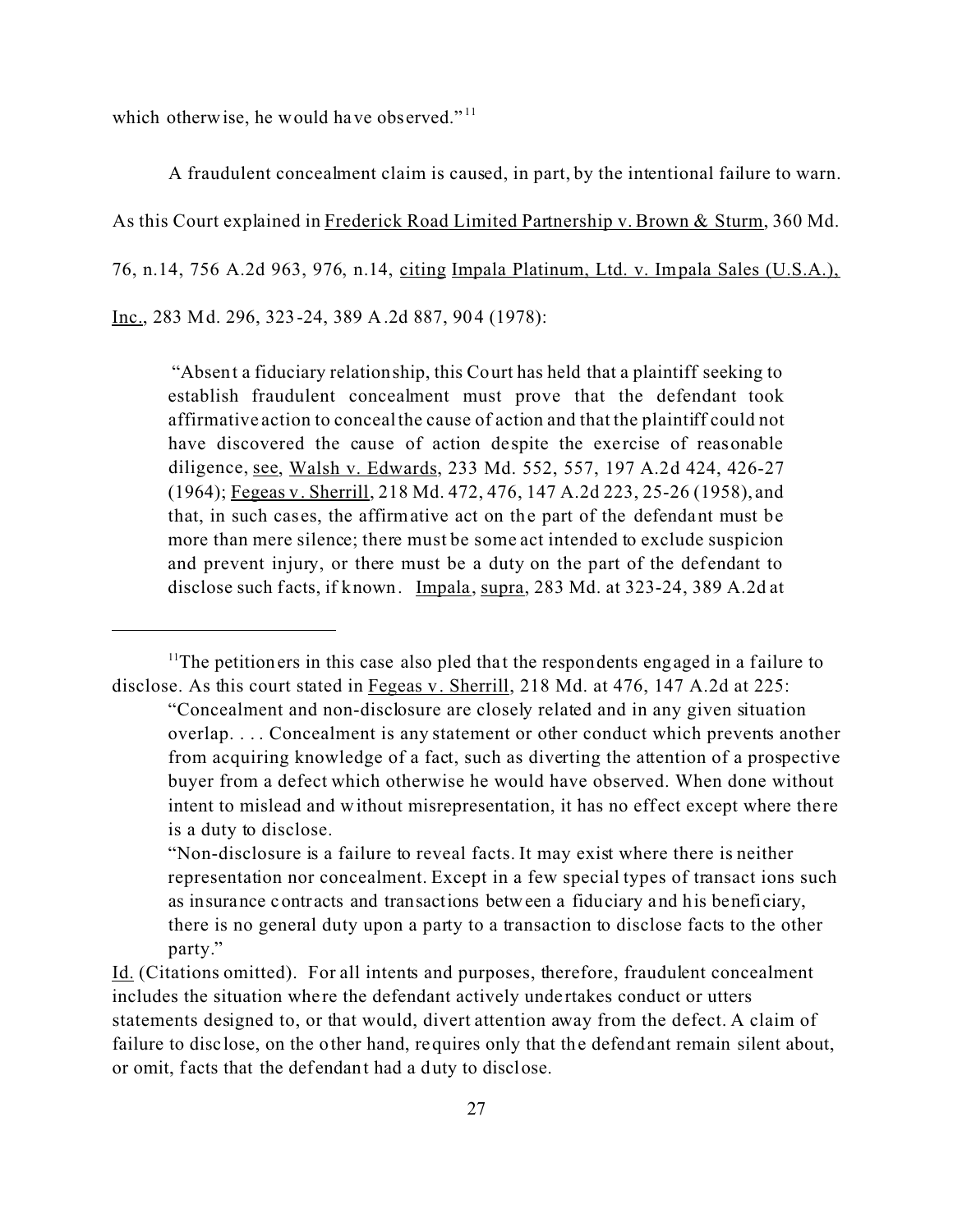904."

With regard to the fraudulent concealment claim, the Court of Special Appeals specifically stated that, because "no injury has occurred, appellants are unable to assert that they have suffered damages as a result of any concealment of the alleged defect." The court further held that, "[e]ven assuming arguendo that a 'pre-injury' lawsuit is recognized in Maryland, [the trial court] correctly dismissed appellant's tort-based claims . . . by concluding that 'the economic loss doctrine would not support the cause of action being sought by the plaintiff in this case."  $\underline{Id}$ . (slip op. at 16-17).

This court is aware of no reason, nor has one been presented to it, that, so long as sufficient allegations of a serious risk of bodily harm or death has been made, under the Whiting-Turner analysis, why the petitioners should be barred from asserting a claim for economic loss resulting from fraudulent concealment.

 The Court of Special Appeals' decision to affirm summary judgment regarding the fraudulent concealment claims, therefore, is reversed.

v. Unfair or Deceptive Trade Practices under Maryland Consumer Protect Act

The Court of Special Appeals dete rmined, and the respondents argue in this Court, that the petitioners have failed to articulate any actual injury or loss to sustain a Consumer Protection Act claim.<sup>12</sup> As we will elucidate, actual physical injury to a person or property

 $12$ The Court of Special Appeals dismissed the petitioners' Consumer Protection claim together along with the warranty, fraudulent concealment, and civil conspiracy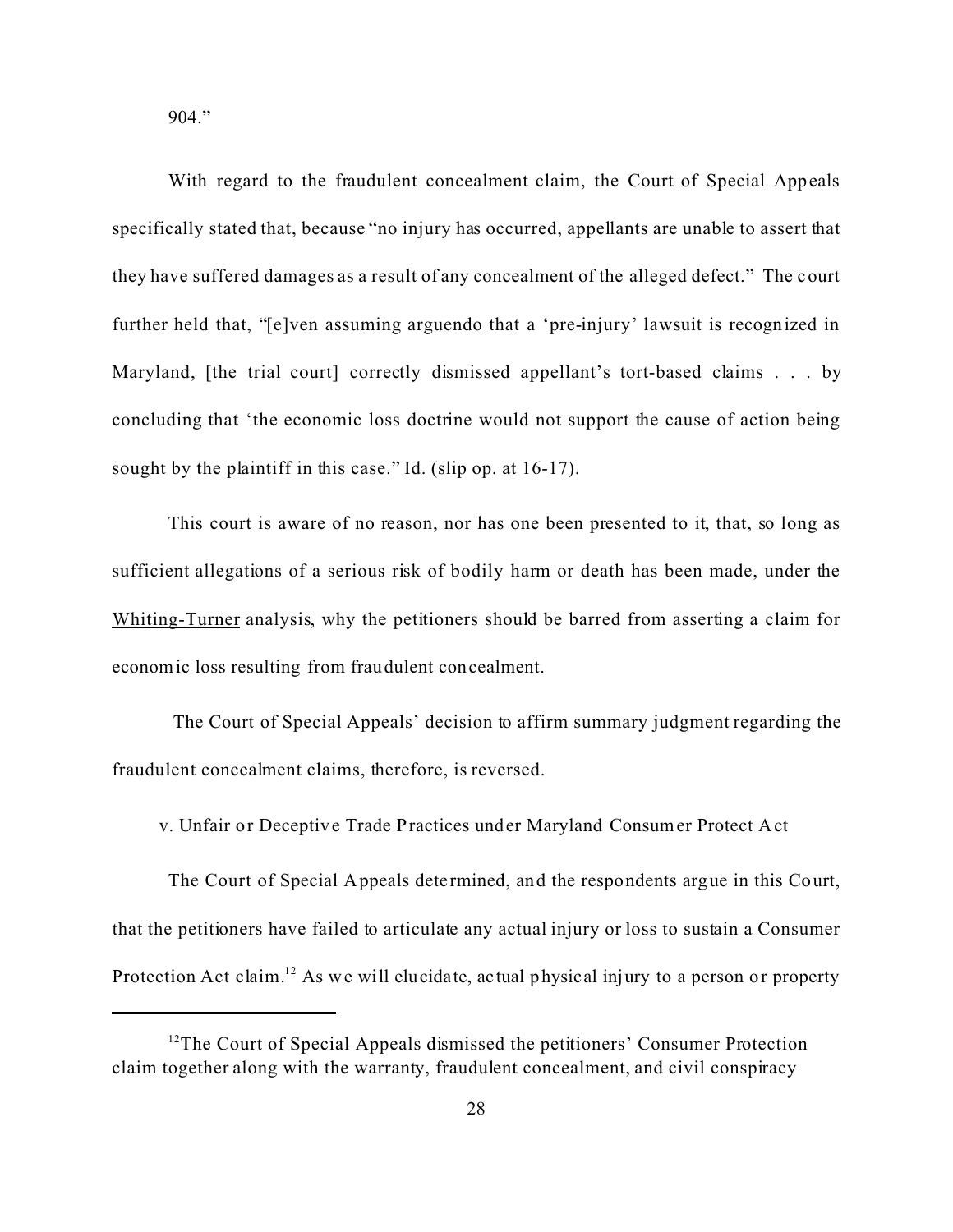or actual product malfunction is not required to state a cognizable injury under the Consumer Protection Act and, thus, the dismissal of the petitioners' Consumer Protection Act claim must also be reversed.

The Consumer Protection Act, codified at Maryland Code (1975, 2005 Replacement Volume) §§ 13-101 et seq. of the Commercial Law Article was "intended to provide minimum standards for the protec tion of consumers in the State." § 13-101. As this Court explained in Morris v. Osmose Wood Preserving, supra:

"The General Assembly enacted the Consumer Protection Act . . . in response to 'mounting concern over the increase of deceptive trade practices in connection with sales of merchandise, real property, and services and the extension of credit.'... The Legislature was concerned that these deceptive practices were undermining public confidence in merchants . . . . It found existing federal and State laws to be 'inadequate, poorly coordinated and not widely known or adequately enforced,' and found 'that improved enforcement procedures [were] necessary to help alleviate the growing problem of deceptive consumer practices.' . . . With the Act, therefore, the General Assembly intended 'to set certain minimum statewide standards for the protection of consumers across the State' and to 'take strong protective and preventative steps to investigate unlawful consumer practices, to assist the public in obtaining relief from these practices, and to prevent these practices from occurring in Maryland."

 340 Md. at 536-37, 667 A.2d at 633 (citations omitted). The Act inter alia, prohibits unfair and deceptive trade practices "in the sale, lease, rental, loan, or bailment of any consumer goods, consumer realty, consumer services..." §13-303 (1). Deceptive trade practices

claims in reliance on the Circuit Court's determination that the "complaint 'does not include any allegation of injury, actual harm, or product malfunction.'"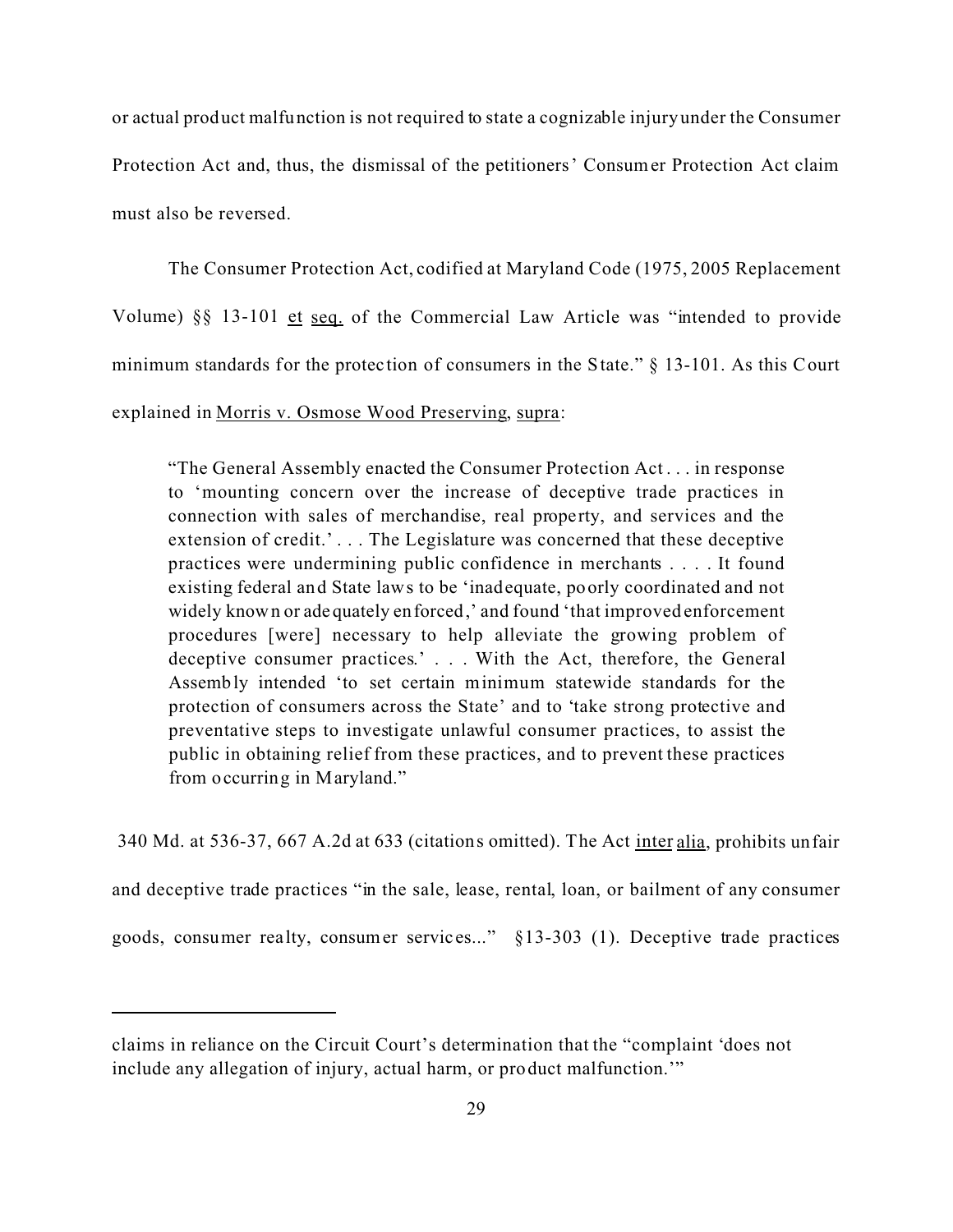include, as re levant:

"(1) False, falsely disparaging, or misleading ora l or written statement, visual description, or other representation of any kind which has the capacity, tendency or effect of deceiving or misleading consumers;  $[13]$ 

"(2) Representation that:

"(i) Consumer goods . . . have a sponsorship, approval, a ccessory, characteristic, ingredient, use, benefit, or quantity which they do not have;

\* \* \* \*

"(iv) Consumer goods, consumer realty, or consumer services are a particular standard, quality, grade, style or model which the are not;

"(3) Failure to state a mate rial fact if the failure deceives or tends to deceive;

\* \* \* \*

"(9) Deception, fraud, false pretense, false premise, misrepresentation, or knowing concealment, suppression, or omission of any material fact with the intent that the consumer rely on the same in connection with:

(i) the promotion or sale of any consumer goods..."

§ 13-301.

A party alleging unfair or deceptive trade practices may file a complaint with the

 $13$ In order to satisfy this element, the seller of consumer goods or services must have, either affirmatively or by omission, misrepresented a material fact about the goods. Maryland Code, (1975, 2005 Replacement Volume) § 13-301 (3) of the Commercial Law Article; see also Green v. H & R Block, 355 Md. 488, 523, 735 A.2d 1039, 1058 (1999) (holding that failure of tax preparation service to inform clients that portions of "finance fees" retained by the servic e amounted to suffic ient omission to allow the petitioner to proceed on his Consumer Protection claim; State v. Cottman Transmission Sys., 86 Md. App. 714, 736 587 A.2d 1190, 1201(1991), cert. denied 324 Md. 121, 596 A.2d 627 (1991)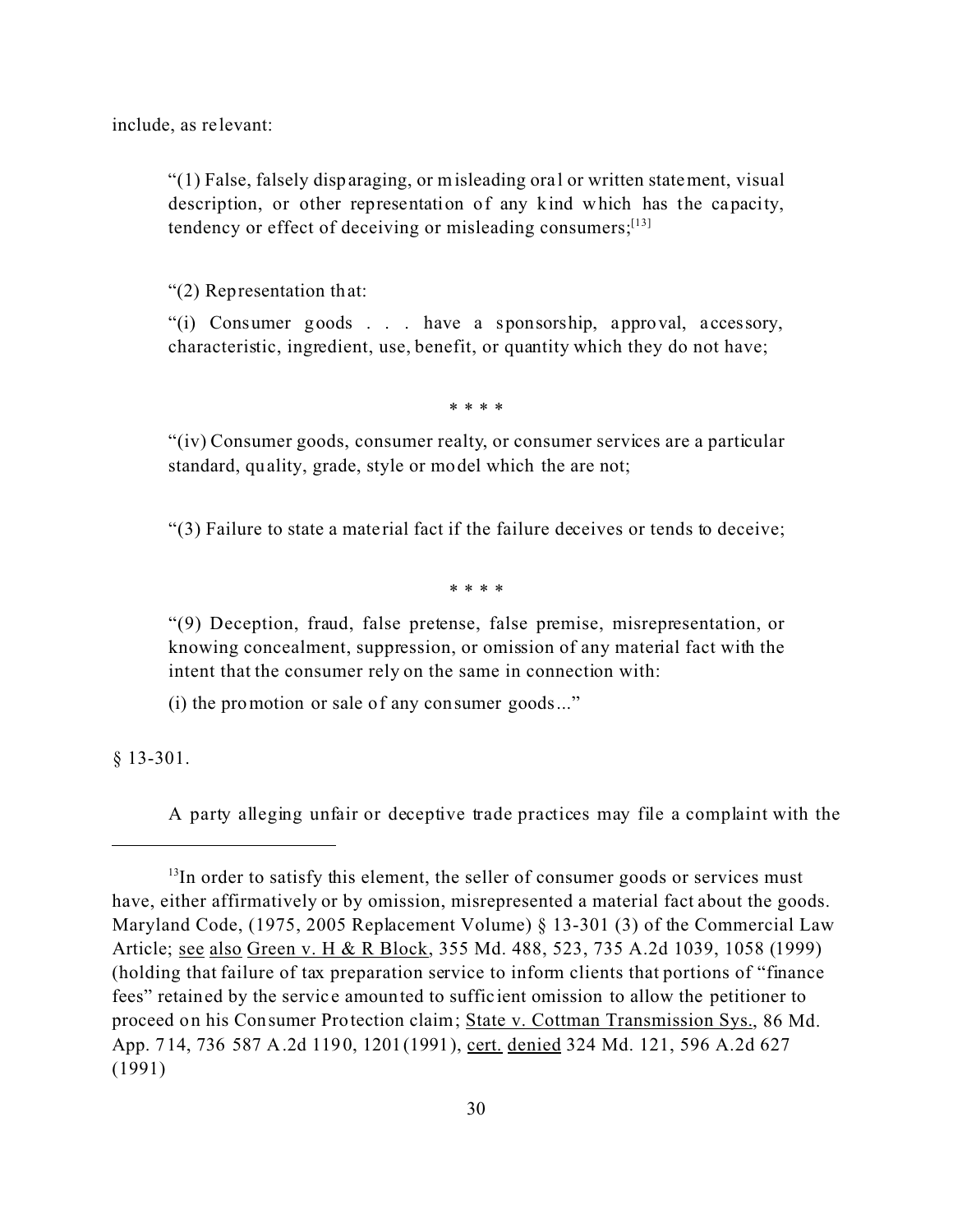Attorney General's office, §13-401,<sup>14</sup> or bring a private cause of action. §13-408.<sup>15</sup> While "any person may bring an action to recover for injury or loss sustained by him as the result of a practice prohibited by this title," §13-408, a party who files a complaint with the Attorney General, who then brings the action, is not required to allege that actual injury has occurred. §13-302.<sup>16</sup>

This Court has held, however, that a private party suing under the Consumer

Protection Act must establish "actual injury or loss." Citaramanis v. Hallowell, 328 Md. 142,

<sup>15</sup>Maryland Code, (1975, 2005 Replacement Vol.)  $\S$  13-408 reads, in pertinent part: "(a) Actions authorized. – In addition to any action by the Division or Attorney General authorized by this title and any other action otherwise authorized by law, any person may bring an action to recover for injury or loss sustained by him as the result of a practice prohibited by this title. "(b) Attorney's fees. – Any person who brings an action to recover for injury or loss under this section and who is awarded damages may also seek, and the court may award, reasonable attorney's fees."

<sup>16</sup>Maryland Code, (1975, 2005 Replacement Vol.) §13-302 of the Commercial Law Article reads:

"Any practice prohibited by this title is a violation of this title, whether or not any consumer in fact has been misled, deceived, or damaged as a result of that practice ."

 $14\frac{14}{3}$ 13-401 of the Commercial Law Article reads, as relevant,

<sup>&</sup>quot;(a) A consumer who is subjec ted to a violation of this title may file with the Division a written complaint which states:

<sup>&</sup>quot;(1) The name and address of the person alleged to have committed the violation complained of;

<sup>&</sup>quot;(2) The particulars of the violation; and

<sup>&</sup>quot;(3) Any other information required by the Division.

<sup>&</sup>quot;(b) After the filing of a complaint, the Division shall investigate the allegations to ascertain issues and fac ts. If appropriate, the Division shall refer a complaint to the Federal Trade Commission.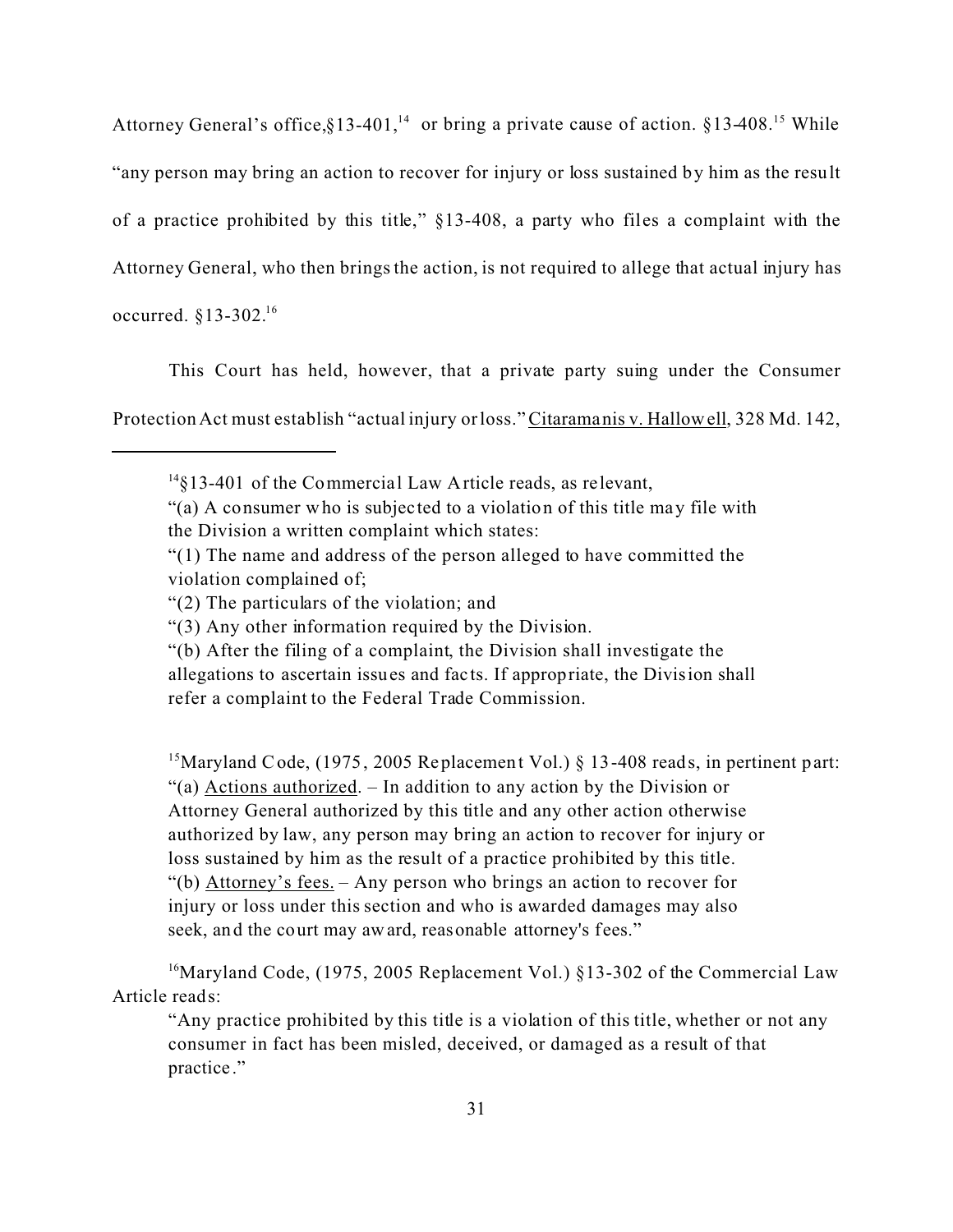153-54, 613 A.2d 964, 969 (1992); Morris v. Osmose, 340 Md. 519, 538 n.10, 667 A.2d 624, 635 n.10 (1995); McGraw v. Ford, 124 Md. App. 560, 581, 723 A.2d 502, 512 (1999), cert. denied, 353 Md. 473, 727 A.2d 382 (1999). See Maryland Code, (1975, 2005 Replacement Vol.) §13-408 of the Commercial Law Article ("any person may bring an action to recover for injury or loss sustained by him as the result of a practice prohibited by this title"). We have, in earlier cases, established that, in order to articulate a cognizable injury under the Consumer Protection Act, the injury must be objectively identifiable. In other words, the consumer must have suffered an identifiable loss, measured by the amount the consumer spent or lost as a result of his or her reliance on the sellers' misrepresentation. Golt v. Phillips, 308 Md. 1, 11-14, 17 A.2d 328, 333-335 (1986); Citaramanis, 328 Md. at 151-53, 613 A.2d at 968-70 (1992); Morris v. Osmose, 340 Md. at 538 n.10, 667 A.2d at 635 n.10 (1995); McGraw v. Ford, 124 Md. App. 560, 581, 723 A.2d 502, 512 (1999), cert. denied 727 A.2d 382, 353 Md. 473 (1999).

In Golt, the petitioner entered into a rental agreement to lease the respondent landlord's apartment. 308 Md. 1, 5, 17 A.2d 328, 330. The petitioner agreed to move into the premises only upon the landlord's promise that, prior to the move in date, certain cleaning and repairs would be done. When the petitioner took possession of the property, however, the respondent had not completed the requested repairs. The petitioner paid rent and occupied the apartment for three months, during which time the respondent made no attempt to remedy the condition of the apartment. The petitioner, therefore, contacted the Baltimore City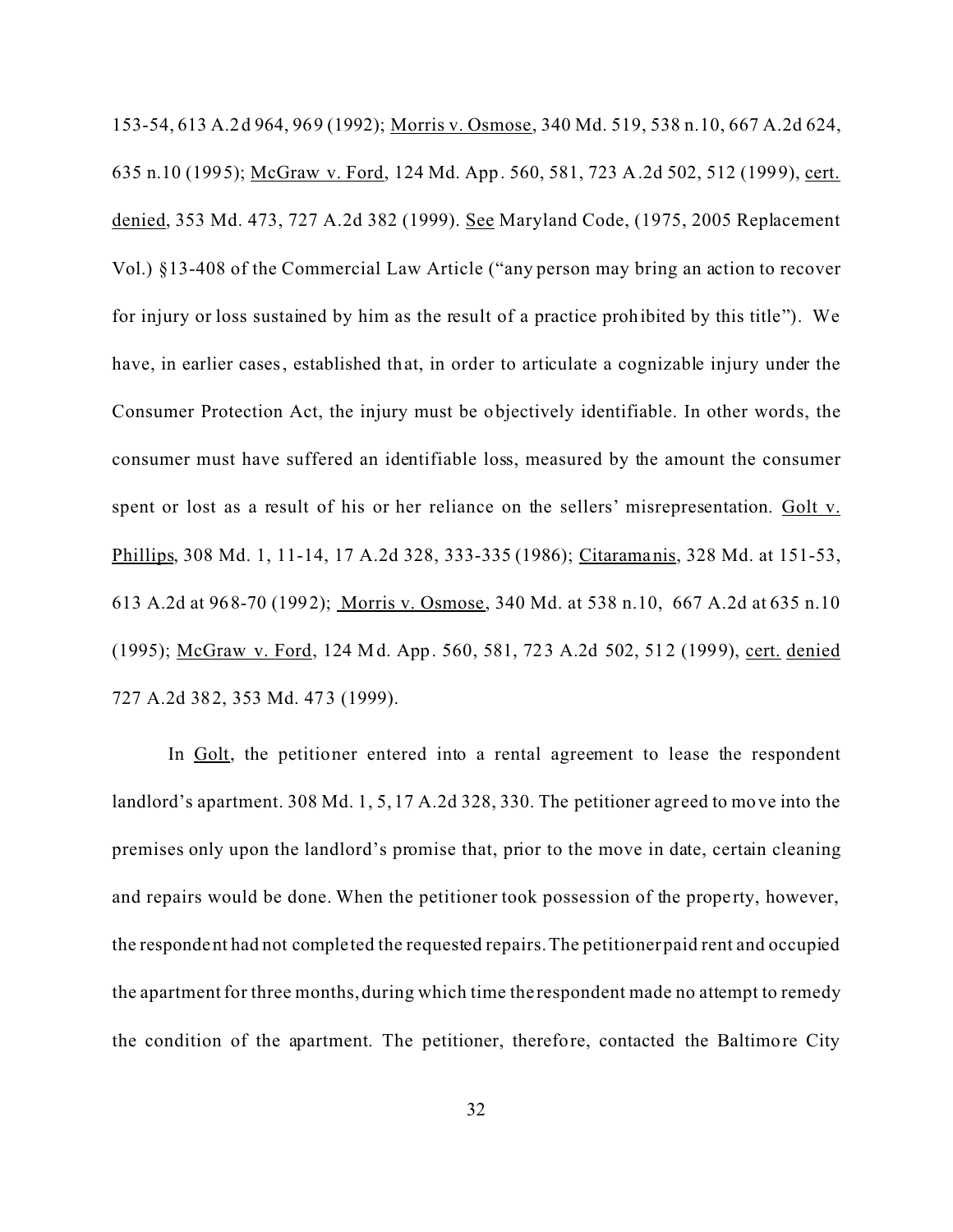Department of Housing and Community Development, which conducted an inspection of the dwelling. Id.

Upon inspection, the Department of Housing discovered numerous housing code violations, which included, inter alia, lack of toilet fa cilities, defective door locks, and the lack of fire exits and fire door. Id. at 6, 17 A.2d at 330. Additionally, the housing inspector learned that the respondents did not possess the appropriate license to lease the building as a multiple-family dwelling unit. The respondent was ordered to make the requisite repairs and obtain the proper license. Id. Rather than obtain a license and make the repairs, the respondent chose to evict the petitioner, forcing the petitioner to move to a new, more expensive apartment. Furthermore, the respondent refused to refund all of the petitioner's security deposit, withholding a portion of it for one month's rent and for utility charges.

The petitioner filed suit in District Court for violation of the Consumer Protection Act and seeking recovery of, inter alia, his security deposit. Id. The District Court found that the petitioner was entitled to the return of the total amount of his November rent because "the dwelling was unlicenced, and, therefore illegal to rent," id. at 6, 517 A.2d at 330, and that the respondent had improperly withheld the security deposit. The District Court held, however, denied the petitioner relief under the Consumer Protection Act, holding that he had viewed the premise s prior to moving in and, thus, was fully aware of their condition. Id. The Circuit Court for Baltimore City dismissed the petitioner's appeal and this court granted certiorari. Id. at 7, 517 A.2d at 331.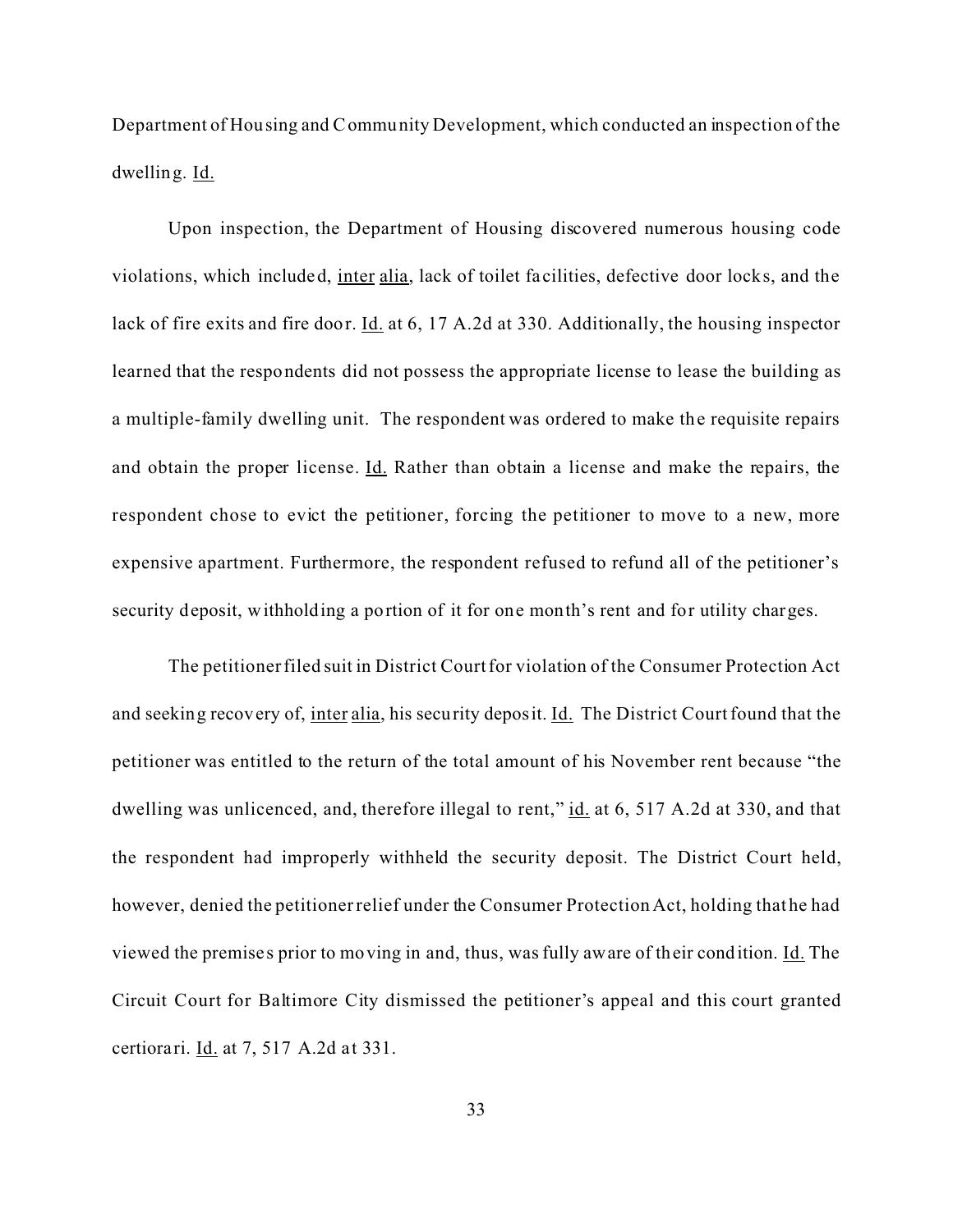We reversed, holding that the failure of the respondents to disclose the material fact that it did not hold a license to rent the premises as a multi-family unit amounted to a violation of the Consumer Protection Act. *Id.* at 9, 517 A.2d at 332. Particularly, we stated:

"Implicit in any advertisement and rental of an apartment is the representation that the leasing of the apartment is lawful. Baltimore City Code, Art. 13, § 1101 (1983 Repl. Vol.) expressly prohibits the operation of any multiple family dwelling without a license or temporary certificate. As [the respondent] had neither a license nor a temporary certificate, it violated the City Code. Consequently, [the respondent's] advertisement and rental of the apartment was a 'misleading . . . statement . . . or other representation of any kind which has the capacity, tendency, or effect of deceiving or misleading consumers.' Maryland Code (1983 Repl. Vol.), § 13-301 (l) of the Commercial Law Article."

Id. Recognizing that the purpose of a licensing scheme served the important purpose of ensuring that landlords do not rent apartments that are "hazardous to the safety or we lfare of the people," id. at 13, 517 A.2d at 334, we noted that licensing "is an integral part of the City's effort to maintain safe residential conditions for its citizens." To that end, we explained:

"Dwellings that are not licensed provide no opportunity for the City to ensure minimum living conditions. Furthermore, an annual license fee for a multiple dwelling unit is only \$20.00 per dwelling unit . . . It is evident that the license fee is charged to support the cost of inspections, and not to rase revenue. Therefore, [the respondents] may not retain any benefits from the unlicenced lease and [the Petitioner] may recover his full damages."

Id. at 13-14, 517 A.2d at 334.

With regard to the petitioner's loss, this Court determined that he was entitled to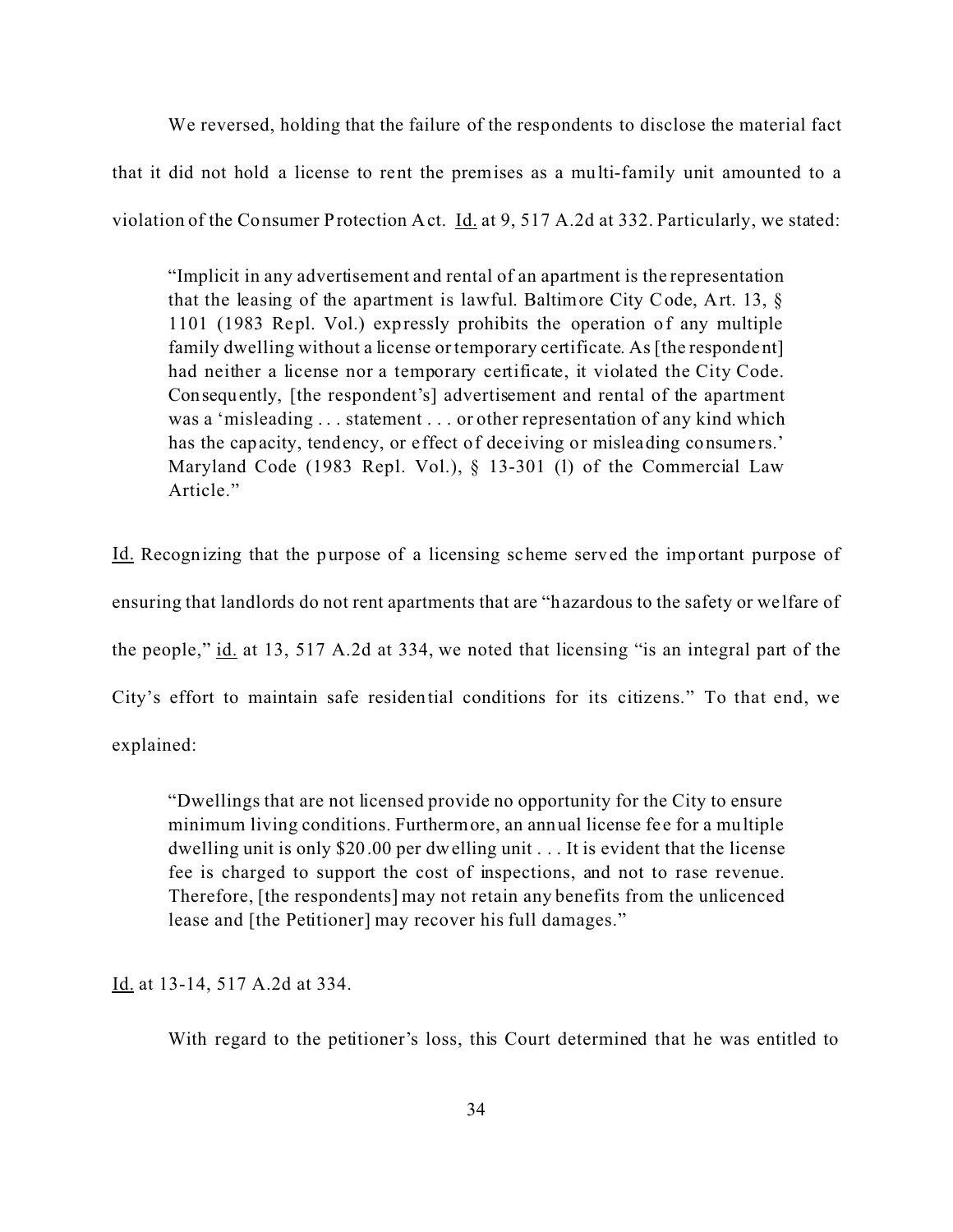restitution of the total amount he paid in rent, as well as consequential damages, including the cost of moving to a new apartment and the "difference in cost between reasonable substitute housing and the rental charged for the remainder of the legal term of his lease with the [respondents]."  $\underline{Id}$  at 13-14, 517 A.2d at 334.

In Citaramanis, this Court further clarified when an injury is deemed sufficiently pled to state a consumer protection claim. In that case, the petitioner rented a house from the respondent homeowners for a period of one year. During that time, the petitioners did not complain regarding the condition of the home and, despite the fact that the respondent increased the rent, extended their tenancy beyond the first year, Citaramanis, 328 Md. at 144- 45, 613 A.2d at 965. During the tenancy, only minor repairs were made on the home. After the petitioners informed the respondents that they planned to move, they learned that the respondents, when they rented the house, did not have a license to do so. Id. Armed with that information, the petitioners filed, in the Circuit Court for Howard County, a complaint alleging that the respondents had engaged in unfair and deceptive trade practices prohibited by the Maryland Consumer Protection Act and praying the return of all of the rent they paid to the respondent during their tenancy. Id.

The respondents did not dispute that they failed to obtain a license before renting the ir home to the petitioners, nor did they dispute that they failed to obtain the license at any time during the petitioners' tenancy. Upon cross-motions for summary judgment, the Circuit Court granted the petitioners' motion, relying primarily on this Court's reasoning in Golt, and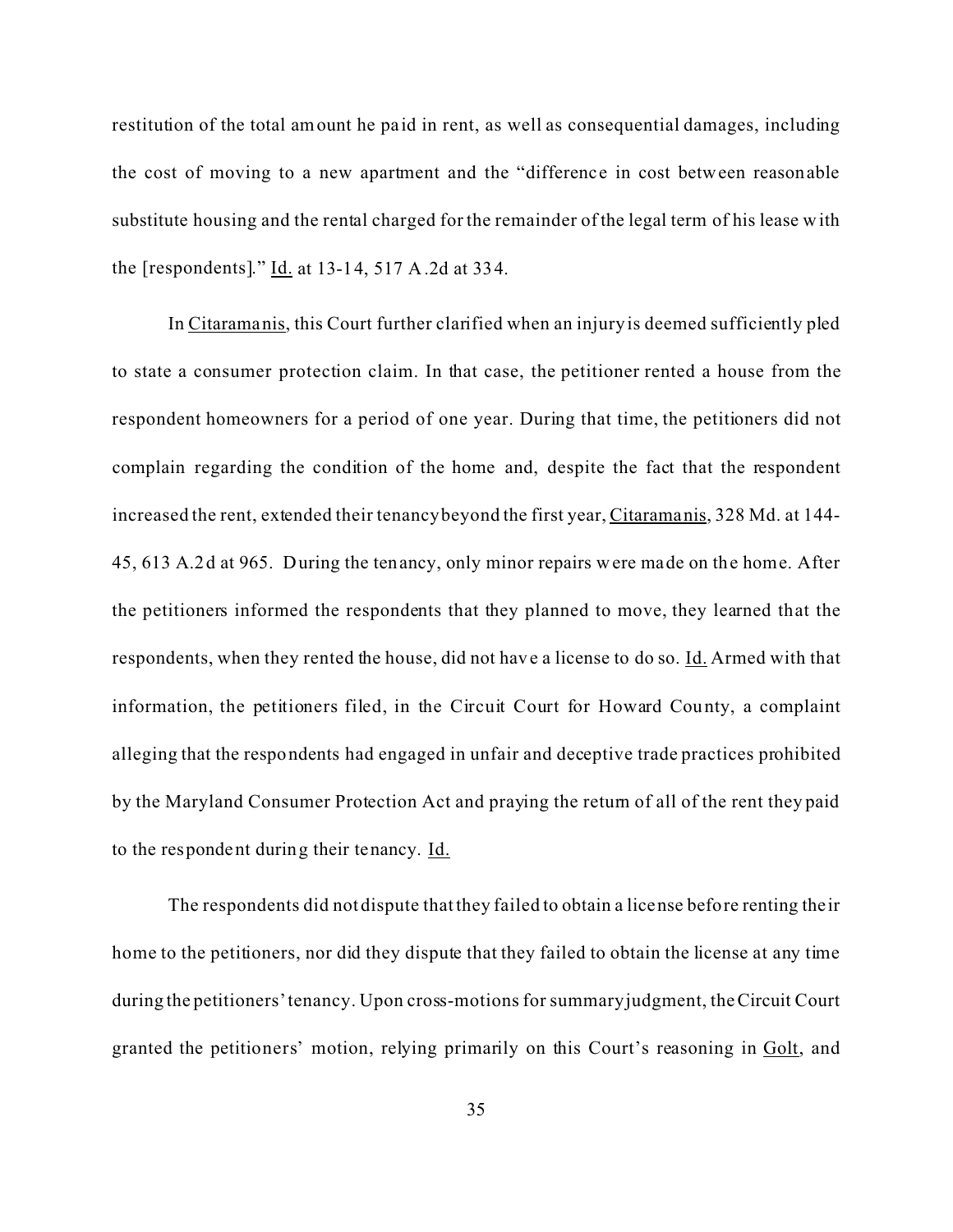awarded the petitioners the full amount of the rent they paid to the respondents during their tenancy. Id. at 146, 613 A.2d at 966.

The Court of Special Appeals reversed, holding that "because the [petitioners] had not demonstrated that any condition of the premises during their tenancy constituted a 'substantial housing code violation' . . . or the lack of licensure had caused a diminution in value of the property" they had not incurred actua l damages, a prerequisite to recovery in a private action under the Consumer Protection Act. Id. at 147, 613 A.2d at 966 (quoting Hallowell v. CitaraManis, 88 Md. App. 160, 594 A.2d 591 (1991).

Before this Court, the petitioners argued that the condition of the house in that case was irrelevant. They relied on the following language in Golt:

"It is evident that the [multiple family dwelling] licensing fee is charged to support the cost of inspections, and not to raise revenue. Therefore, Phillips Brothers may not retain any benefits from the unlicenced lease, and Golt may recover his full damages."

Id. at 150, 613 A.2d at 967.

Recognizing that, with regard to the Golt decision, "[b]ecause of the obvious actual loss and damage suffe red by the tenant [in that case], who paid rent for what proved to be an uninhabitable apartment, we realize now . . . that we spoke much too broadly in making the statement just quoted," id. at 150, 613 A.2d at 967, we distinguished the situation in Golt from the one at bar. We noted that, in Golt, as a result of the landlord's failure to obtain a license and abide by the requirements of the Baltimore City Code, the tenant was forced to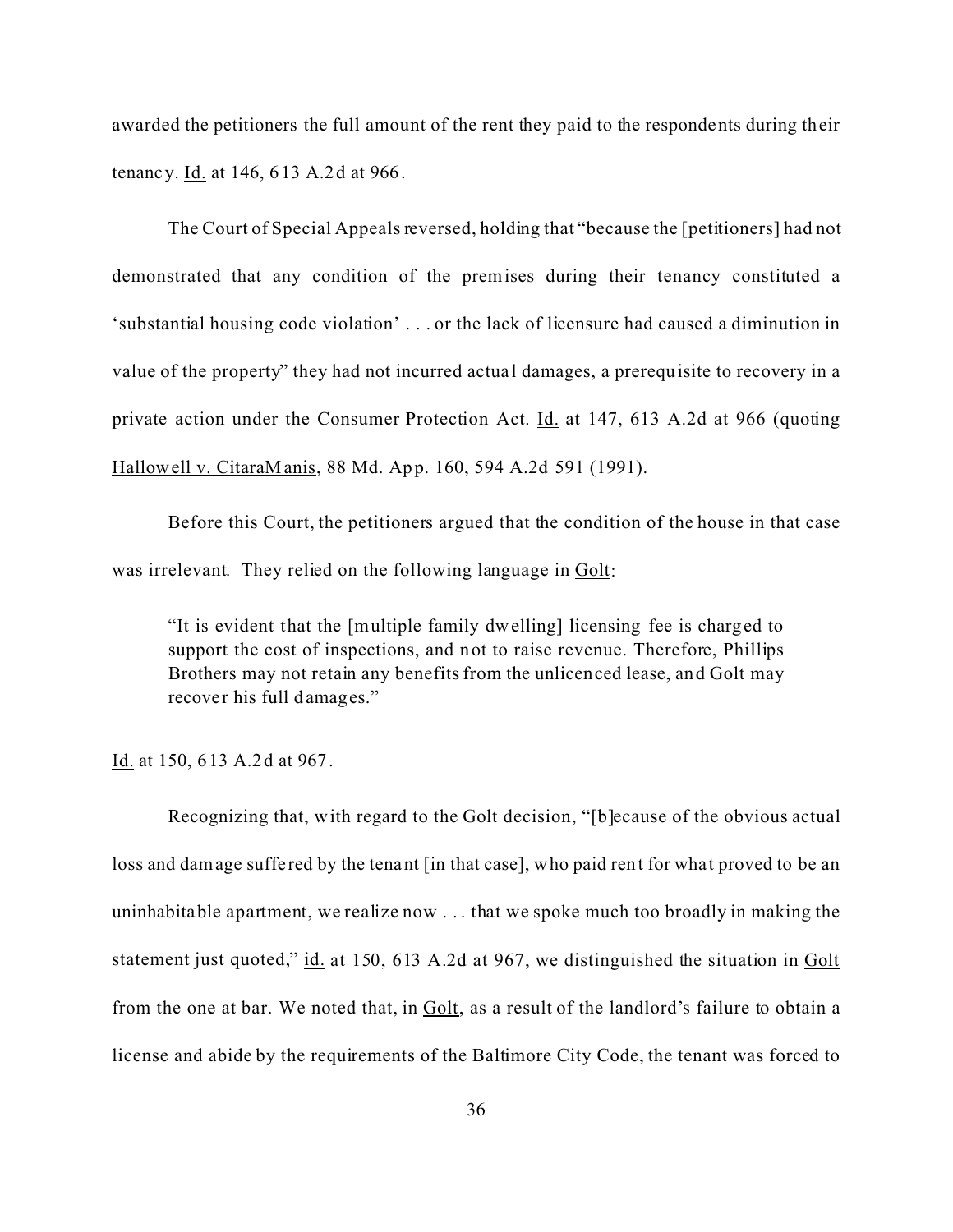live in conditions violative of basic health and safety, including "no toilet in [the tenant's] apartment, no fire doors, defective door locks, and no fire exits." 328 Md. at 148, 613 A.2d at 966. Furthermore, this Court clarified, the tenant in Golt was evicted when the landlord decided not to obtain a license as required by the City, which required the tenant to incur moving expenses and an increase in rent when he had to lease a new apartment. Id. at 147-48,

613 A.2d at 966.

By contrast, the CitaraManises a lleged neither uninhabitable conditions nor monetary loss as a result of their landlord's failure to obtain a license . This Court explained:

"the CitaraManises do not allege that the house they rented was unclean, unsafe, unhabitable or unsuitable in any regard. To the contrary, during argument before the trial judge, the [petitioner]'s counsel explicitly argued that the condition of the prope rty was irrelevant because the basis of their cause of action is misrepresentation regarding the failure to licence, not the condition of the property. Indeed, the [petitioners] elected to extend their tenancy and remain on the premises for another six months after the termination of the original lease at a higher rent."

Id. at 149, 613 A.2d at 967.

We further elucidated that, under the Consumer Protection Act a party may pursue a public remedy, by filing a claim with the Attorney General, a private remedy, by filing a private cause of action, or both. We noted, however, that there is a difference between the two options with regard to the necessity of pleading injury or harm:

"Notwithstanding the availability of both public and private remedies to consumers, the Legislature has established a clear distinction between the elements necessary to maintain a public enforcement proceeding versus a private enforcement proceeding, In a public enforcement proceeding 'any practice prohibited by this title is a violation . . . whether or not any consumer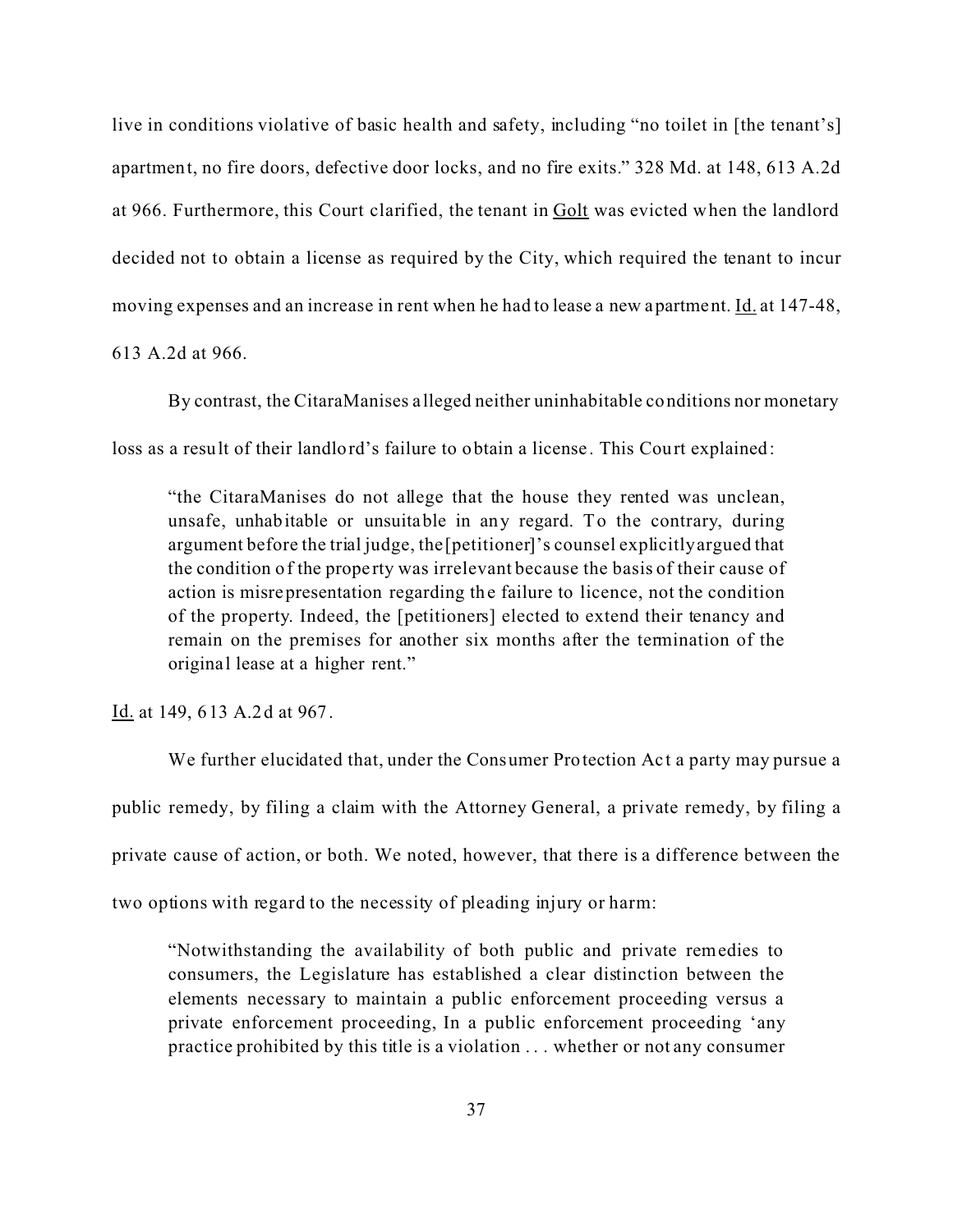in fact has been misled, deceived, or damaged as a result of that practice." § 13-302. In contrast, a private enforcement proceeding pursuant to § 13-408 (a) expressly only permits a consumer ' to recover for injury or loss sustained by him as the result of a practice prohibited by this title.' § 13-408(a). Section 13-408 (a), therefore, requires and aggrieved consumer to establish the nature of the actual injury or loss that he or she has allegedly sustained as a result of the prohibited practice. This statutory construction creates a bright line distinction between the public enforcement remedies available under the CPA and the private remedy available under  $\S$  13-408 (a)."

Id. at 151, 613 A.2d at 968. The requirement that parties plead actual injury or harm in a

private cause of action under the Consumer Protection Act:

"is said to prevent aggressive consumers who were not personally harmed by the prohibited conduct, or even involved in a transaction with the offending businessman, from instituting suit 'as self-constituted private attorneys general' over relatively minor statutory violations. Another fear is that the powerful weapon given to consumers in the form of the private remedy 'was capable of being used improperly for harassment and improper coercive tactics.'"

Id. (quoting 1 H. ALPERIN & R. CHASE, CONSUMER LAW: SALES PRACTICES AND CREDIT

REGULATION  $§$  136 at 193).

We acknowledged the differing interests sought to be promoted by the public and

private enforcement proceedings.

"[T]he CPA's public enforcement mechanisms are set up to prevent potentially unfair or deceptive trade practices from occurring, even before any consumer is injured, whereas § 13-408 (a) requires that actual 'injury or loss' be sustained by a consumer before re covery of damages is permitted in a private cause of action. A construction of the CPA that would establish § 13-302 as a benchmark to determine whether a consumer has sustained 'injury or loss' within the meaning of  $\S$  13-408 (a) is both strained and illogical."

Id. at 153, 613 A.2d at 969 (quoting Comment, Maryland's Consumer Protection Act: A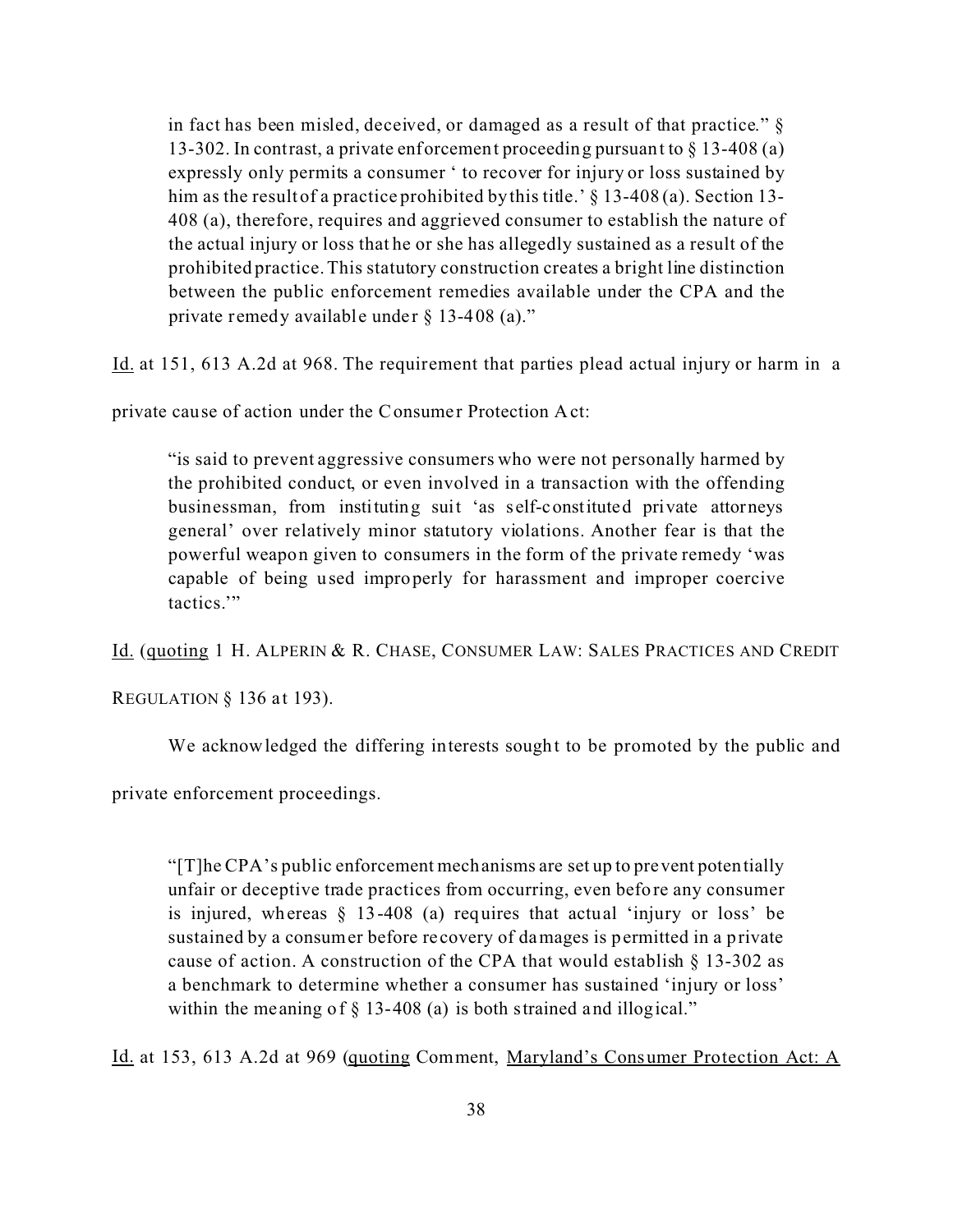Private Cause of Action for Unfair or Deceptive Trade Practices, 38 Md. Law Rev. 733, 739 n.50 (1979).

With those rules in mind, the Court held that, unlike the petitioner in Golt, the CitaraManis petitioners neither claimed that they received less than the full benefit of their agreement nor incurred any costs as a result of the respondents' failure to obtain a license; they alleged no injury or loss under the Consumer Protection Act.

In the case sub judice, it is clear that the petitioners have alleged facts constituting a loss. Particularly, the petitioners allege that, as a result of the respondents' misrepresentation or omission, they suffered a loss, measured by the amount it will cost them to repair the defective seatbacks.<sup>17</sup> In Golt, the amount of the loss was quantified, in part, by the amount

<sup>&</sup>lt;sup>17</sup>The reasoning of the United States District Court for the Southern District of Indiana, in In re Bridgestone/Firestone, Inc., 155 F. Supp. 1069 (2001) rev'd on other grounds, 288 F.3d 1012 (7th Cir. 2002), is instructive. There, the plaintiffs sued the defendant tire manufacturers for violation of the Tennessee Consumer Protection Act and the Michigan Consumer Protection Act. They sought recovery of the diminution in value of the class automobiles as a result of allegedly defective tire treads. Id. at 1076-77. The applicable consumer protection acts provided that a plaintiff could recover for injuries so long as the plaintiff "suffere [d] ascertainable loss of money or property as a result . . . of an unfair or deceptive act or practice..." id., 155 F. Supp. 1069, 1097 or "suffere[d] loss as the result of a violation of th $[e]$  act", id., respectively. The court denied the defendants' motion to dismiss the consumer protection claims for failure to state an injury, reasoning that loss under, both States' version of the Consumer Protection Act included the "'[failure to] receive what [a plaintiff] expected to receive.'" Id. at 1098 (quoting Mayhall v. A.H. Pond Co., Inc., 129 Mich.App. 178, 341 N.W.2d 268, 271-72 (1983). Noting that the loss "can arise from the 'frustration of [the plaintiff's] expectations,' as created by the defendant", id., the court continued: "[I]t is of no consequence that most Plaintiffs have not alleged that they tried to sell, trade in, or replace their Tires or Explorers. . . . Plaintiffs need not allege that they ever tried to sell or trade in their tires or vehicles or that they experienced tread separation in order to state a loss." Id. Similarly, in the case sub judice, in order to allege a loss under the consumer protection act, the petitioners need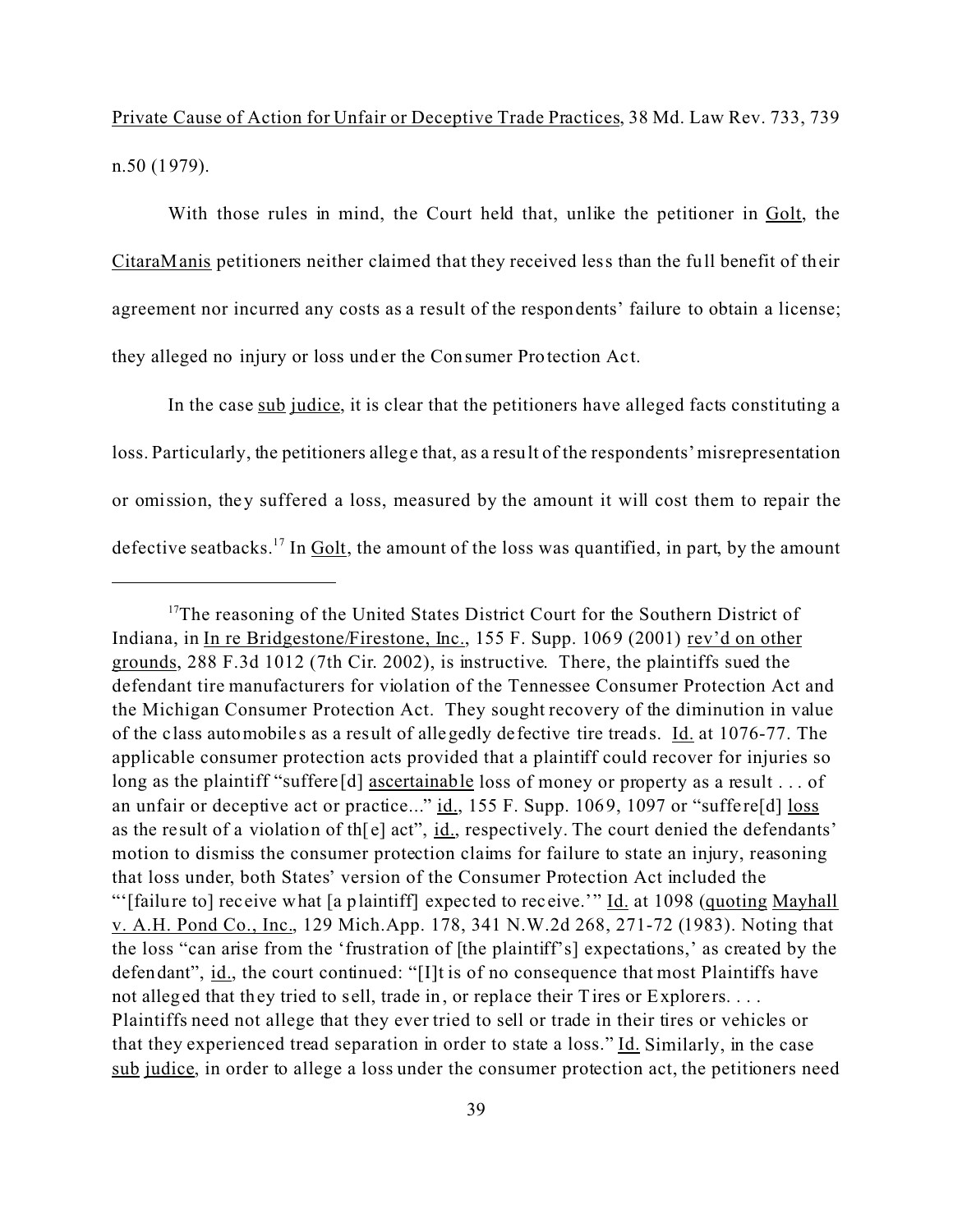the petitioner had to pay to remedy his situation; namely, the difference between the amount he had to pay to rent another apartment and the rent he was originally paying in the unlicenced apartment. In Citaramanis, the petitioners articulated nothing they had lost as a result of the alleged misrepresentation. We conclude that the alleged damages in this case are more like those in Golt, in that they constitute no more than the amount it would take to remedy the loss they incurred as a result of the respondents' alleged deceptive trade practices. Thus, we hold that they have set forth sufficient facts of injury or loss to withstand dismissal of the consumer protection cla im.

### Sufficiency of Pleading the Fraud-Based Claims

The Court of Special Appeals also dismissed the petitioners' fraudulent concealment, intentional failure to warn and Consumer Protection Act claims on the basis that the petitioners failed to allege sufficiently particularized fa cts with regard to those counts. It concluded:

"Fraud-based claims, such as unfair trade or deceptive trade practices pursuant to the Maryland Consumer Protection Act, must identify actionable misrepresentations. As to each of their fraud-based claims, appellants make vague assertions about generalized statements attributed to no particular appellee and/or allegedly do not constitute actionable misrepresentations. Such statements do not constitute actionable misrepresentations. The allegations made in appellants' complaint are simply not sufficiently particularized to

only articulate some manifestation of loss. The fact that they have not yet repaired the defective seatbacks is of no import so long as the petitioners have alleged a difference between what was expected and what was received as a result of the respondents' misrepresentation.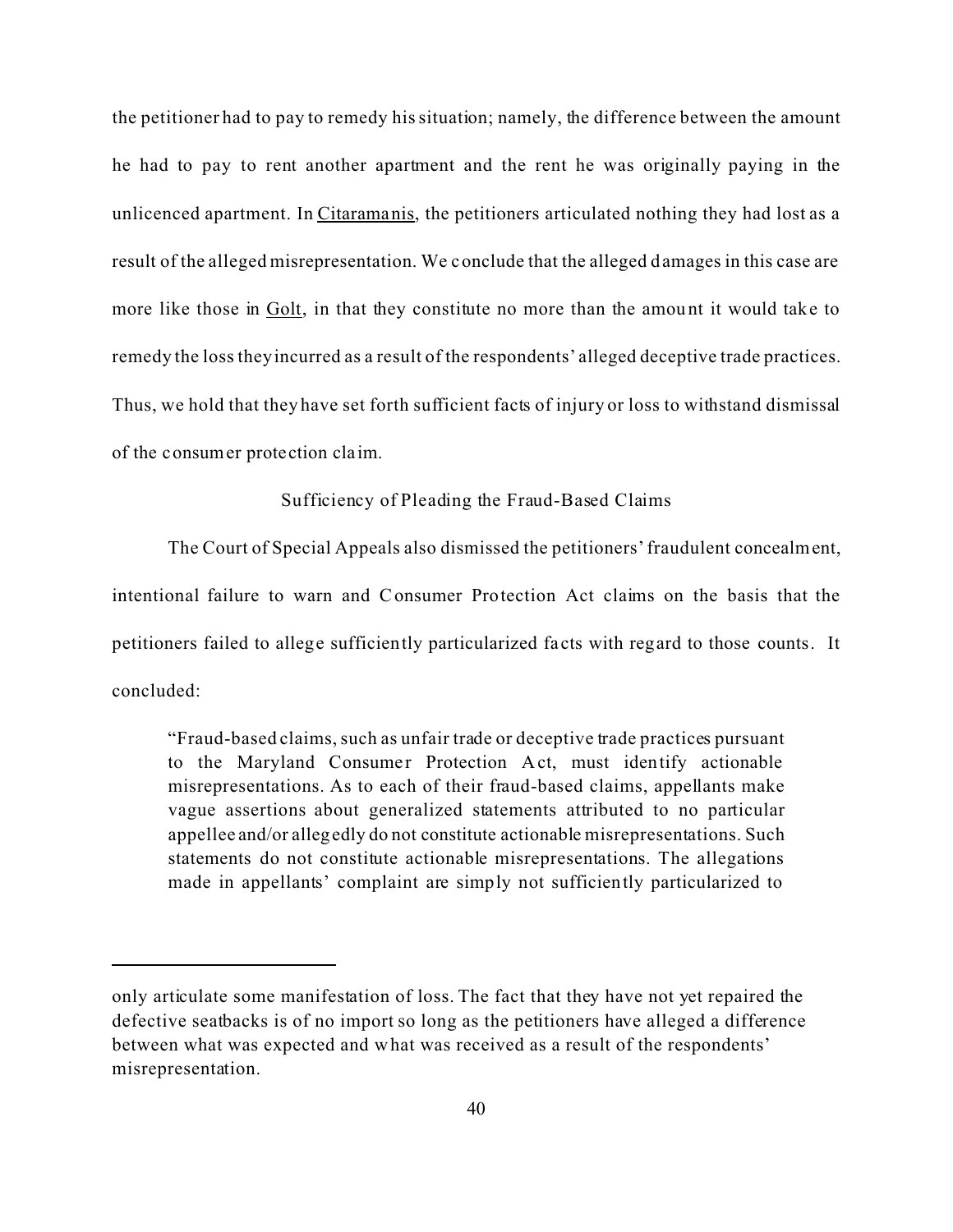satisfy Maryland's standard for pleading a fraud action."<sup>18</sup>

In their brief in this Court, the respondents argue, that "THE INSUFFICIENCY OF THE PLAINTIFF'S FRAUD-BASED CLAIMS IS NOT PROPERLY BEFORE THE COURT." Relying on Maryland Rule 8-303 (b) (1), which states that "[t]he petition shall present accurately, briefly, and clearly wha tever is essential to a ready and adequate understanding of the points requiring consideration," the respondents assert that, because the petitioners failed to include, in their Petition for Writ of Certiorari to this Court, an argument addressing the intermediate appellate court's determination that the fraud-based claims were insufficiently particularized, they have effectively waived that argument. The Court of Special Appeals' decision with regard to that argument, therefore, they argue, should be left undisturbed. This Court disagrees.

Although the petitioners did not assert, in their Petition for Writ of Certiorari, a question challenging the propriety of the Court of Special Appeals' dismissal of their consumer protection claim for lack of particularity, the petitioners do, in subsection "E" of the argument portion of the petition, aver that "The Allegations in the TAC are Suffic iently Specific." The petitioners argue at length that they sufficiently pled, with adequate detail, the

 $18$ In its discussion of the petitioners' failure to sufficiently allege particular facts to plead its fraud based claims, the court only specifically mentions the petitioners' failure to plead the Consumer Protection Ac t claim and the conspiracy claims. The court presumably omitted the fraudulent concealment and intentional failure to warn counts from its discussion, because it had a lready determined that economic loss was not a recognizable injury in tort.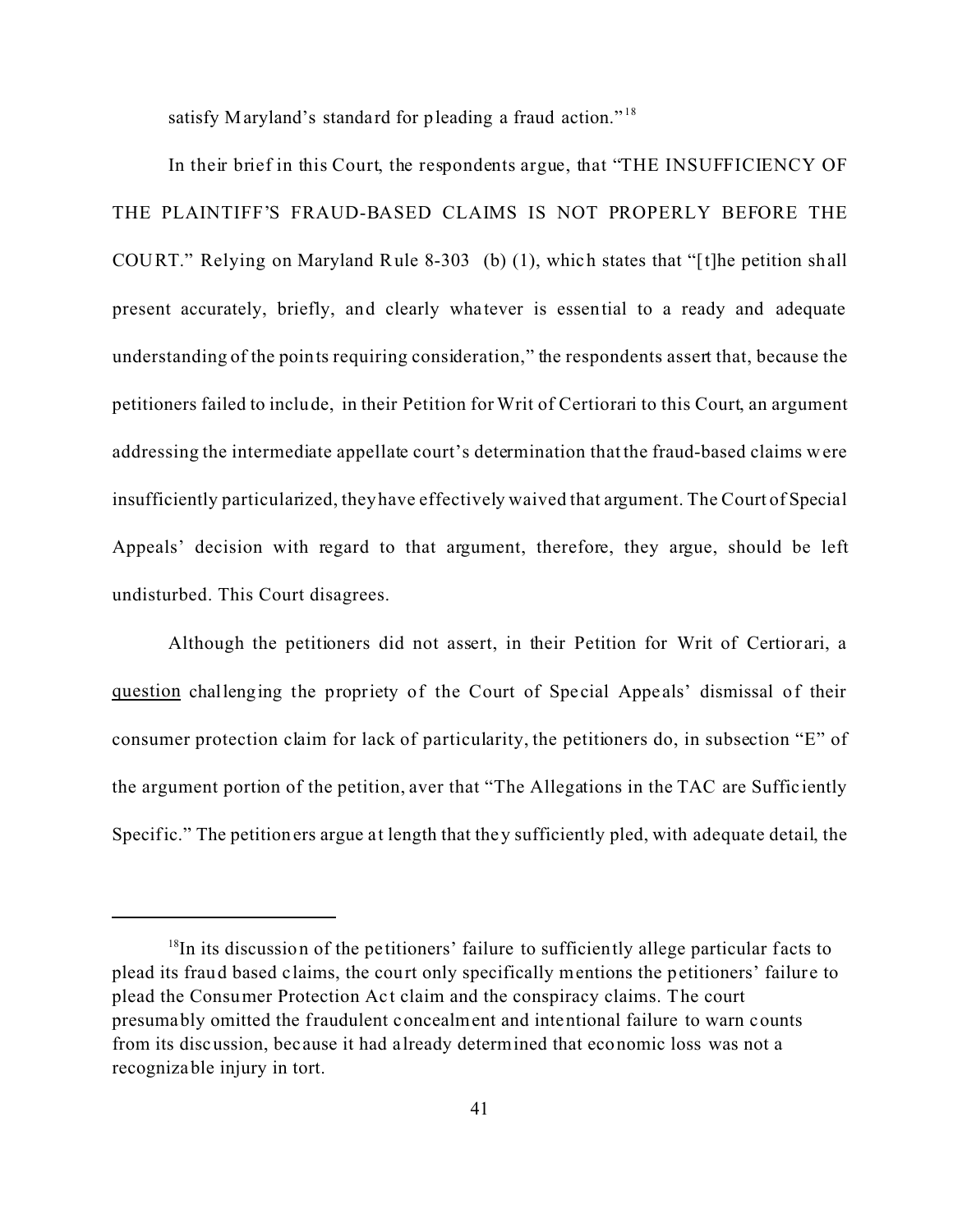injury component of the fraud-based claims.<sup>19</sup>

On page 15 of the Petition, the petitioners assert that they pled sufficient facts to allege all of the elements of the fraud-based claims. Particularly, the petitioners argue that, in their TAC, they alleged "[f]acts further describing the Defect, its origin, its severity, and the exposure to harm to Appellants and Class Members [which were] grouped into sections

"There is no dispute that the plaintiffs are bringing a cause of action in which part of their cause of action does not include any allegation of injury, actual harm, or product malfunction.

"It is alleging a defect and it is alleging a def ect without nay injury or loss to the plaintiffs. Now, the plaintiffs have argued strenuously, and have ever effectively presented reasons that they should be allowed to pursue this cause of action, and at the risk of being accused of suffering from myopia, the law in Maryland is not yet such that this cause of action should be permitted to continue.

"Whiting-Turner does not apply to this case...."

"It is clear to me that this is a case that is not recognized as a cause of action in Maryland. In addition, the economic loss doctrine would not support the cause of action being sought by the plaintiffs in this case, and there is insufficient basis to allow a fraud claim to continue against these defendants."

With regard to the fraudulent concealment, warranty, Consumer Protection Act, and civil conspiracy claims, the intermediate appellate court stated, generally, at the beginning of its analysis, "Appellants contend that Judge Rupp erroneously dismissed [these counts]. . . . We disagree. Judge Rupp dismissed these claims because the complaint 'does not include any allegation of injury, actual harm, or product malfunc tion." In fact, it is only in the discussion of the petitioners' last count, civil conspiracy, that the court makes any mention that the petitioners failed to plead, generally, the fraud-based counts.

<sup>&</sup>lt;sup>19</sup>We note that the petitioners appear to have been responding to the Court of Special Appeals' determination that they had insufficiently pled injury to recover on the substantive claims in their TAC. In fact, throughout the majority of the opinion, the Court addressed each of the petitioners' substantive counts only to the extent that they failed to articulate an appropriate injury. This is in line with what the Circuit Court judge determined when, in the brief decision he delivered from the bench, it stated: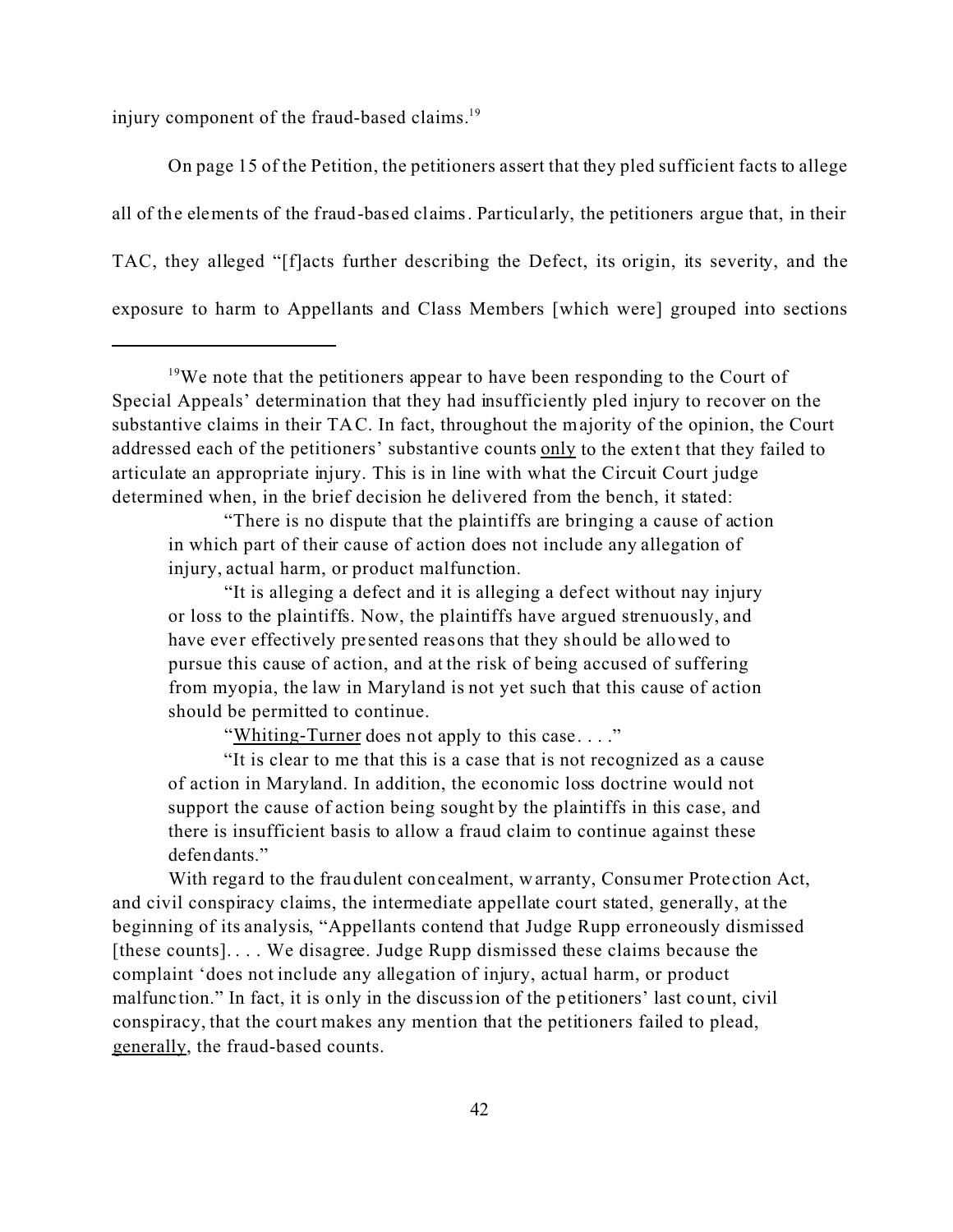entitled 'Risk of severe injury or de ath' (paragraphs 27-32), 'Automobile seat as a safety device (paragraphs 33-39), 'Weakness of the Seats' (paragraphs 40-42), 'Thirty-year industry awareness of Defect' (paragraphs 43-54), 'The 30-year cover-up' (paragraphs 55-70), 'Platforms' (paragraphs 71-72), 'Coordination of Efforts' (paragraphs 73-77), 'Safe alternative designs' (paragraphs 78-80), 'Marketing; Concealment of known De fect' (paragraphs 81-85), and 'Lack of consumer awareness of Defect' (paragraphs 86-91)."

Although, it is true that the gist of the petitioners' argument in its Supplemental Petition regarding the dismissal of the fraudulent concealment and consumer protection claims, focused, primarily, on the sufficiency of their allegations of injury, we note that, as a matter of course, the petitioners also included, by recapitulation of those facts supporting each element of the fraud claims, an argument that all of the facts, as pled, were sufficient to state their fraud claims. We conclude that this is sufficient to preserve the arguments on appeal.

We also believe that the petitioners amply pled that the respondents made actionable misrepresentations or omissions to support their fraud allegations. For example, with regard to the their fraudulent concealment and intentional failure to warn claims,<sup>20</sup> the petitioners allege, in paragraph number 43 of the TAC that "[respondents] GM, Ford and Chrysler have

 $20$ Although it may be true that the facts, as alleged under the Claim headings at the end of the petitioners' TAC, constitute vague allegations of wrongdoing, the petitioners prefaced each count with the following: " The allegations in the preceding paragraphs are hereby incorporated by reference." Those preceding paragraphs constitute the "flesh" of the Complaint and are replete with facts that support the fraud claims.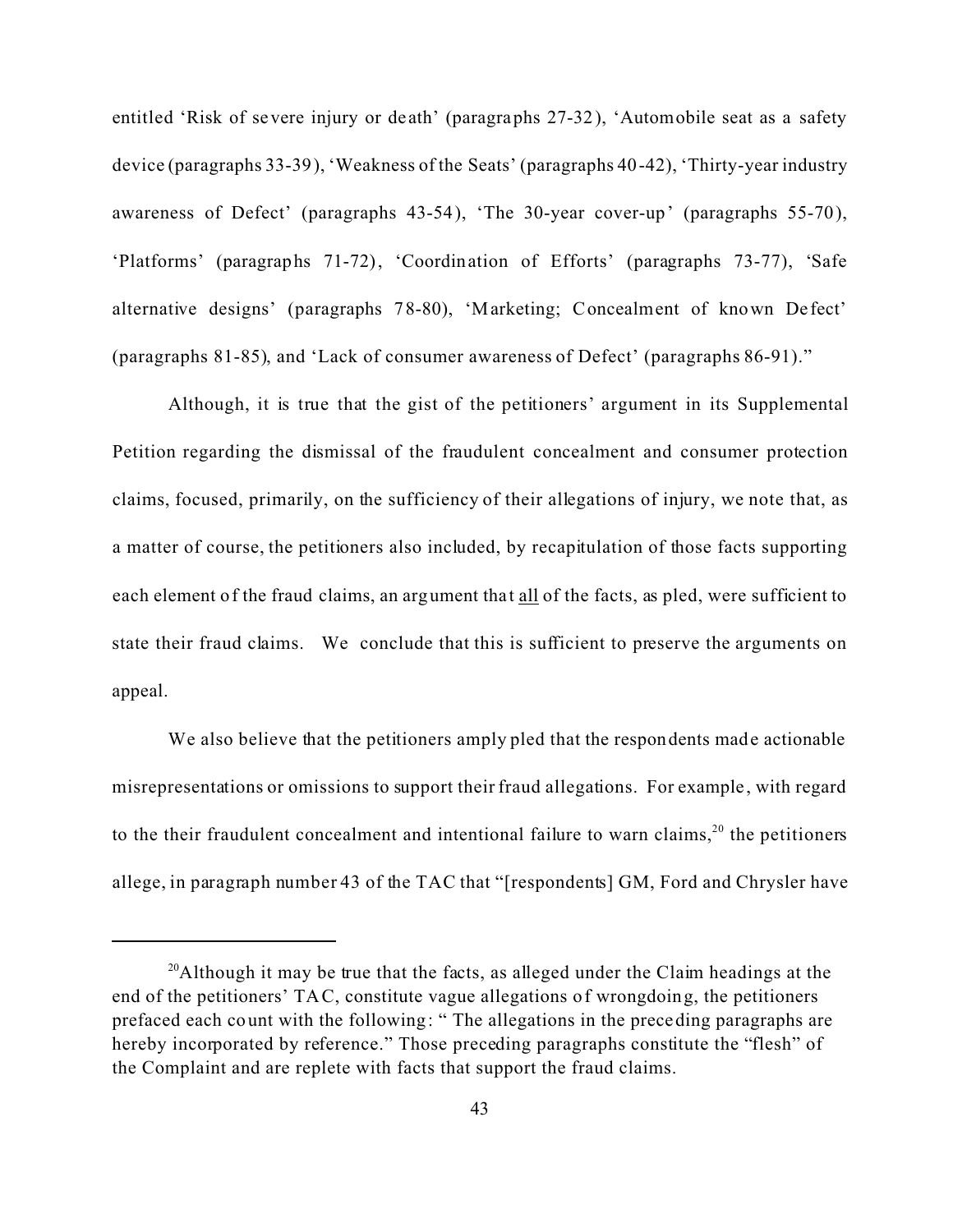known the risk of injury associated with the [defective seatbacks] for over 30 years. Saturn has known of the risk since Saturn came into existence." Paragraphs 44 through 54 provide facts that support that assertion. Paragraphs 55 through 72 support the petitioners' allegation that, despite their knowledge of the defective seatbacks, the respondents have engaged in a 30-year cover-up of the product malfunction.<sup>21</sup> Paragraphs 81 through 85 allege that the petitioners have concealed the existence of the seatback def ect. To that end, the petitioners assert the following:

"81. Despite Defendant's knowledge that the seats are unreasonably unsafe and that preventable injuries and death will re sult, they have continued to manufacture, market, distribute and sell Class Vehicles equipped with the seats.

"82. Defendants knowingly and intentionally concealed from the public, including Plaintiffs and the Class Members, the risk of substantial injury or death from Se at Collapses."

These allegations, as written, certainly reach the threshold of pleading misrepresentation or omission to withstand the dismissal of the petitioners' fraudulent concealment and Consumer Protection Act claims.

 $2^{1}$ For example, paragraph number 55 read:

<sup>&</sup>quot;GM has approached seat safety in two ways: Outwardly, GM denied there was any problem with the strength of its seat backrests and promoted a standard that it knew was unreasonably unsafe. Internally, GM conducted research that showed that strong seats were a major factor in the survivability of occupants in rear-impa ct collisions, and that its seats were unreasonably unsafe. GM concealed its damaging research from government and the public, and carried on this duplicity for over 30 years. Only through litigation, after lengthy discovery battles in other suits, has the truth been exposed."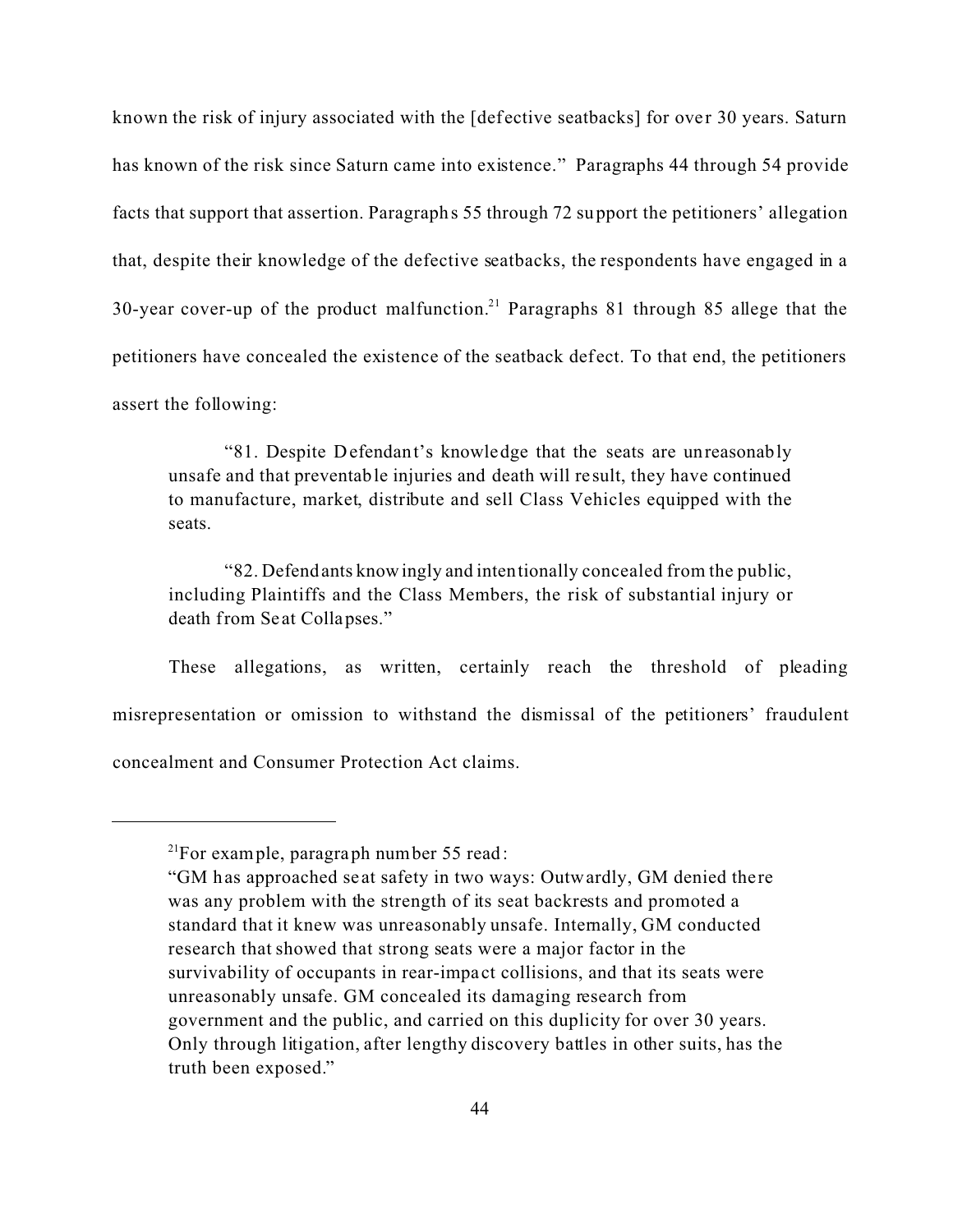#### vi. Civil Conspiracy Claim

A claim for civil conspiracy requires proof of the following elements:

"1) A confederation of two or more persons by agreement or understanding;

"2) some unlawful or tortious act done in furtherance of the conspiracy or use of unlawful or tortious means to accomplish an act not in itself illegal; and

"3) Actual legal damage resulting to the plaintiff."

Van Royan v. Lacey, 262 Md. 94, 97-98, 277 A.2d 13, 14-15 (1971); Damazo v. Wahby, 259 Md. 627, 270 A.2d 814 (1970); Green v. Washington Suburban Sanitary Comm'n, 259 Md. 206, 221, 269 A.2d 815, 824 (1970). This Court ha s consistently held that "'conspiracy' is not a separate tort capable of independently sustaining an award of damages in the absence of other tortious injury to the plaintiff." Alleco Inc. v. The Harry & Jeanette Weinberg Foundation, Inc., 340 Md. 176, 189, 665 A.2d 1038, 1044-45 (1995), quoting Alexander v. Evander, 336 Md. 635, 645 n.8, 650 A.2d 260, 265 n.8(1994); Van Royan, supra.

Similar to its reason for affirming the dismissal of the fraud claim, the intermediate appellate court affirmed the dismissal of the civil conspiracy count on the basis that the petitioners failed to allege sufficient facts adequately to plead the elements of civil conspiracy. To that end, quoting Manikhi v. Mass Transit Admin., 360 Md. 333, 359, 758 A.2d 95, 109 (2000), the court held that the petitioners' civil conspiracy charge amounted to "'vague, confused, and extremely ambiguous' allegations [that were] insufficient to state a claim for civil conspiracy."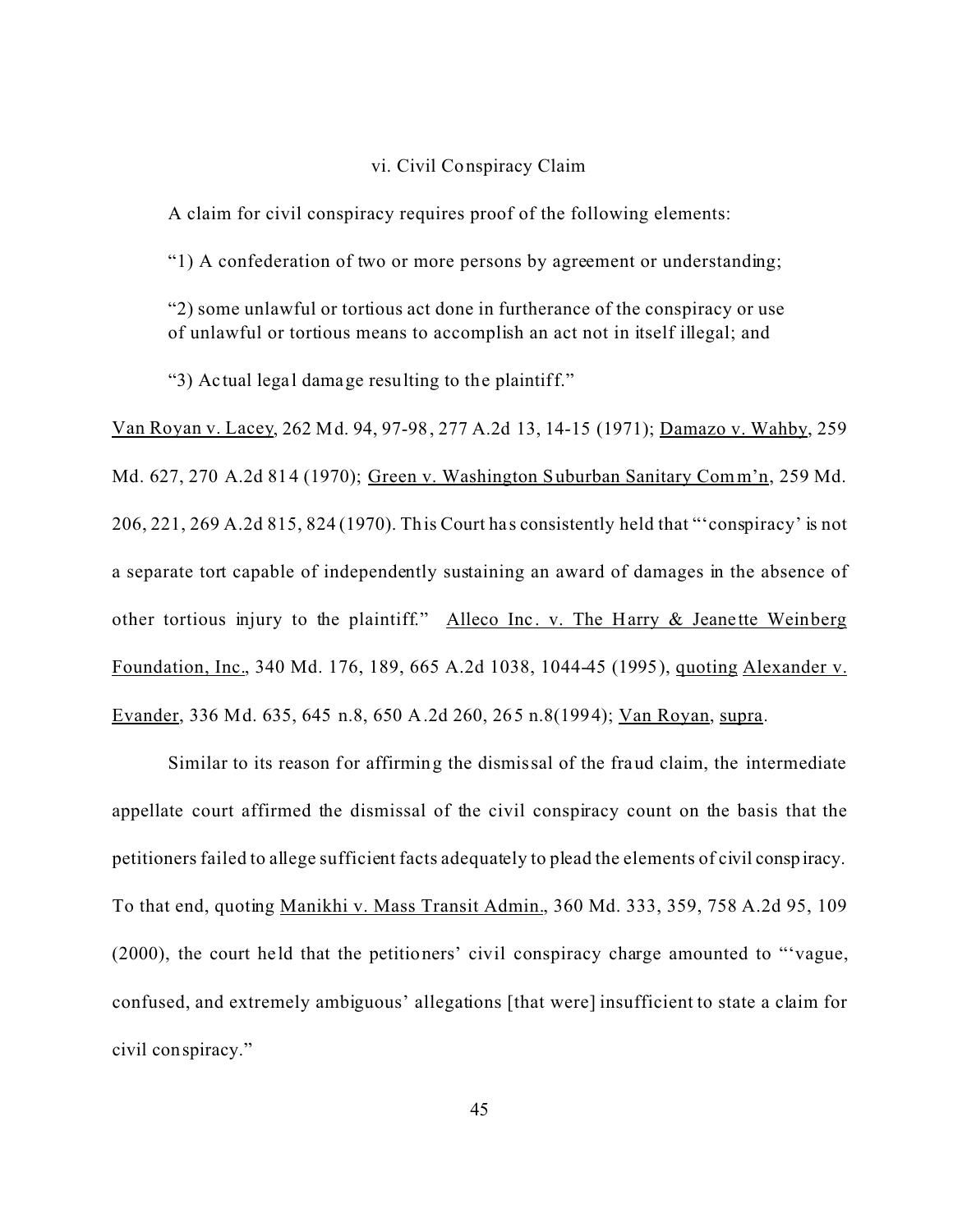As we have seen, this Court has already determined that the petitioner's tort claims were sufficiently pled. Therefore, the petitioner has alleged a tortious act upon which the conspiracy claim could be based. The question then is, whether the petitioners have pled adequate facts to allege that the respondents worked in concert to carry out the fraudulent concealment.

In the Civil Conspiracy count, the petitioners state, as a preliminary matter, that "[t]he allegations in the preceding paragraph are hereby incorporated by reference." Paragraphs 73 through 77 then detail the facts upon which the petitioners rely for support of their conspiracy claim:

"73. GM, Ford and Chrysler coordinated their efforts, shared information and planned together to oppose the implementation of any reasonable standard for seat backrest strength. Consistent with this effort, Defendants went three decades without strengthening the seat backrests in most of their vehicles...

"74. In 1992 the television program, "60 Minutes" aired a story on auto seat failures. This prompted Ford to start a project code-named, "Straw-Dog," to develop defenses against claims based on seat failures. Straw Dog was coordinated with similar projects by GM and Chrysler.

"75. In 1993, while it was aware that moving barrier tests were more realistic and accurate than static tests for assessment of seat integrity in rearimpact collisions, Ford recommended static tests to NHTSA. As a result of collusion with GM, and while aware of the falsity of its position, Ford argued to NHTSA that a yielding seat was preferable to a rigid seat for purposes of occupant protection.

"76. Defendants agreed and conspired among themselves to share and coordinate their knowledge, data, research activity, and decisions respecting the design and testing of seatbacks. For example, internal communications in 1992 among members of Ford's internal Seat Back Task Force investigating Ford's yielding front seatbacks refer to the desirability of using the auto industry's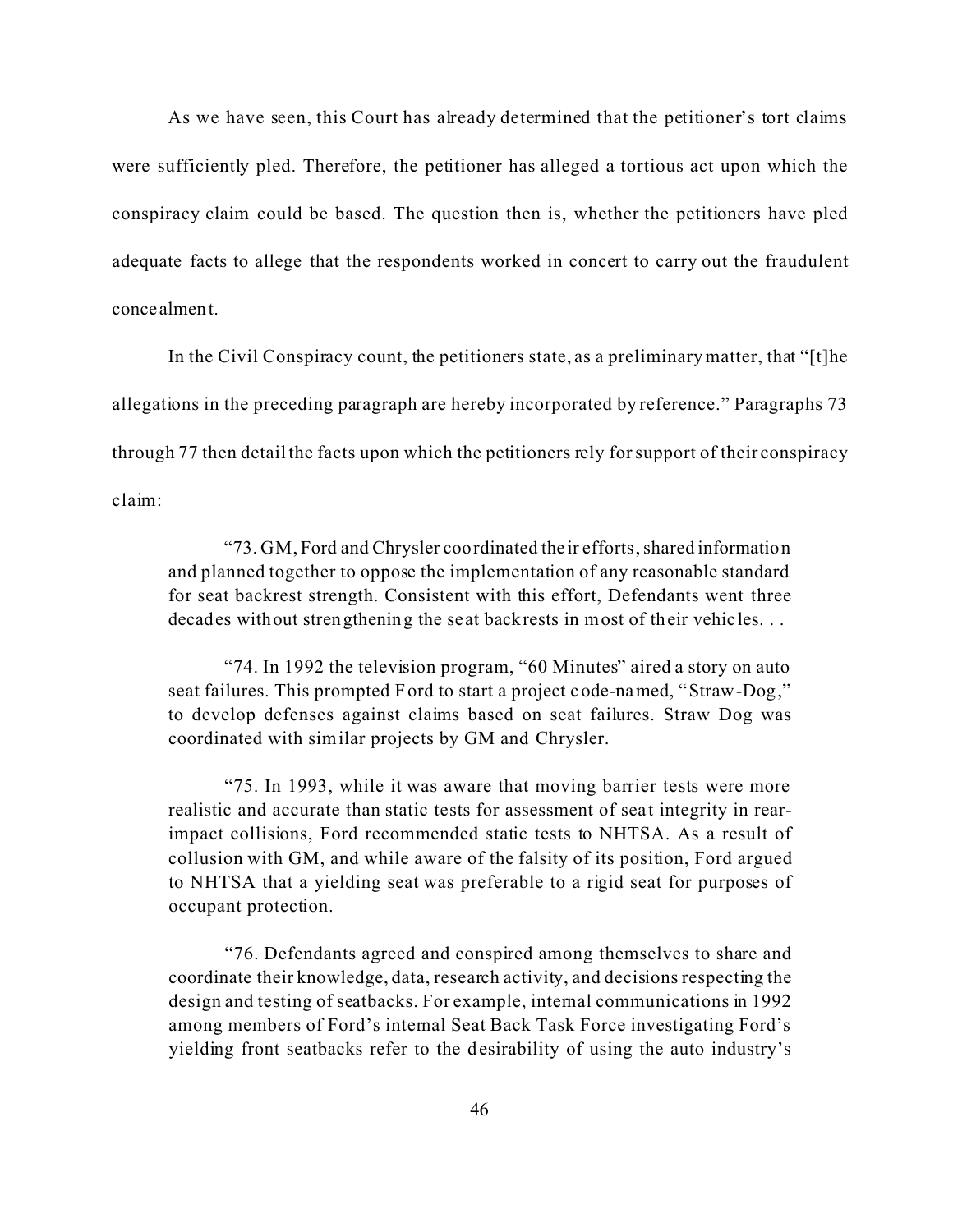Crash Dummy Consortium, which included all Defendants, to ensure such coordination among Defendants. One such communication noted tha t it "would be worse than silly" for Ford's seat Back Task Force to be "going in one direction" regarding front seatback design and for the auto industry's industrywide research program on this subject to be going in a 'conflicting direction' with Ford not 'know[ing] it'.

"77. The purpose and intended effect of Defendants' conspiracy and the overt acts in furtherance thereof have been to stabilize, suppress, and lock competition among Defendants in designing, manufacturing, and selling reasonably crashworthy front seatbacks for Defendants' 1990-1999 cars. Such a conspiracy in restraint of trade is per se illegal under federal an state antitrust laws. As a result of this conspiracy and its execution, the Class Vehicles are defectively designed, are unreasonably dangerous and unsafe, and are not reasonably crashworthy, and the owners and consumers of such cars are substantially exposed to serious injury and death in the event of a rear-impact collision."

It is clear to this Court that the facts pled in the TAC were not vague assertions, but rather were pointed facts alleging specific acts of conspiracy on the part of the respondents. Therefore, the Court of Special Appeals' dec ision to affirm the Circuit Court's grant of summary judgment on this ground is reversed.

### B. Contra ct Claim

#### Implied Warranty of Merchantability

It is clear that, under the Maryland Uniform Commercial Code, codified at Maryland

Code (1975, 2002 Replacement Vol.) §2-314 of the Commercial Law Article, "a warranty

that the goods shall be merchantable is implied in a contract for their sale if the seller is a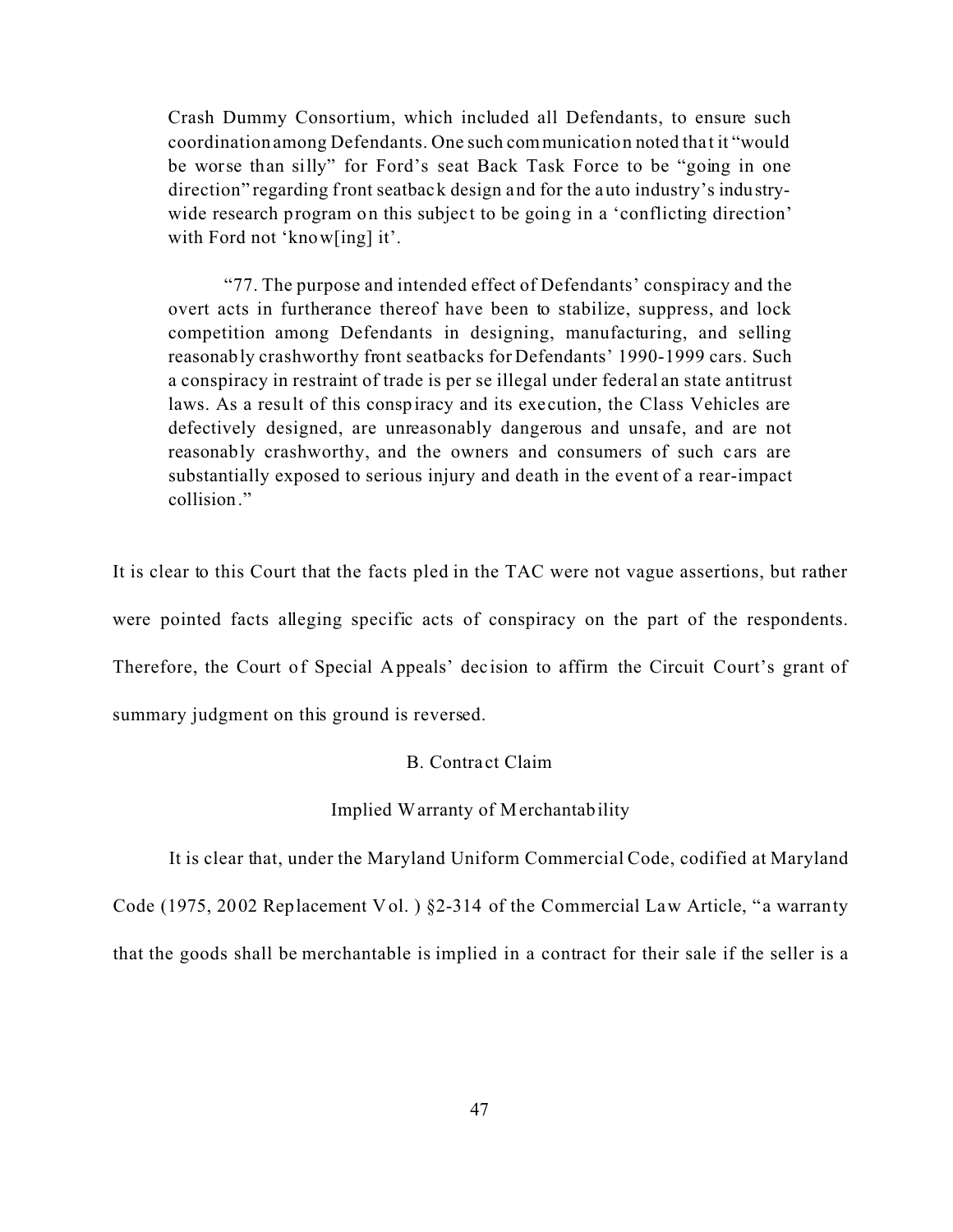merchant with respect to goods of that kind."<sup>22</sup> With regard to automobiles, the implied warranty of merchantability not only warrants that the automobile will operate e ffec tively, but that it will provide reasonably safe transportation. Frericks v. General Motors Corp., 274 Md. 288, 301, 336 A.2d 118, 126 (1975) (holding that "[a] warranty that an automobile is fit for the ordinary purposes for which such goods are used logically includes a promise that a reasonable measure of safety has been provided when inevitably, collisions do occur." [internal quotations omitted]); see also Mercedes-Benz of North America, Inc. v. Garten, 94 Md.App. 547, 562, 618 A.2d 233, 240 (1992).

As the Court of Special Appeals stated be low in this ca se:

"[i]n order to recover for a breach of implied warranty of merchantability, the plaintiff must establish that:

"(1) a warranty existed;

"(2) the product did not conform to the warranty [and thus the warranty was breached]; and

"(3) the breach of warranty by the seller was the cause of the injury to the user or third party."

See also Mattos v. Hash, 279 Md. 371, 379, 368 A.2d 993, 997 (1977); Ford Motor Co. v.

General Accident Ins. Co. et. al, 365 Md. 321, 335, 770 A.2d 362, 370 (2001).

<sup>&</sup>lt;sup>22</sup> Maryland Code (1975, 2002 Replacement Volume)  $§$  2-314 of the Commercial Law Article provides in pertinent part:

<sup>&</sup>quot; (1) Unless excluded or modified ( $\S$  2-316), a warranty that the goods shall be merchantable is implied in a contract for their sale if the seller is a merchant with respect to goods of that kind. . . .

<sup>&</sup>quot;(2) Goods to be merchantable must be at least as such as . . .

<sup>&</sup>quot;(c) Are fit for the ordinary purposes for which such goods are used  $\dots$ "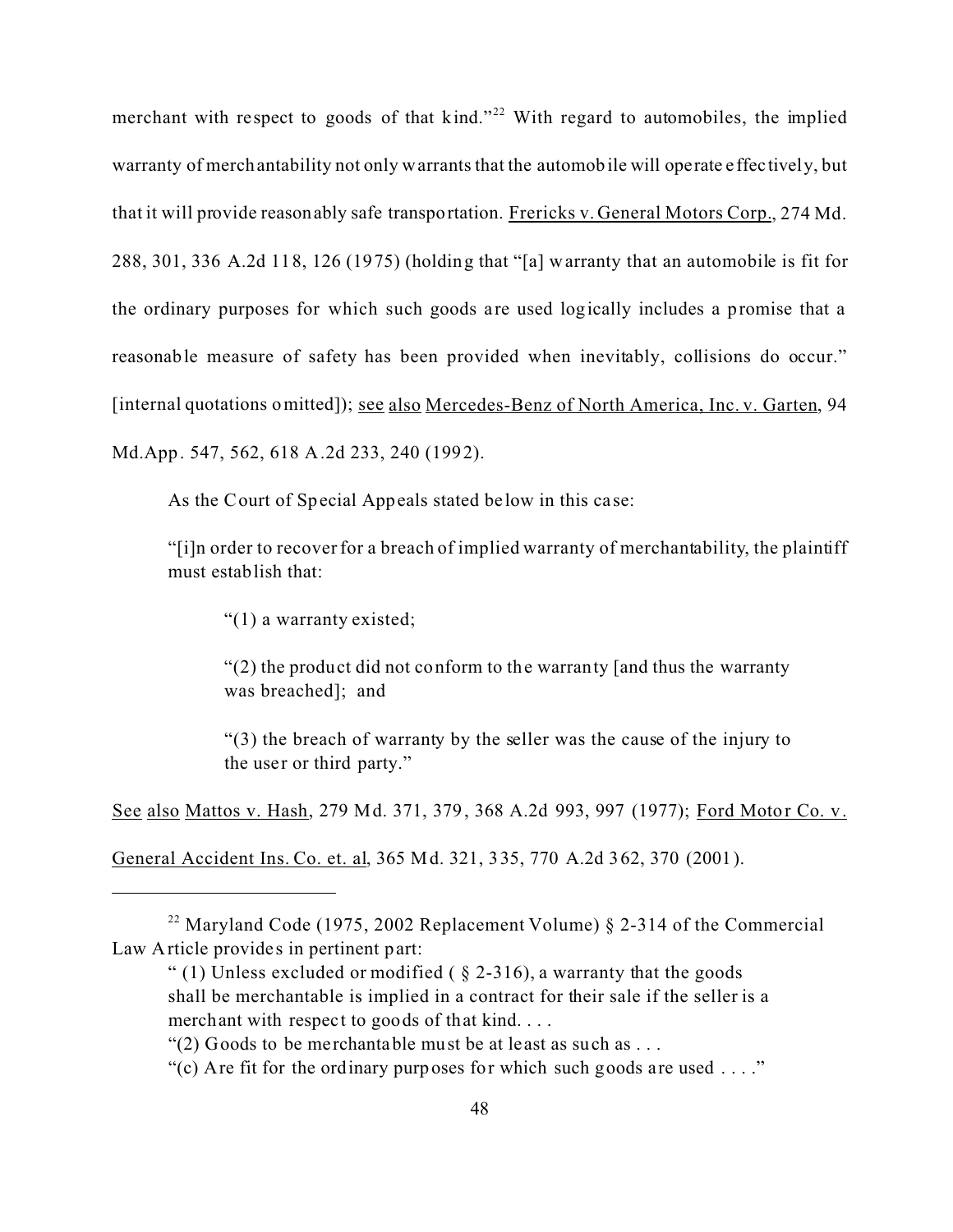The elements necessary to assert a breach of implied warranty claim are similar to those required for strict liability tort claims. See Virgil v. Kash N' Karry Service Corp., 61 Md. App. 23, 30, 484 A.2d 652, 566 (1984) (holding that "[t]o recover on either theory - implied warranty or strict liability – the plaintiff in a products liability case must satisfy three basics from an evidentiary standpoint: (1) the existence of a defect, (2) the attribution of the defect to the seller, and (3) a causal relation between the defect and the injury."). Each cause of action, however, protects different aspects of a consumer's rights. Strict liability seeks to protect personal and property interests, while implied warranty protection seeks to ensure that consumers receive the benefit of their bargains. See David C. Issacson, Recovery for Property Loss under Theories of Negligence and Strict Liability in Tort, 54 Md. Law. Rev. 860, 862 (1995).

The remedy for the breach of an implied warranty, set forth in  $\S$  2-714 of the Commercial Law Article, provides:

 $(1)$  Where the buyer has accepted goods and given notification ... he may recover as damages for any nonconformity of tender the loss resulting in the ordinary course of events from the seller's breach as determined in any manner which is reasonable.

"(2) The measure of damages for breach of warranty is the difference at the time and place of acceptance between the value of the goods accepted and the value they would have had if they had been as warranted, unless special circumstances show proximate damage s of a diffe rent amount.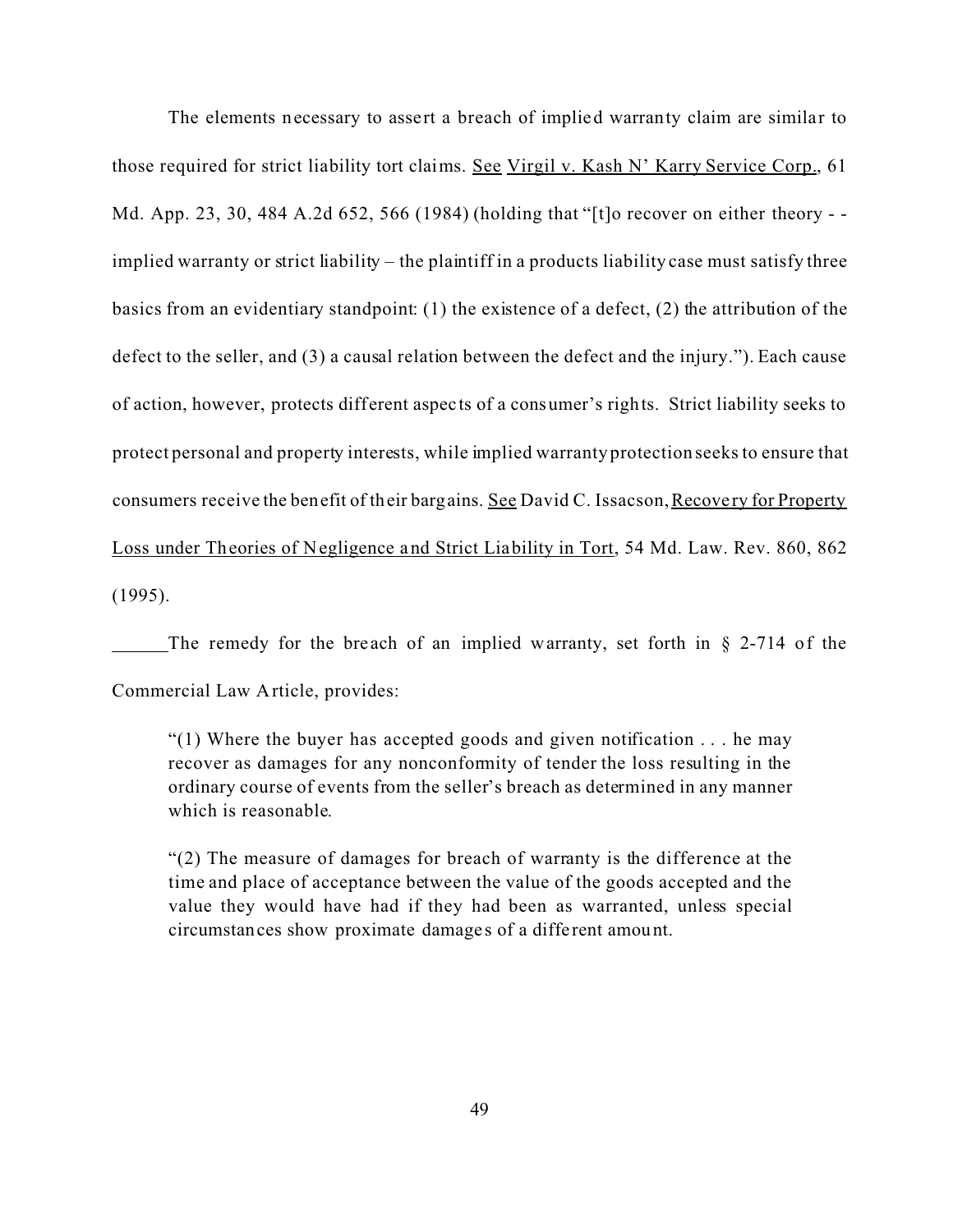"(3) In a proper case any incidental and consequential damages under . . . may also be recovered."<sup>23</sup>

Furthermore, Maryland Code (1975, 2002 Replacement Volume) § 1-106 instructs us that the remedy for breach of warranty causes of action, and, indeed the remedies for all UCC claims "shall be liberally administered to the end that the aggrieved party may be put in as good a position as if the other party had fully performed . . . ." Therefore, in recognition of the primary goal of contract warranties to ensure that consumers receive the benefit of their bargains, the remedy provided by 2-714 allows aggrieved consumers to "recover damages" in any reasonable manner, to the extent that it provides them with the full value of the goods for which they have contracted.

The sole basis for the Court of Special Appeals' reasoning for dismissal, with regard to the Breach of Implied Warranty claim was that "no actual harm or damages ha[d] yet occurred." In reaching its decision, and, without re ference to supporting case law, the intermediate appellate court presumably relied upon the literal interpretation of the word

<sup>&</sup>lt;sup>23</sup>Under the Maryland UCC,  $\S$ § 2-313, 2-314 and 2-315, a merchant who sells goods to a consumer potentially makes three warranties: 1) an express warranty, which, as is indicated by its title, becomes part of a bargain only when the seller makes a particular "affirmation of fact or promise . . . that the goods shall conform to the affirmation or promise." § 2-313; 2) an implied warranty of me rchantability, the warranty at issue in this case, and which warrants that goods are fit for the general "purposes for which such goods are used." § 2-314; and 3) an implied warranty of fitness for the particular purpose, which warrants that goods will be fit for a particular purpose of a consumer, even when such goods are not usually used for the consumer's intended purpose, so long as the "seller at the time of contracting has reason to know [the consumer's] particular purpose for which the goods are required and . . . the buyer [relies] on the seller's skill or judgment to select or furnish suitable goods . . ." § 2-315. Section 2-714 is the remedy provision for breach of each of these warranties.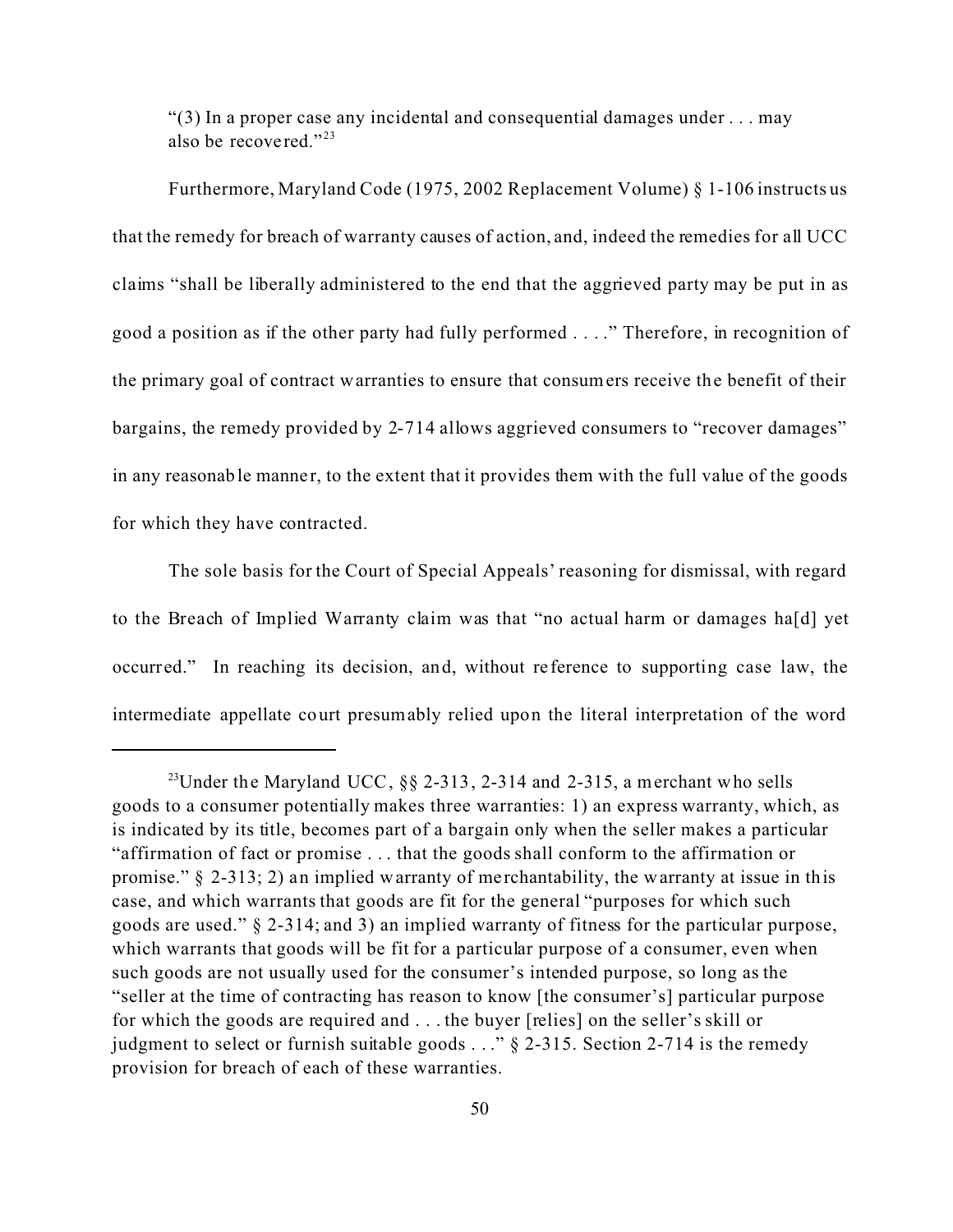"injury" in the third element to require actual bodily harm, damage to property or actual property malfunction before a claim for products liability in economic damages will lie.<sup>24</sup> That interpretation is incorrect.

Although a plaintiff must plead, under a theory of breach of implied warranty, that the seller's breach was the proximate cause of injury, the language does not announce a rigid definition of injury to include only actual bodily injury or product malfunction. To the contrary, when read in context with the language of the remedy provision which dictates that a buyer may recover damages "for any nonconformity of tender[,] the loss resulting in the ordinary course of events from the seller's breach as determined in any manner which is reasonable," § 2-714 (1), the injury requirement embraces a much more inclusive definition of the damages a buyer may recoup when the seller warrants that goods are fit for the ordinary purpose for which goods of its kind are intended, i.e., in this case, that the goods are fit for reasonably safe operation of a motor vehicle.

 $24$ There is no question in this case, that the respondents, automobile manufacturers, are merchants in the business of selling automobiles to consumers like the petitioners. There is also no question that the respondents impliedly warranted that the automobiles purchased by the petitioners were fit for the ordinary purpose for which they were intended, and thus, by extension, that they were reasonably safe. Because, as we have seen, the sole basis for the intermediate appellate court's decision with regard to the breach of warranty claim was that the petitioners failed to articulate any immediate actual injury - it noted that "[b]ecause no injury has occurred, appellants are unable to assert that they have suffered damages as a result of any concealment of the alleged defect," - we shall assume that the court implicitly found that all other elements of the count were sufficiently pled.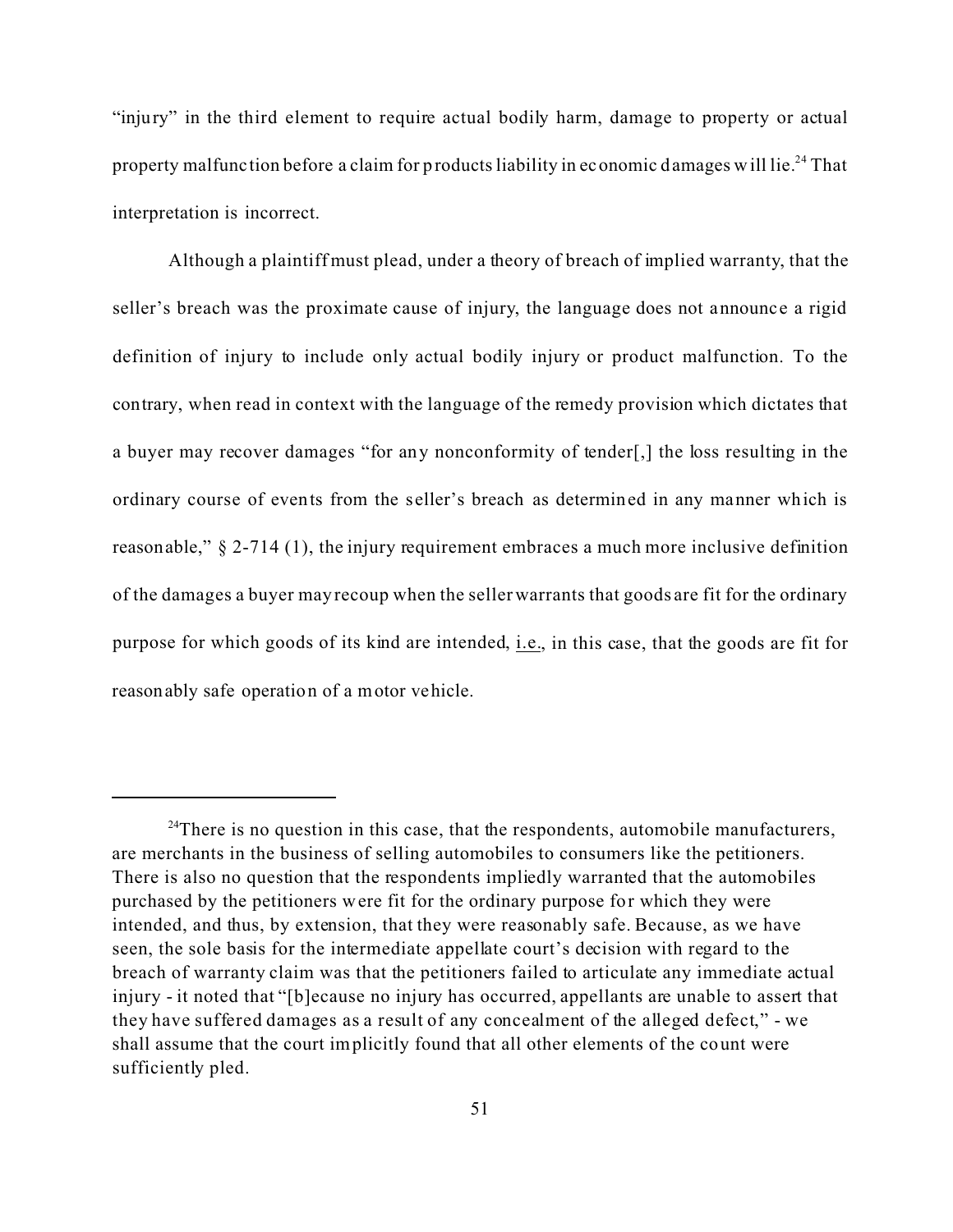The more appropriate definition of the damages that qua lify as a cognizable injury in a breach of warranty claim can be gleaned from § 2-714 (2) which provide that the measure of damages for breach is "the difference ... between the value of the goods accepted and the value they would have had if they had been as warranted . . ." Thus, the injury arises when the seller fails to tender the goods in a manner that is fit for ordinary purposes, and the damages are the difference between what the buyer would have received if he or she received the full measure of the bargain, which the seller warranted, and what the buyer received in less-thanfit goods. So long as it is reasonable, the buyer may recover that difference to arrive at the full benefit of his bargain - a result that embodies the paramount interest of contract law.

The injury contemplated under  $\S$  2-314 and  $\S$  2-714, includes the cost to repair the defect. The Camden Consolidated Oil Co. v. Schlens, 59 Md. 31, 43 Am.Rep. 537 (1882); Byers Sons, Inc. v. East Europe Import Export, Inc., 488 F.Supp. 574, (D. Md. 1980); Nobility Homes of Texas, Inc. v. Shivers, 557 S.W.2d 77 (1977); Schroeder v. Barth Inc. 969 F.2d 421 (7<sup>th</sup> Cir. 1992). See also WILLIAM D. HAWKLAND, HAWKLAND UNIFORM COMMERCIAL CODE SERIES, UCC § 2-714. BUYER'S DAMAGES FOR BREACH IN REGARD TO ACCEPTED GOODS (interpreting repair and replacement as "provid[ing] evidence to prove the difference between the value of the goods as accepted and the value they would have had if they had met the warranty" and noting that "[i]n situations in which the buyer decides not to repair or replace the defective goods, but to use them in their defective condition, . . . damages can be determined based on estimates of what it would cost to repair or replace.").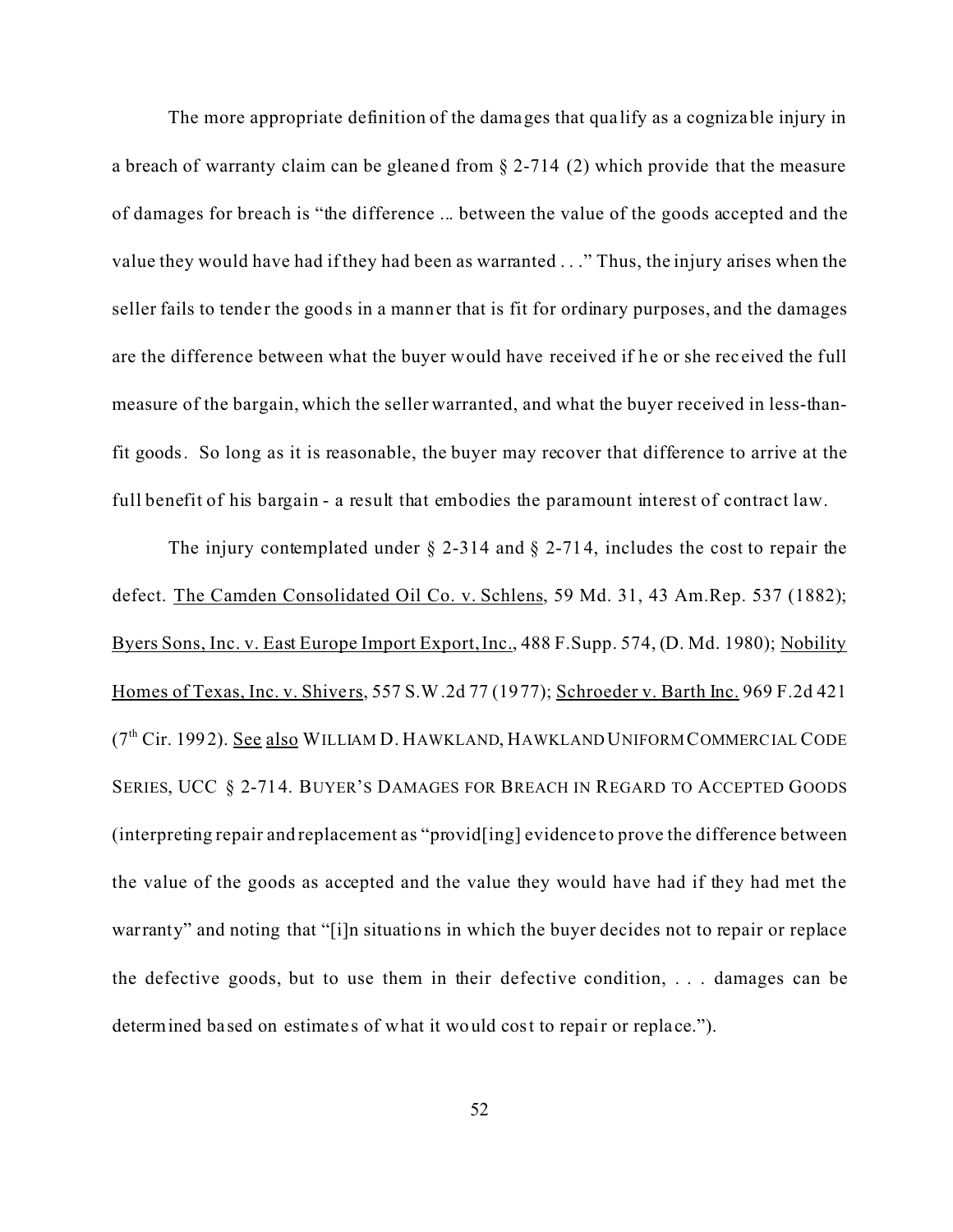Camden, a case decided long before the adoption of the Uniform Commercial Code, first enunciated the view that an injury, in the form of economic loss, in contract claims, includes the cost to repair or replace a defective product notwithstanding the fact that the buyer has not suffered actual injury. Camden, 59 Md. at 43-46. In that case, the respondent, vendee, Schlens Company, contracted with the petitioner, vendor, Camden Consolidated Oil Company, to purchase oil, the quality of which was to be "color standard white, or better," id. at 32, and was to burn at a test of "110 degrees [f]ahrenheit or upwards." Id. When the oil reached its destination in Europe, however, the first two of the three shipments of oil tested to less than 110 degrees Fahrenheit and, thus, could not be sold. The third and final shipment could not be sold because "the inferiority of [the] brand in the two previous cargos had given it a bad name." Id. at 33. The respondent brought suit in assumpsit alleging that the petitioner oil company failed to meet the requirements of the contra ct.

The Court held that the respondent vendee was entitled to recoup damages for "injury" that arose when the petitioner-vendor failed to meet the specifications of the contra ct. Id. at 45. Calculating damages, it applied the "general rule . . . that the measure of damages is the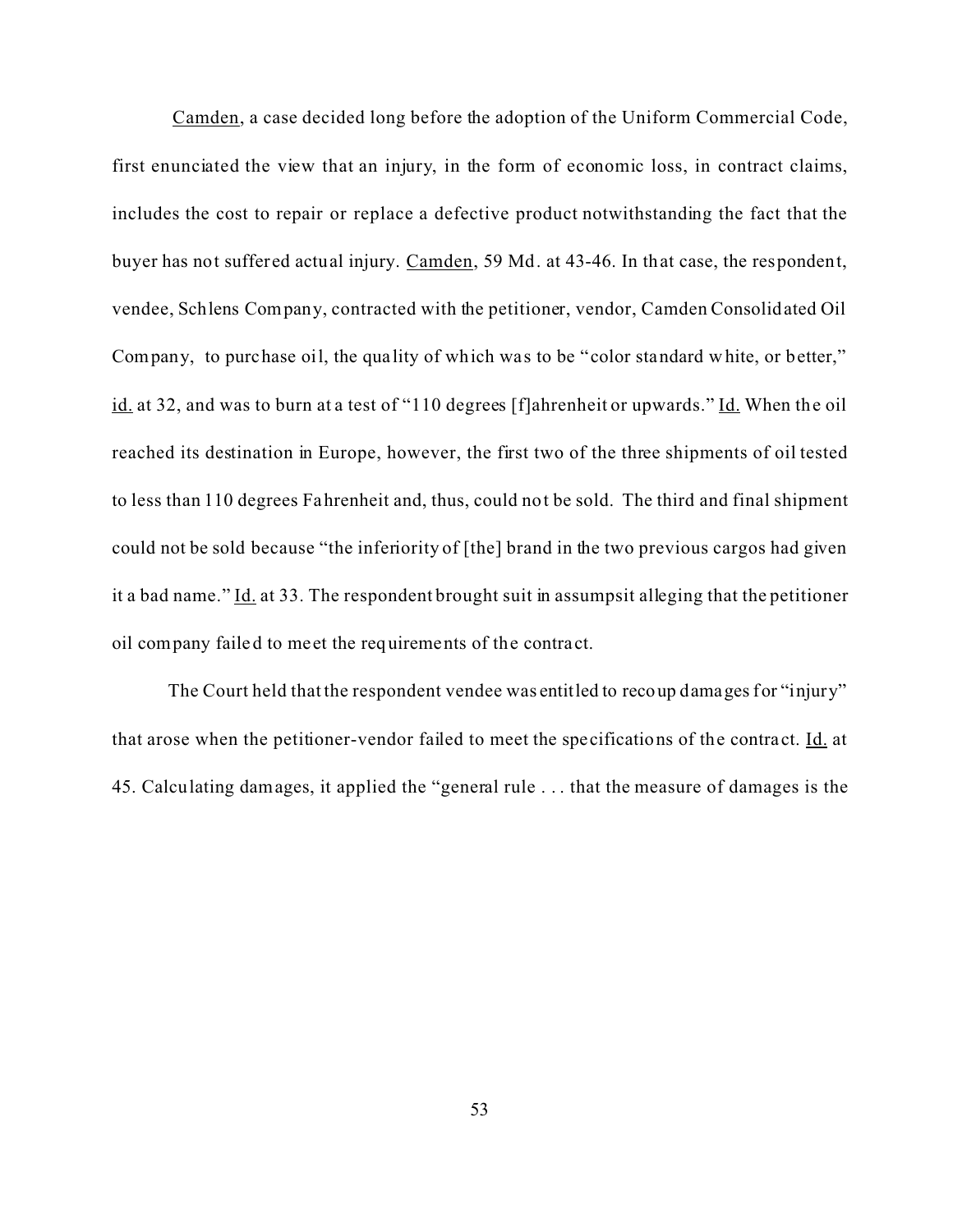difference betwe en the contract price and the market price at the time and place of delivery."<sup>25</sup>

Id. The Court explained:

"The application of this rule ordinarily secures to the injured party indemnity or compensation for the loss arising from the breach of the contract, which is the true principle upon which damages are estimated in civil suits; and the reason for the rule is that it is ordinarily in the power of the vendee to go into the market and purcha se goods of the same quality at the market price."

Id. at 44.

The U.S. Court of Appeals for the Fourth Circuit more recently reiterated the rule that consumers are entitled to recoup economic losses resulting from a breach of warranty in Geo. Byers Sons, Inc. v. East Europe Import Export, Inc., 488 F. Supp. 574 (4th Cir. 1980). In that case, the petitioner, a motorcycle distributor, sued the respondent, an East German motorcycle importer, on various theories of contract and tort, when the latter failed to deliver 988 contracted-for motorcycles with a "certificates of compliance." These certificates were to verify that the motorcycles were in compliance with federal safety standards as required by a provision of the Traffic and Motor Vehicle Safety Act, then codified at 15 U.S.C. § 1397 (a) and (b)(3). Id. at 579-80. The respondent failed to provide the certificates even though it

<sup>&</sup>lt;sup>26</sup>The general rule is enumerated in  $\underline{H}$  alley v. Baxendale, 9 Ex. 341, 156 Eng. Rep. 145 (1854): "the damages for a breach of contract should be such as may fairly and reasonably be considered, either as arising naturally, i.e. according to the usual course of things from such breach of the contract itself; or such as may reasonably be supposed to have been in contemplation of both parties, at the time they made the contract, as the probable result of the breach of it." The court also awarded consequential and incidental damages incurred as a result of the breach of contract. Noting that the oil contracted for was to be shipped abroad, the court determined that the petitioners were entitled to receive recompense for all of the "necessary and proper charges" they incurred in storing and replacing the defective oil as well as interest on the total amount. Camden at 45.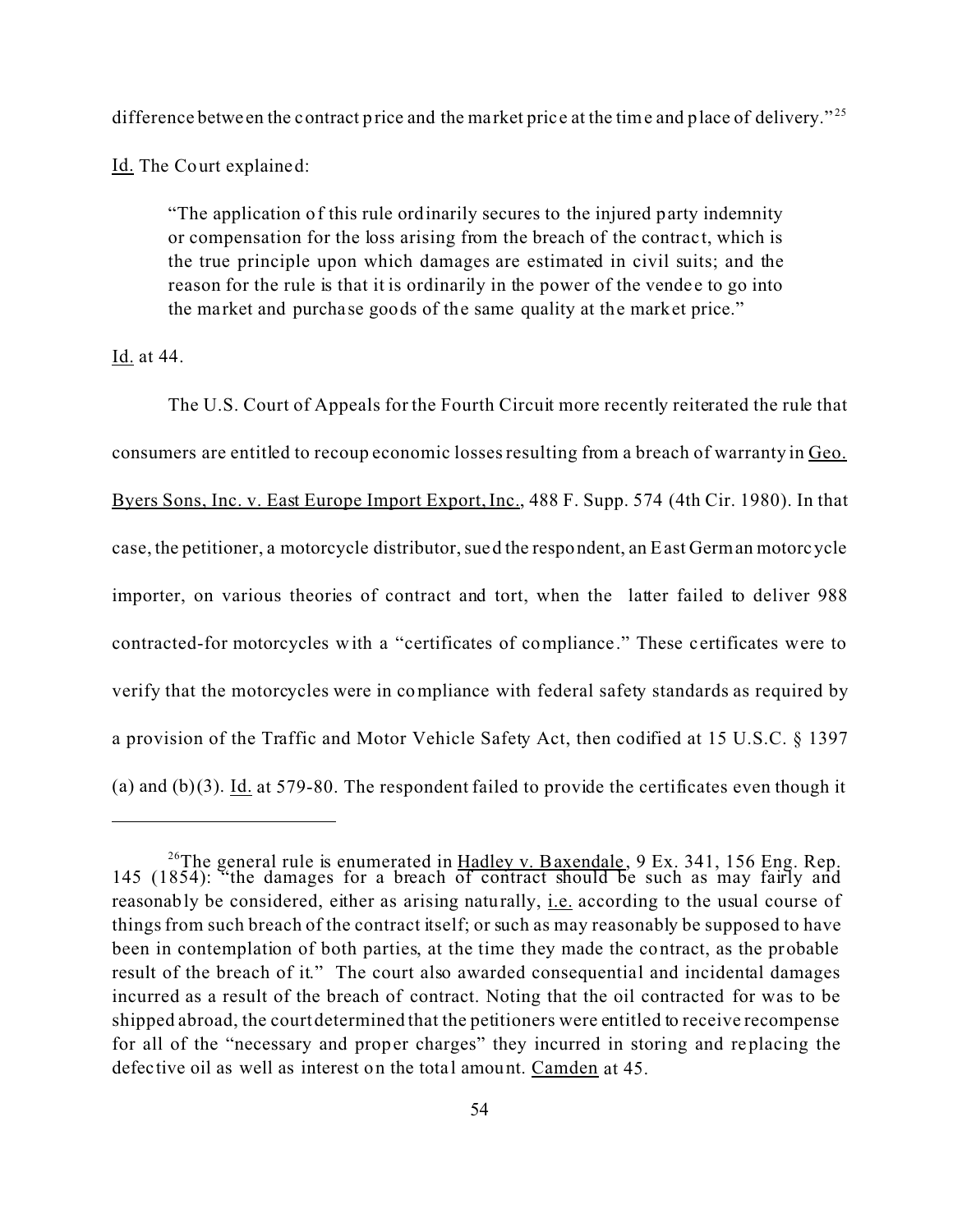had warranted that the motorcycles would be delivered "in compliance with all federal and state laws, statutes and regulations," id. at 579, and despite the petitioner's repeated requests for the delivery of the certificates over a period of three years. Eventually, the petitioner was compelled to seek alternative means for meeting federal compliance by having each of the motorcycles tested and approved by the National Highway Traffic Safety Administration. Id.

The petitioner argued, before the United States District Court for Maryland, that the respondents breached express and implied warranties that the motorcycles would be fit for sale in the United States and the District Court agreed, holding that

"at all times[, it was] clear that Byers purchased the motorcycles from East Europe for the purpose of reselling them to dealers within its area of distribution. Under 15 U.S.C.  $\S$  1397 (a) (3) and 1398 (a), however, resale of the motorcycles would have subjected Byers to a civil penalty of up to \$1000 for each sale. On these facts, it is evident that the goods were not merchantable as to Byers, and that recovery for breach of implied warranty is proper."

Id. at 580.

Other jurisdictions have reached a similar result, and have consistently interpreted economic losses as measurable damages for violations of the implied warranty of merchantability. For example, the Supreme Court of Texas held that a plaintiff, who purchased a mobile home that turned out to have significant defects, suffered economic loss in the form of lost value in the mobile home, and was entitled to the difference between the market value of the mobile home constructed in a manner fit for ordinary use, and the market value of the home with the de fects. Nobility Homes, supra, 557 S.W.2d at 78. The court recognized that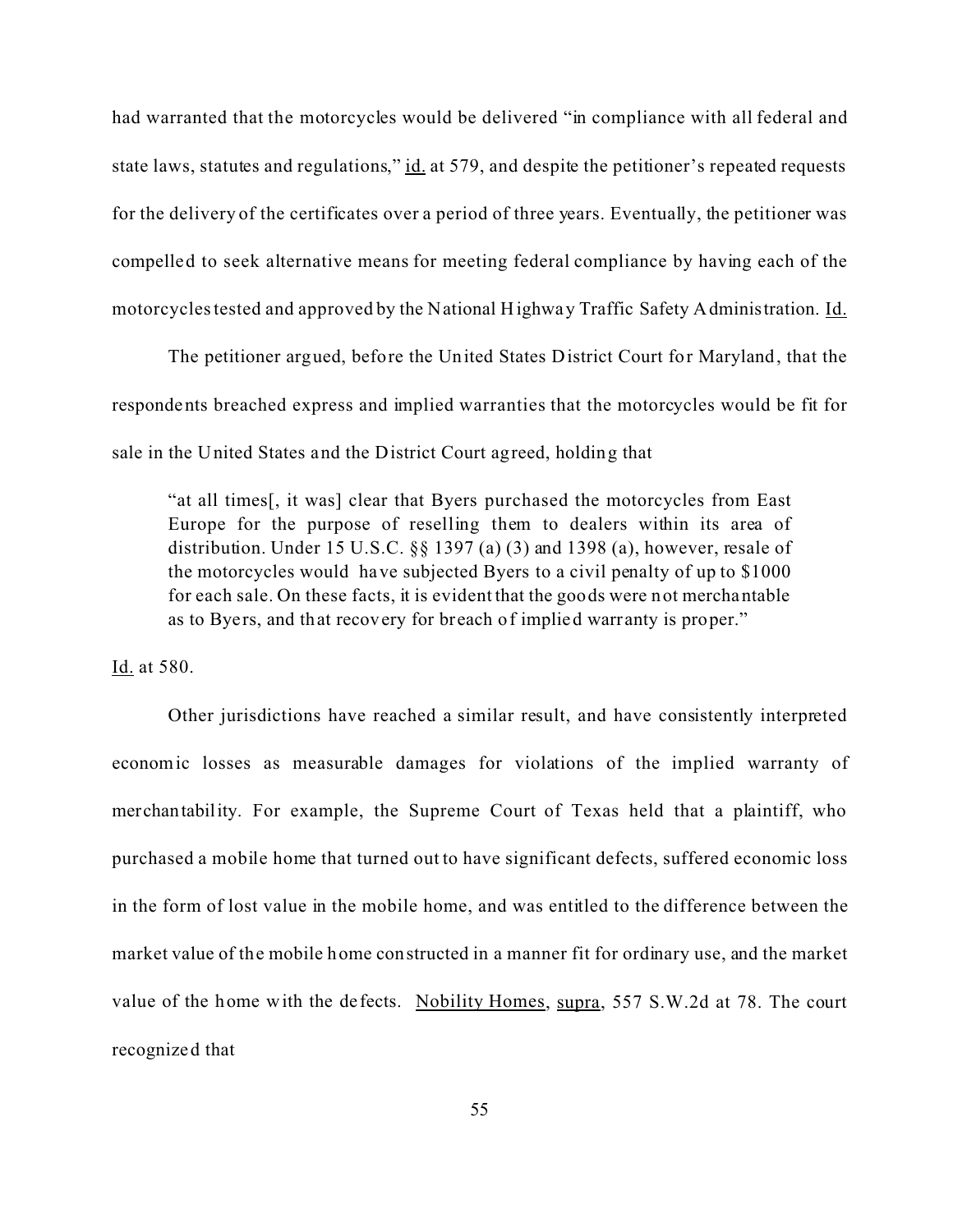"[t]he distinction that the law has drawn between tort recovery for physical injuries and warranty recovery for economic loss is not arbitrary and does not rest on the 'luck' of one plaintiff in having an accident causing physical injury. The distinction rests, rather, on an understanding of the nature of the responsibility a manufacturer must undertake in distributing his products."

Id. at 79. The court further recognized that "[t]he fact that a product injures a consumer economically and not physically should not bar the consumer's recovery," id. at 81, and "implied warranty remedies apply to economic injuries ...,[which is] consistent with 'the well developed notion that the law of contract should control actions for purely economic losses and that the law of tort should control actions for personal injuries.<sup>"26</sup> <u>Id.</u> at 82 (internal citation omitted).

The United States Court of Appe als for the 7th Circuit relied, in particular, on the cost of repairs as the measure of the underlying injury in Schroeder v. Barth, Inc., supra, 969 F.2d 421. In that case, the petitioners, purchasers of a motor home that had "sixty-one separate problems,"argued that they should receive not only the amount of direct damages, quantified by the cost to repair the mobile home defects, but the total cost of the motor home plus consequential and incidental damages, court costs and attorneys fees. Id. at 422. In support of their warranty claims, one of the petitioners submitted an affidavit, in which he averred that

 $26$ <sup>26</sup>The court also enunciated the general rule that tort claims generally should not be recognized as providing a remedy for economic losses. That general rule was particularly true in that case because there was no allegation that the defec tive mobile homes were constructed in a way that posed a significant risk of bodily harm. The court apparently contemplated the fact that there might potentially be a viable claim for economic losses under a tort theory if such a risk of harm existed when it noted that "[t]here is no finding in this case that the product was unreasonably dangerous to [the petitioner]  $\ldots$  " Id. at 80.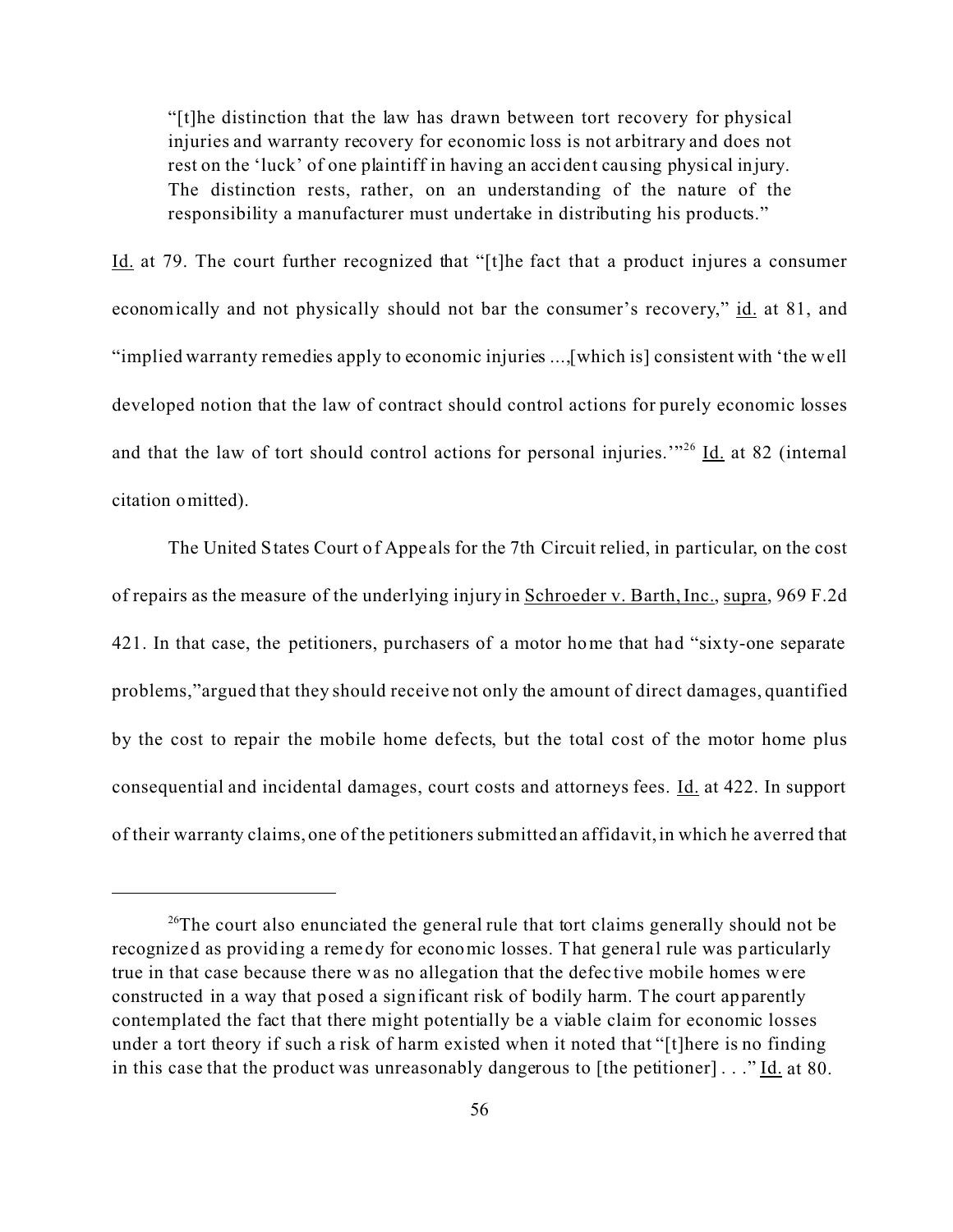the motor home was "worthless" to him. Id. The petitioners also submitted the expert testimony of a health care provider, who estimated that the motor home's market value was diminished by virtue of the multiple defects.  $\underline{Id}$ . In response, the respondents argued that the witness was not qualified to give expert testimony regarding the market value of the motor home and filed a motion for summary judgment requesting the court to limit the petitioners' damages to the amount they paid to repair the motor home defect, which the district court granted. Id. at 422-23.

On appeal, the 7th Circuit Court of Appeals affirmed, finding that the petitioners' nebulous claims that the motor home was "worthless" and the tenuous testimony of their expert witness were insufficient to meet their burden of proving a material issue as to the proper measure of damages. Id. at 424. The court agreed that the method for affixing damages in that case was most appropriately the quantifiable amount it cost to repair the vehicle. Id. at 425.

These cases buttress our determination that petitioners are not required to plead that they have suffered a physical bodily injury in order to prove a breach of warranty. Nor must a plaintiff prove that the product actually malfunctioned. To the contrary, a plaintiff need only plead that the automobiles were sold with a def ect and that the defect rendered the goods unfit for ordinary and safe use. In other words, the injury arises, ipso facto, from the breach, creating a "gap" of sorts between what the consumer bargained for and what the consumer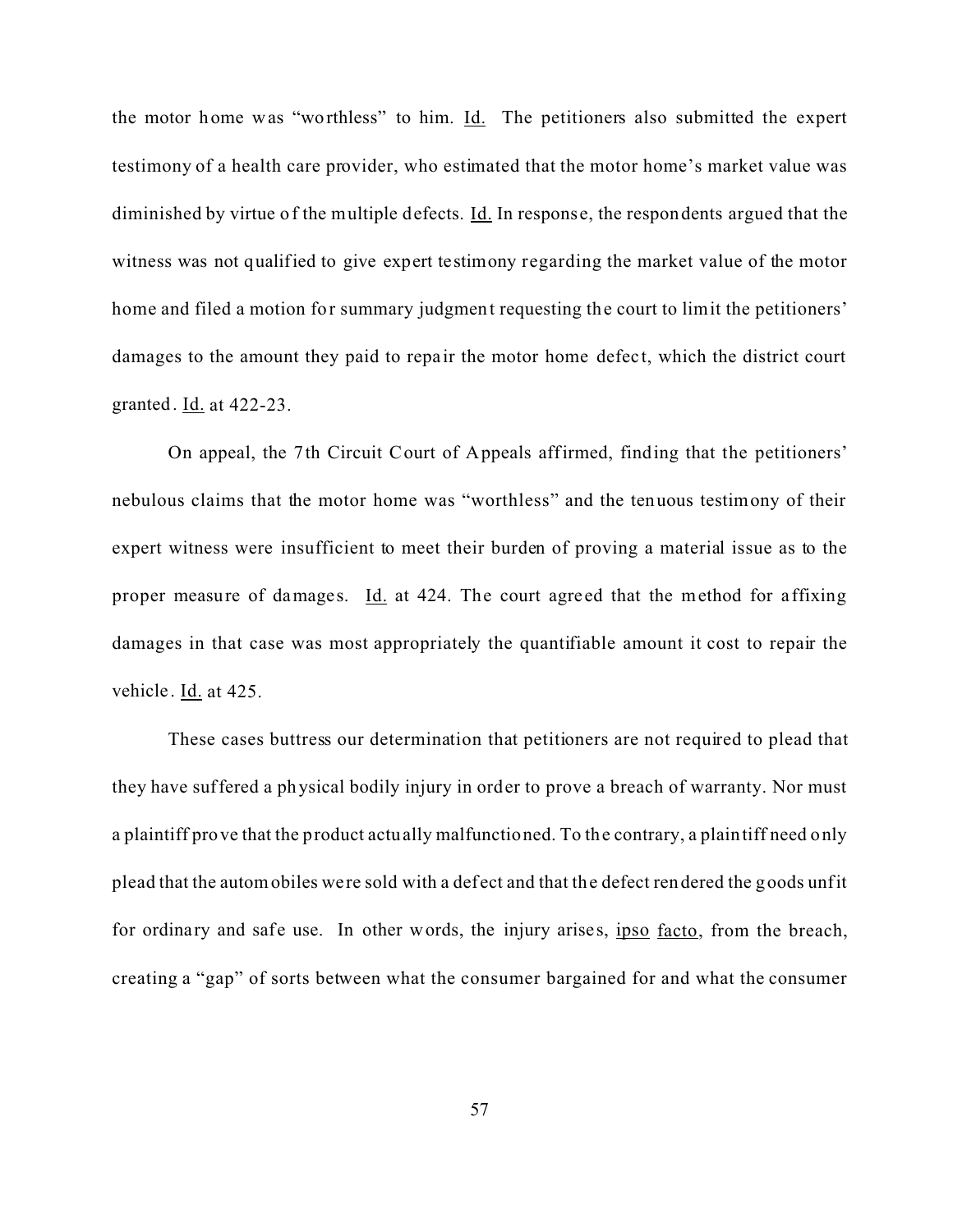actually received. Only by receiving recompense to fill the gap will the consumer be restored to the position where he or she has the full benefit of his or her bargain - and be made whole.

It is quite true that, in Byers, Schroeder and Nobility Homes, the products had actually malfunctioned.<sup>27</sup> It is also true that the seatbacks in the automobiles owned by the petitioner class have not malfunctioned as of the trial court's dismissal and apparently were being driven, albeit with a significant threat of bodily injury or death. Unlike general tort claims, however, the measure of injury in bre ach of contract claims is not bodily harm, nor is a consumer required to wait for a malfunction to occur as a result of a product defect in order to assert an articulable injury. The paramount issue, rather, in breach of warranty claims, is whether the goods sold by a merchant are fit for their particular purpose, and in the case of automobiles, if they are safe for driving under reasonable circumstances. The injury becomes the loss the petitioner experienced as a result of the respondents' "nonconformity of tender." See Commercial Law § 2-714. The objective determination of the cost of that injury will always, at the very least, be the measure of difference betwe en value of the goods if the petitioner had received them as warranted and the value of the goods as received with the defect. The only thing that will change, from case to case, will be the tool used to measures the damages. In this case, the tool the petitioners have chosen is the objective cost to repair

 $^{27}$ In Byers, to sell the motorcycles, as delivered, without the certifications would have exposed the petitioner to liability for violating federal law. The lack of certifications might as well have been faulty brakes or a cracked steering column in that their absence rendered the bikes useless. Similarly, in Schroeder and Nobility Homes, the mobile homes actually malfunctioned - spurring the consumers in that case to make repairs.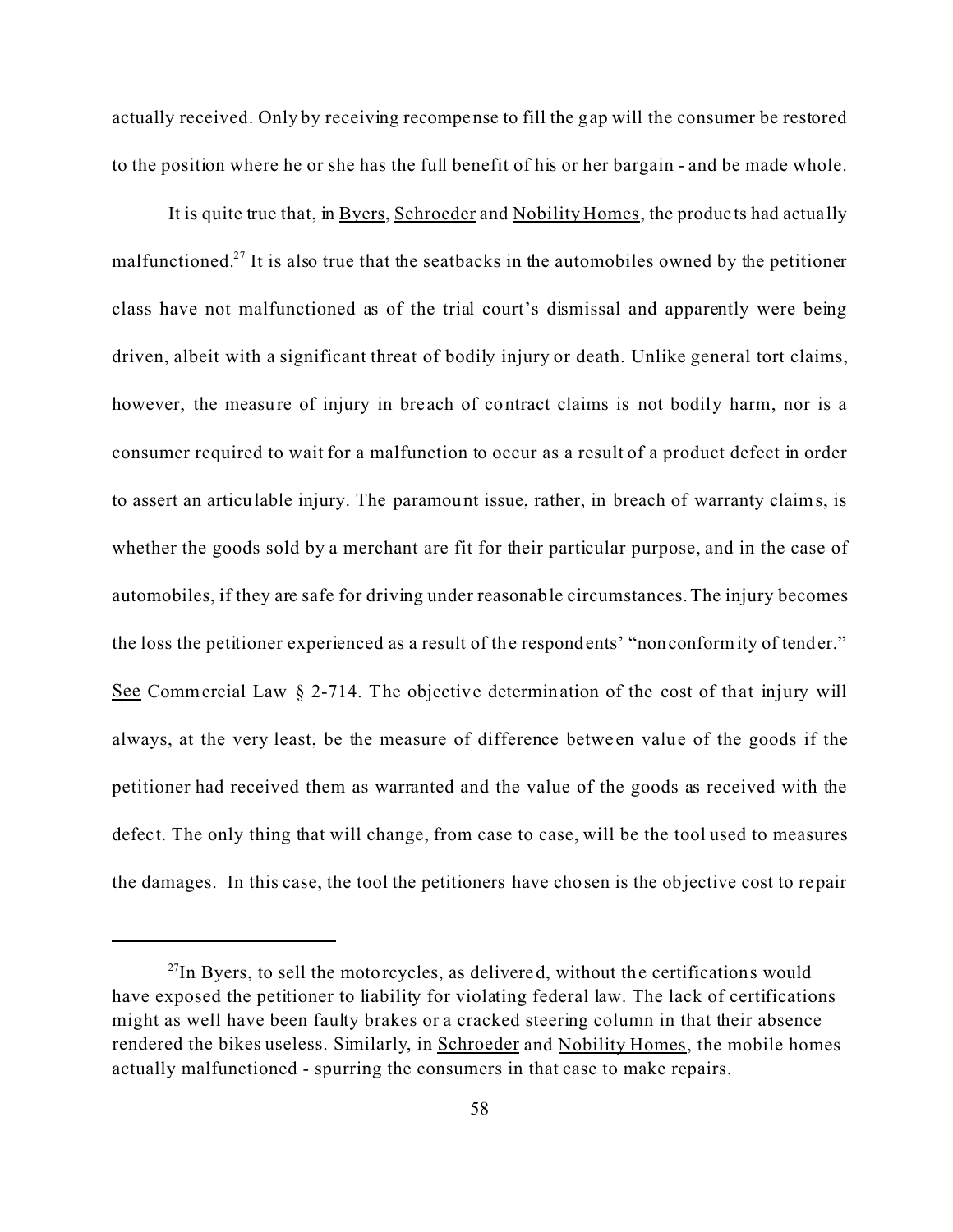the seatbacks. That certainly comports with  $\S$  2-714's requirement that the measure of damages be "determined in any manner which is reasonable."

In fact, on previous occasions, this Court has announced a preference for contractbased warranty claims when the only injury alleged is economic loss. A. J. Decoster Co. v. Westinghouse Electric Corp., 333 Md. 245, 251, 634 A.2d 1330, 1332 (1994) (holding that "generally, the only recovery for a purely economic loss would be under a contract theory."); Morris v. Osmose Wood Preserving, supra, 340 Md. at 531-32, 667 A.2d at 631 (holding that economic losses "are often the result of some breach of contract and ordinarily should be recovered in contract actions, including actions based on breach of implied or express warranties.").

As we have stated, economic loss includes loss of value or use of the defective product, the absorption or future absorption of the cost to repair a defective product, or the loss of profits resulting from the loss of use of the product. Gypsum, 336 Md. at 156, 647 A.2d at 410 (1994). Decoster, 333 Md. at 249-50, 634 A.2d at 1332. In this case, the only hurdle the petitioners must surmount is whether the cost to repair the defective setbacks is a cognizable economic loss. So long as all of the other elements have been pled sufficiently, actual present injury is not required to assert a claim for breach of implied warranty; economic loss, the cost to remedy the defect, is an "injury."

 The respondent points us to a gaggle of other cases in which courts have held that, absent actual injury, harm to property, or product malfunction, a plaintiff can not recover for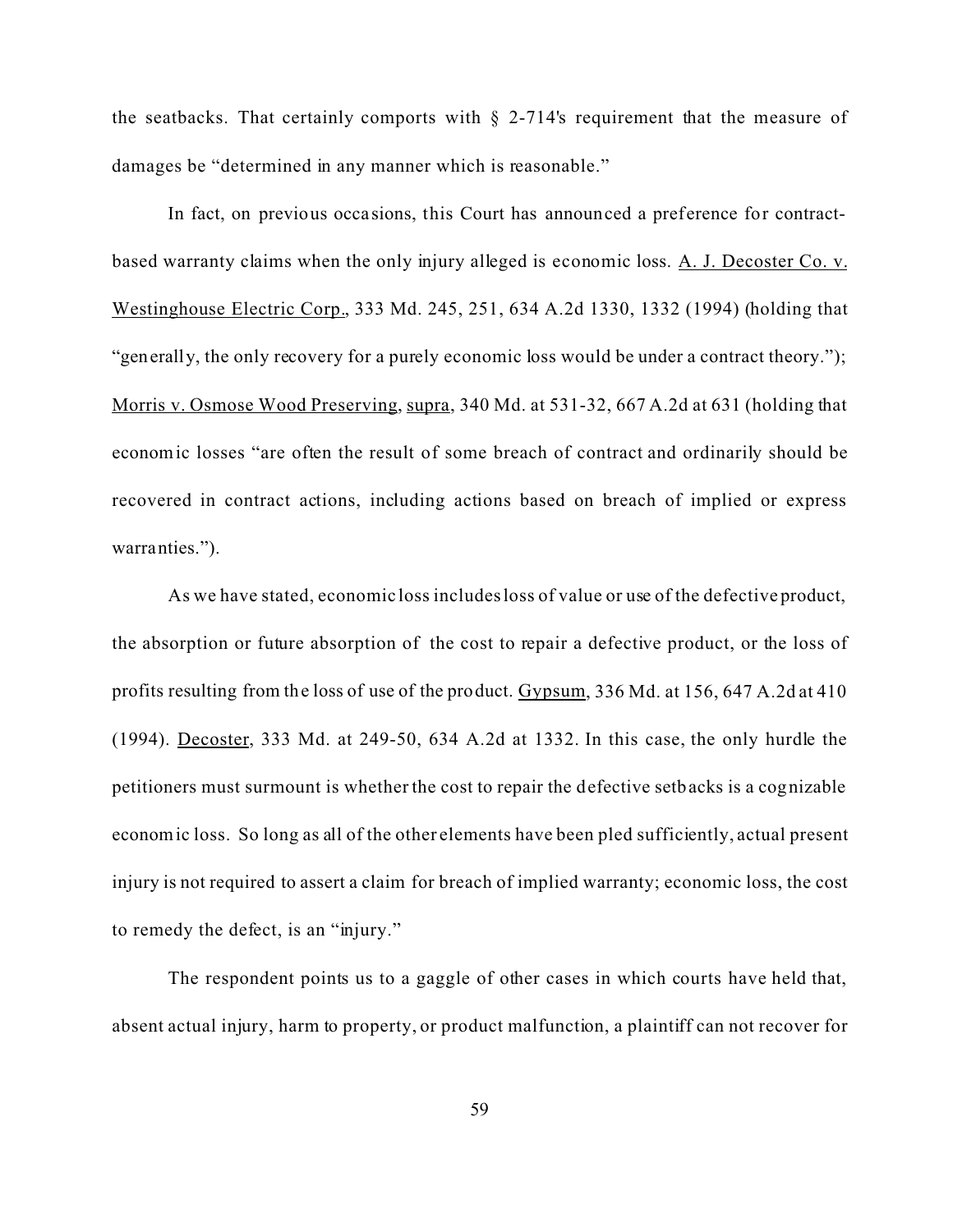economic losses under the legal theories claimed in the case sub judice. See e.g. Williamson v. Indianapolis Life Ins. Co., 741 So.2d 1057, 1061 (Ala. 1999) (holding tha t, notwithstanding the defendant life insurance company's assurances that the plaintiff would not have to make premium payments after 10 years, the fact that the plaintiff would, at some future date, likely have to pay premiums beyond that time period, was not enough to constitute damage s to state a claim for fraud);  $Yu v.$  IBM, 732 N.E. 2d 1173, 1177 (Ill. App. Ct. 2000) (holding that mere speculation that software the defendant sold the plaintiff might not work after December 31, 1999, did not amount to an injury for the purposes of plaintiff class' consumer fraud, deceptive trade practices and negligenc e claims); Eddings v. Board of Educ., 712 N.E. 2d 902, 908 (Ill. App. Ct. 1999) (holding that the plaintiff, who was terminated from his position at a school, had not sufficiently pled damages, in the form of lost interest on his tax-sheltered annuities when he failed to establish that he had made contributions to the fund); Capital Holding Corp. v. Bailey, 873 S.W.2d 187, 197 (Ky. 1994) (holding that plaintiff's allegation of actual injury in the form of "increase[d] risk of future injury or disease and severe emotional distress from the fear of developing cancer" as a result of exposure to asbestos while working in the defendant's building was too speculative to allege an actionable present injury on a theory of negligence.); Lavelle v. Owens-Corning Fiberglas Corp., 507 N.E.2d 476, 479 (Ohio Ct. Com. Pl. 1987) (declining to permit plaintiff's recovery for emotional suffering as a result of his fear that his asbestosis would eventually cause him to become afflicted with canc er when cancer was not a result of asbestosis and plaintiff could not prove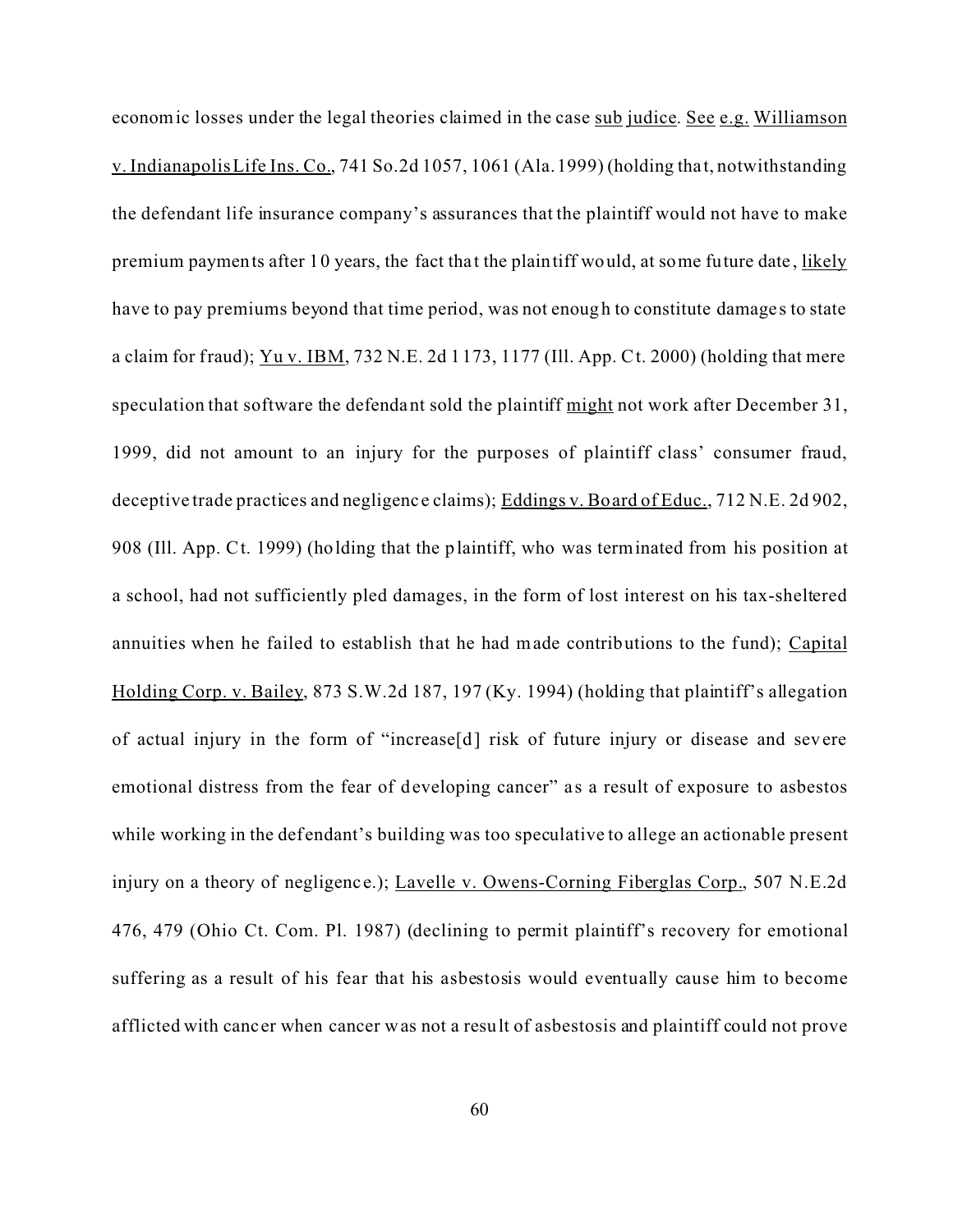that it was more likely than not that he would contract cancer); Briehl v. General Motors Corp., 172 F.3d 623, 627-29 (8th Cir. 1999) (holding that plaintiffs, alleging damages in the form of the lost retail value and overpayment for their vehicles, which contained ABS brake systems that caused drivers to overreact to the mechanism in a dangerous manner, did not adequate ly plead an actionable injury when brakes in the class vehicles had not malfunctioned and where plaintiffs had not sufficiently alleged a manifest defect); Carlson v. General Motors Corp., 883 F.2d 287, 297 (4th Cir. 1989) (declining to extend recovery under the UCC implied warranty of merchantability to plaintiff who claimed their G.M. vehicles contained a defect that cause frequent break downs and repairs when those vehicles "have served the traditionally recognized purpose for which automobiles are used," and that "the implied warranty of merchantability is simply a guarantee that they will operate in a 'safe condition' and 'substantially free of defects'" (quoting Overland Bond & Investment Corp. v. Howard, 9 Ill. App. 3d 348, 352, 353, 292 N.E.2d 168, 172-73 (1<sup>st</sup> Dist. 1972)); Spuhl v. Shiley, Inc. 795 S.W.2d 573, 580 (Mo. Ed. 1990) (holding that plaintiff's allegation that the prosthetic heart valves he received from the defendant caused him injury was insufficient to withstand dismissal of his strict liability products defect claim when he did not allege that the heart valves actually malfunc tioned).

These cases are distinguishable from the case at bar. In the majority of these cases , the courts held that the injury alleged by the plaintiffs was merely speculative. In other words, the alleged injury, in those cases, constituted nothing more than potential injury in the future or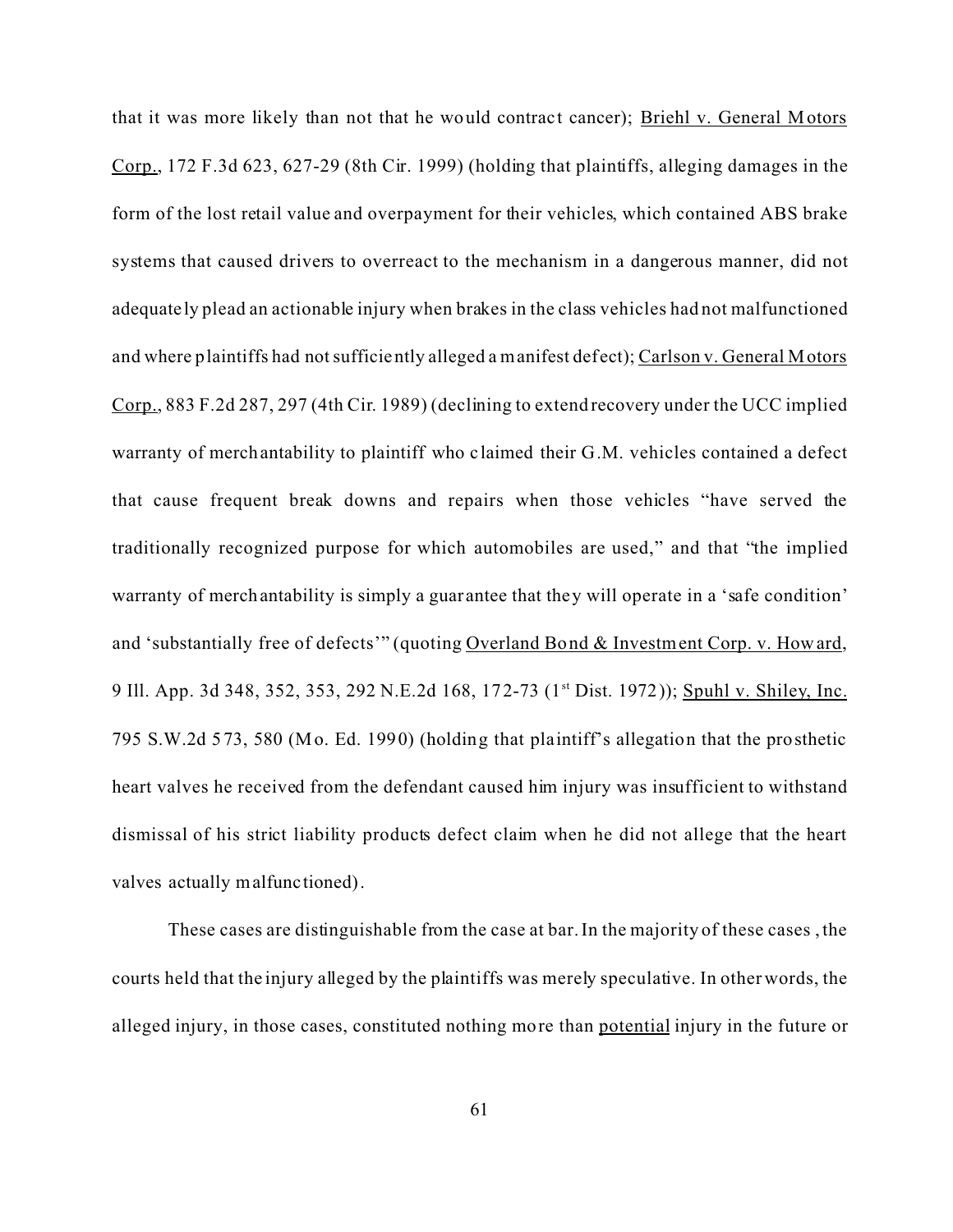a purely speculative fear of such injury. In none of the cases cited by the respondents was there an indication or discussion of whether the plaintiffs submitted any objective facts that a significant number of others had been injured or harmed as a result of the product defect. Indeed, without objective evidence of the likelihood of injuries, as measured by empirical or anecdotal evidence of actual injuries resulting from the defective seatbacks in this case, we would likely determine that the petitioners had not articulated a sufficient injury to withstand dismissal of their claims.

The respondent also points to a significant amount of case law from other jurisdictions that have found, in automobile product defects cases, that an allegation of economic loss is not sufficient to articulate an injury for the claims asserted by the petitioner in this case. Most notably, the respondents refer us to four cases from different jurisdictions including: Frank v. Daimler-Chrysler Corp., 741 N.Y.S.2d 9 (N.Y. App. Div. 2002); Weaver v. Chrysler Corp., 172 F.R.D. 96 (S.D.N.Y. 1997); American Suzuki Motor Corp. v. Superior Court, 44 Cal Rptr. 2d 526 (Cal. Ct. App. 1995); and Ford Motor Co. v. Rice, 726 So.2d 626 (Ala. 1998).

In Frank, a case similar to the one at bar, the plaintiffs alleged that the seatbacks in the class vehicles were defective and brought suit against car manufacturers, including counts sounding in negligence, strict liability, breach of implied warranty of merchantability, negligent concealment and misrepresentation, fraud and unfair or deceptive trade practices. The court held that because

"plaintiffs have not been involved in any accidents and have not suffered any personal injuries or property damages . . . [and because] plaintiffs do not allege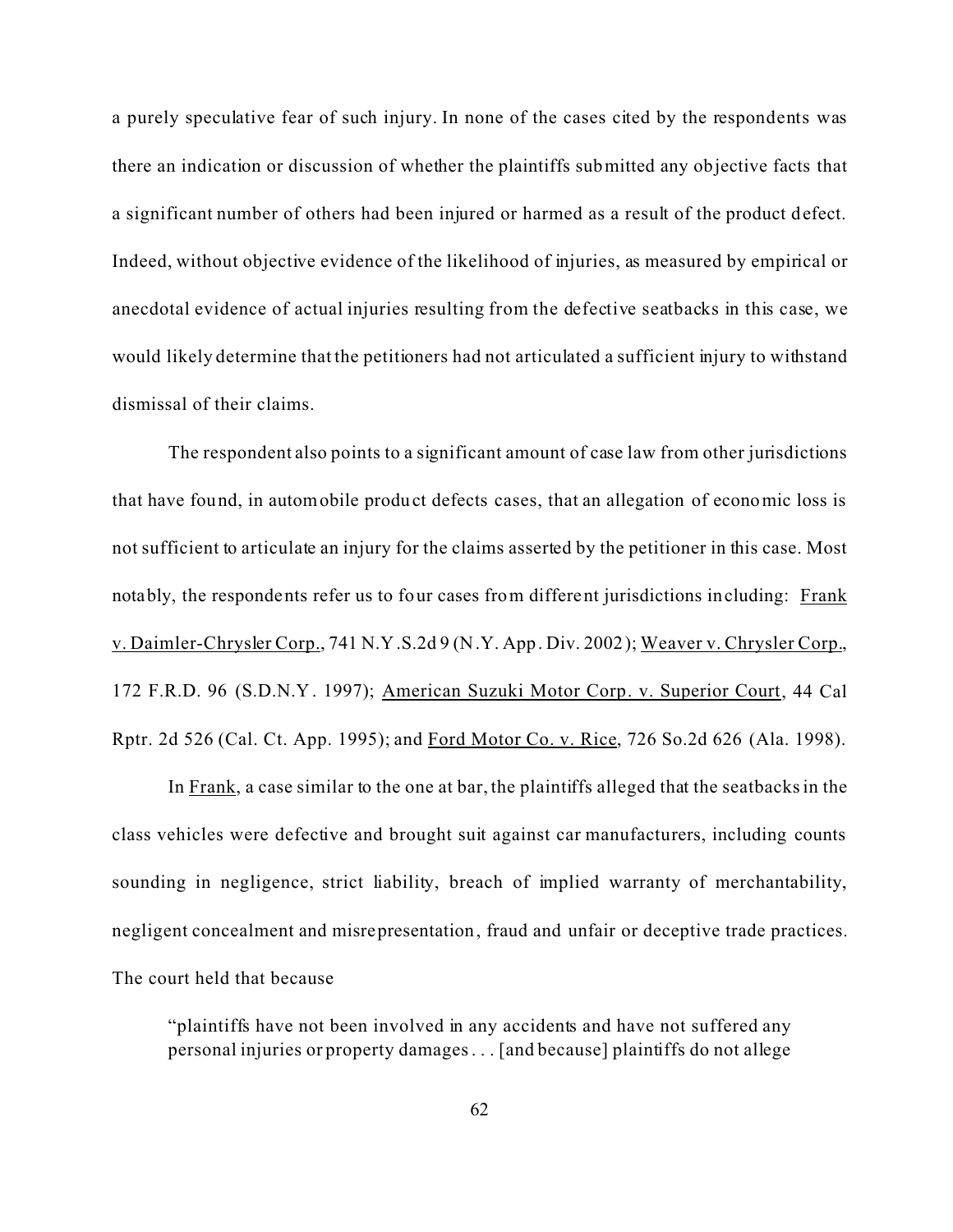that any seat has failed, been retrofitted or repaired, nor have plaintiffs attempted to sell or sold an automobile at a financial loss because of the alleged defect[, w]e find, therefore, that the motion court properly dismissed [the plaintiffs'] causes of action as a result of [their] failure to plead any actual injury."<sup>28</sup>

Frank, at 17. Similarly, in Rice, the plaintiffs in a class action suit alleged that their vehicles contained a defect that increased their propensity to roll over and thus, they were entitled to recover economic losses quantified by the lost value of, and cost to repair their vehicles. The Supreme Court of Alabama held that the plaintiffs could not recover solely on the theory "that their vehicles could malfunction in the future, given the lack of any claims indicating manifest injury." Ford Motor Co. v. Rice,726 So.2d at 628.

Similarly, in American Suzuki, in which the plaintiffs claimed, inter alia, that the defendant car manufacturer breached the implied warranty of me rchantability when it sold them vehicles that had a tendency to roll over, the California Court of Appeals for the Second District, Division 2, held that, because the plaintiffs had not been injured or suffered any property damage, and because evidence proved that the "vast majority of vehicles sold during the class period have, since the date of purchase, provided basic transportation without manifesting the alleged rollover defect," 44 Cal. Rptr. 2d at 528. the plaintiffs could not recover the cost to repair the defective vehicles. Id.

 $^{28}$ The court in Frank, also dismissed the plaintiffs' seventh count of civil conspiracy because the plaintiffs had failed to allege any underlying tortious cause of action and " no independent cause of action exists for such a claim." Id. at 17.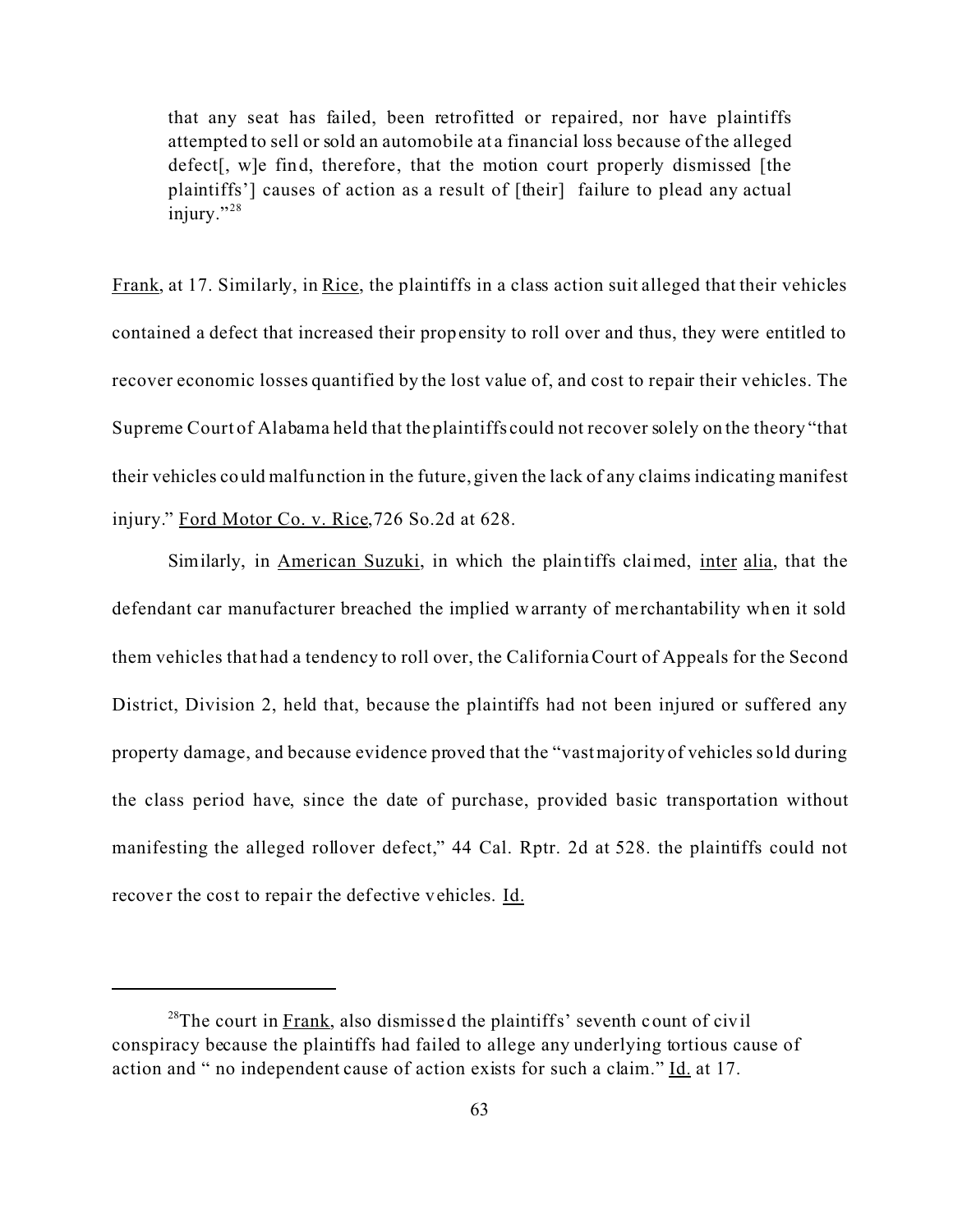In Weaver, the plaintiffs, owners of vehicles with an allegedly defective integrated child safety seat, filed suit against the car manufacturer, Chrysler Corp. for fraud, negligent misrepresentation, violation of New York's Consumer Protection Ac t and breach of wa rranty. Weaver, 172 F.R.D. at 98. The United States District Court for the Southern District of New York held that the plaintiffs could not recover on any of their claims bec ause they failed to sufficiently plead damages. Id. at 99. The Court elucidated "[i]t is well established that '[p]urchasers of an allegedly defective product have no legally recognizable claim where the alleged defect has not manifested itself in the product they own."  $\underline{Id}$ , (quoting Hubbard v. General Motors Corp., 1996 WL 274018 at 3 (S.D.N.Y. May 22, 1996).

These cases, however, differ from the matter sub judice, in a significant way, in that the parties did not argue, and the court never addressed whether the harm alleged, in those cases, was sufficiently grave, or whether the likelihood of injury so great, to reach the threshold of the economic loss exception.

As we stated above, Maryland has joined those jurisdictions that recognize an exception to the rule which bars economic loss in tort. As we have seen, the reasoning behind the exception is that the likelihood is so great that severe bodily harm or death will result from the product defect, that we substitute actual present injury or product malfunction with the cost to repair the problem. Assuming that plaintiffs can adequately prove the substantive elements of their claims and objectively quantify the measure of their damages, Maryland has determined that the exception to the economic loss rule advances the practical goal of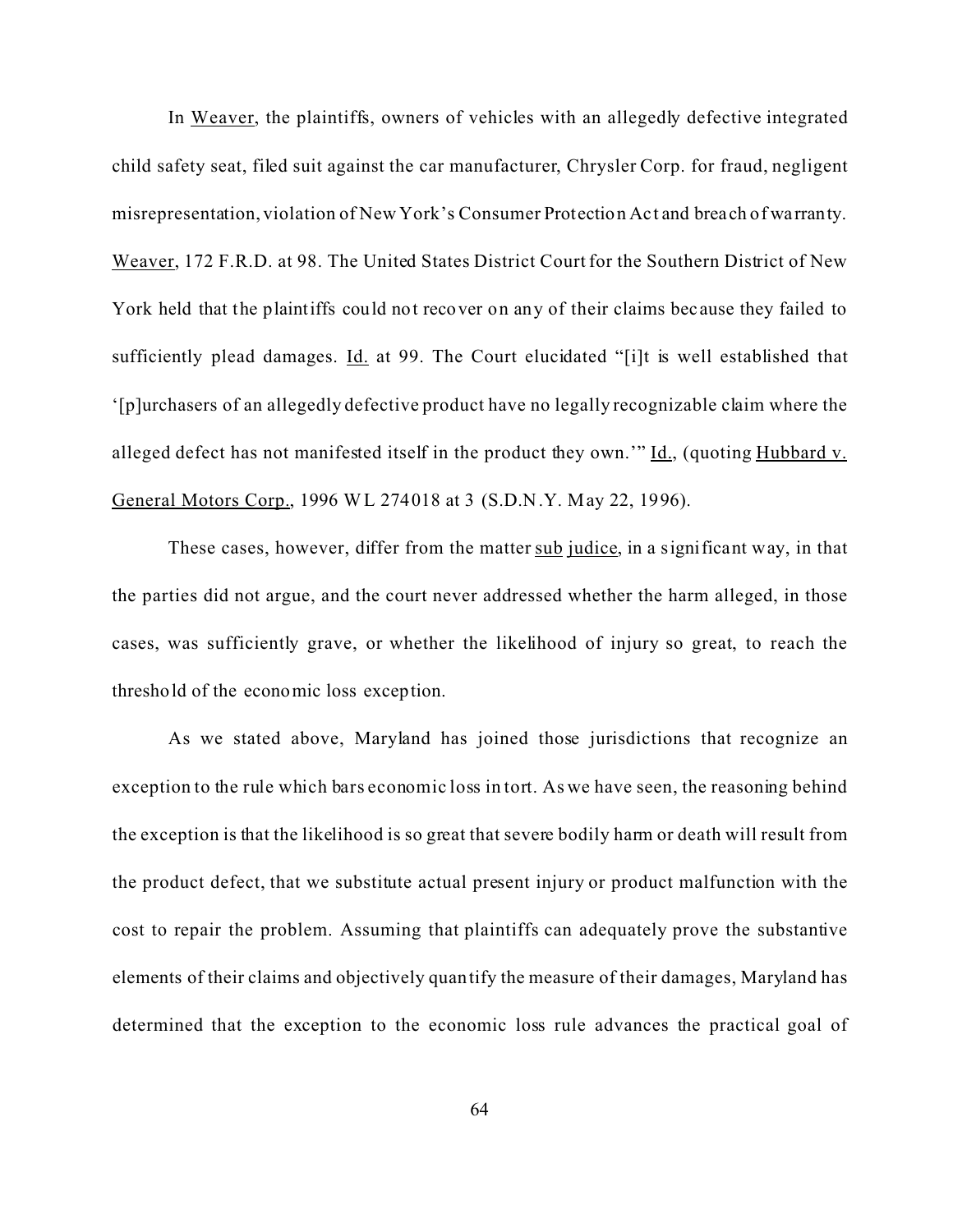providing a remedy before the significant loss of life or limb. To be sure, in light of the general distaste for awarding economic losses in tort, if a petitioner has presented enough facts to qualify for the exception to the rule, then he or she has surmounted the greatest hurdle for pleading injury and this court cannot fathom why such economic losses would not qualify as a sufficient injury, or in the case of the Consumer Protection Act, loss for the purpose of pleading those claims.

Accordingly, this Court finds that the petitioner sufficiently pled the existence of a cognizable injury to withstand dismissal for failure to state a claim for each of its substantive counts, and we, therefore, reverse the dismissal of the petitioners' claims.

> JUDGMENT OF THE COURT OF SPECIAL APPEALS REVERSED;CASE REMANDED TO THAT COURT WITH INSTRUCTIONS TO REVERSE THE JUDGMENT OF THE CIRCUIT COURT FOR MONTGOMERY COUNTY AND REMAND THE CASE TO THAT COURT FOR FURTHER PROCEEDINGS CON SISTENT WITH THIS OPINION. COSTS IN THIS COURT AND IN THE COURT OF SPECIAL APPEALS TO BE PAID BY THE RESPONDENTS.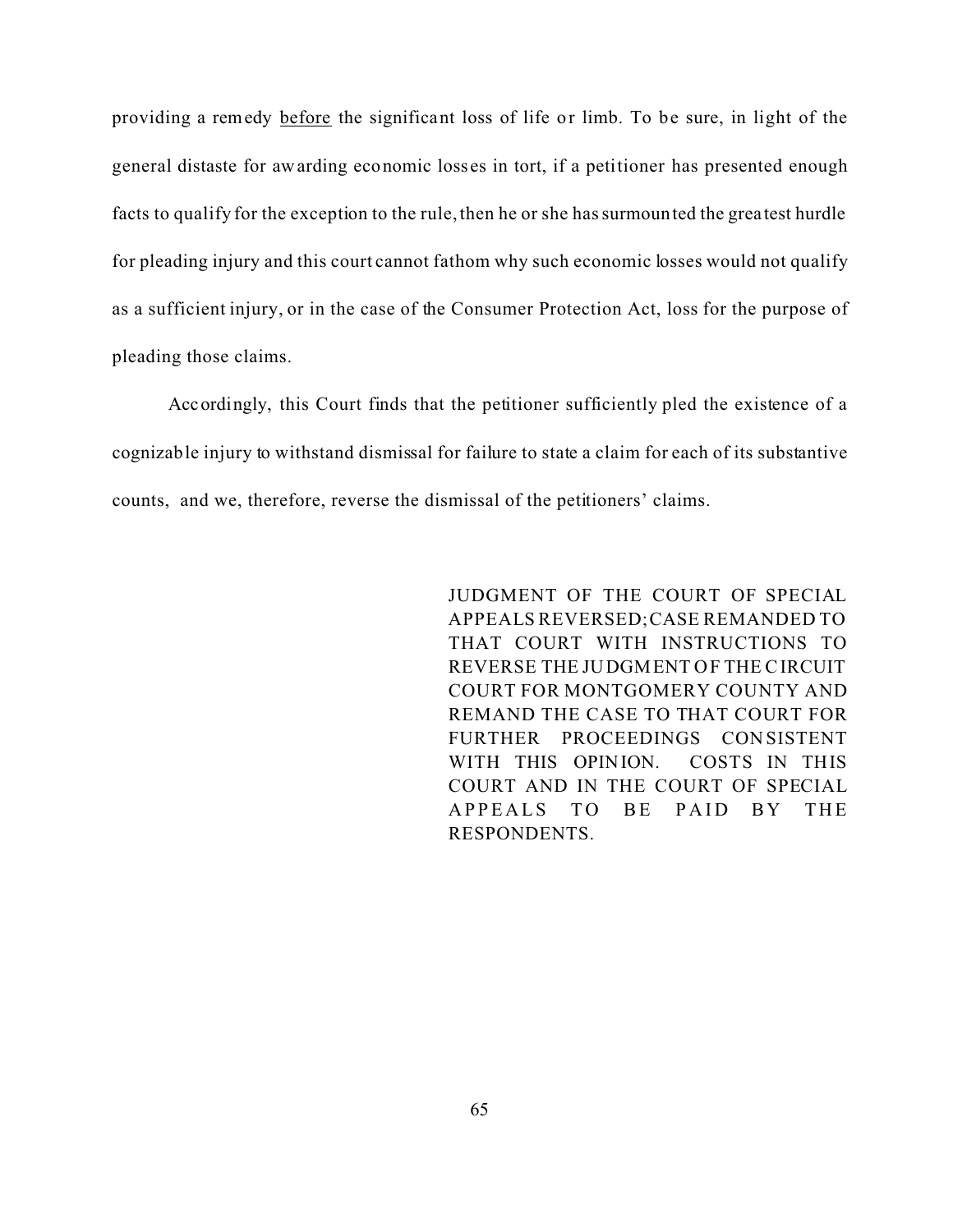# IN THE COURT OF APPEALS OF MARYLAND

No. 10

September Term, 2002

# TIMOTHY AND BERNADETTE LLOYD, et al.

v.

GENERAL MOTORS CORPORATION, et al.

Bell, C.J. \*Eldridge Raker \*Wilner Cathell Harrell Battaglia,

JJ.

Concurring Opinion by Eldridge, J.

Filed: February 8, 2007

\*Eldridge and Wilner, JJ., now retired, participated in the hearing and conference of this case while active members of this Court; after being recalled pursuant to the Constitution, Article IV, Section 3A, they also participated in the decision and adoption of this opinion.